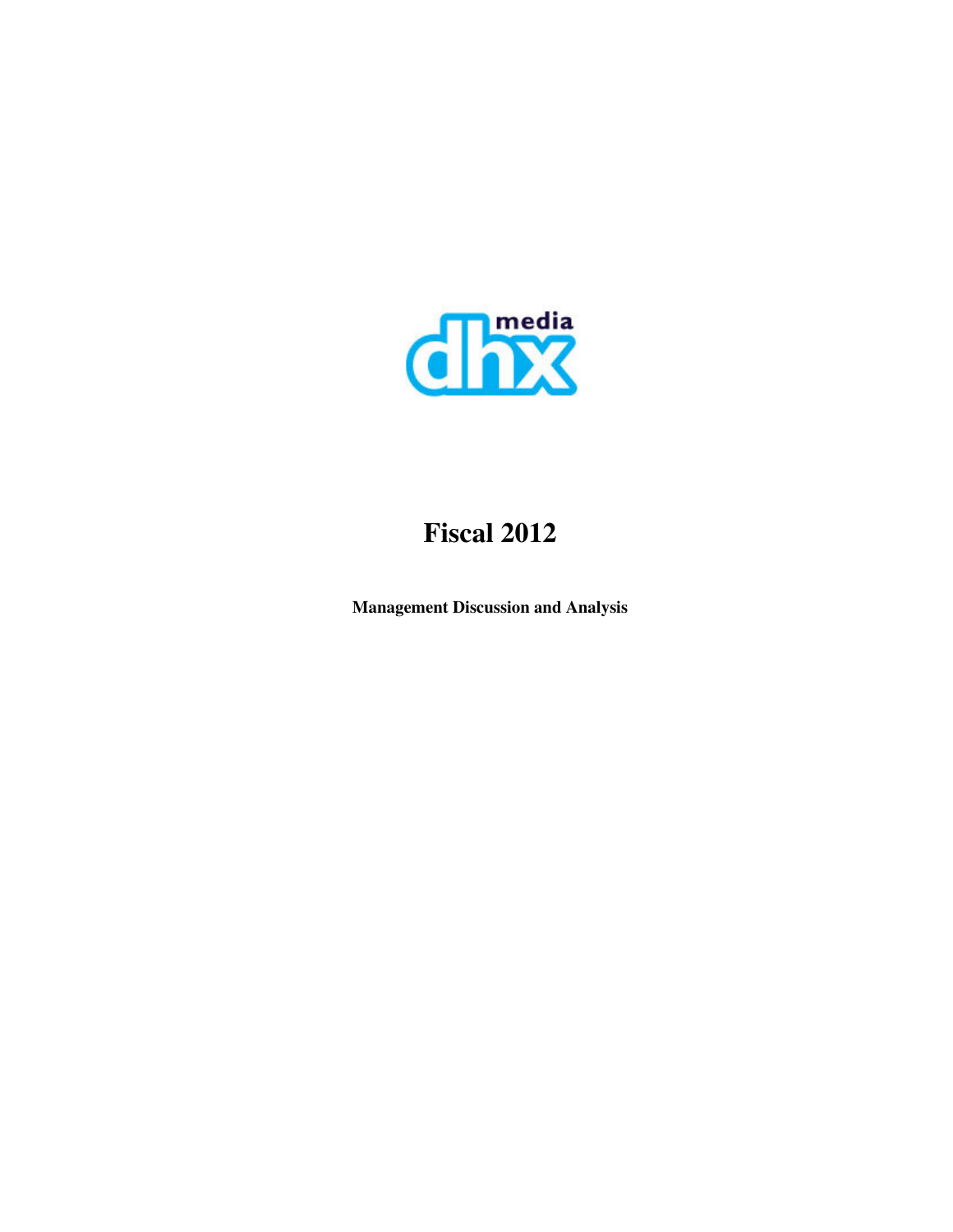#### **DHX MEDIA LTD.**

**Year Ended June 30, 2012** 

#### **MANAGEMENT DISCUSSION AND ANALYSIS**

*The following Management Discussion & Analysis ("MD&A") prepared as of September 28, 2012, should be read in conjunction with DHX Media Ltd.'s* (the "**Company**" or "**DHX**") *audited consolidated financial statements and accompanying notes for the years ended June 30, 2012, 2011, and at July 1, 2010. The audited consolidated financial statements and accompanying notes for the years ended June 30, 2012 and 2011 have been prepared in accordance with international financial reporting standards ("IFRS"). In this MD&A, the term CGAAP refers to generally accepted accounting principles in Canada prior to the adoption of IFRS, and the term IFRS or GAAP refers to generally accepted accounting principles in Canada after the adoption of IFRS.* 

DHX is a public company incorporated under the Canadian Business Corporations Act whose common shares are traded on the Toronto Stock Exchange ("**TSX**") admitted on May 19, 2006 (symbol DHX). Additional information relating to the Company can be found on its website at www.dhxmedia.com or on SEDAR at www.sedar.com.

The Company prepares its financial statements in accordance with Canadian generally accepted accounting principles as set out in the CICA Handbook. In 2010, the CICA Handbook was revised to incorporate IFRS, and require publicly accountable enterprises to apply such standards effective for years beginning on or after January 1, 2011, and to provide comparative figures for 2011. Accordingly, the Company commenced reporting on this basis in its unaudited interim condensed consolidated financial statements for the first quarter of 2012 (three months ended September 30, 2011).

As a result of the adoption of IFRS, certain trends in operating results presented under CGAAP may no longer be applicable under IFRS. In particular, the accounting for overall consolidation, share-based compensation, business combinations, cumulative translation adjustment, withholding taxes payable, and deferred income taxes are significantly impacted by the changeover to IFRS – refer to "Accounting Policies and Transition to IFRS" section of this MD&A for additional information.

Figures in this MD&A are shown as millions (for example, \$100,000 is shown as \$0.10 million) and are approximate and have been rounded to the nearest ten thousand.

This MD&A contains certain forward-looking statements, which reflect DHX management's ("**Management**") expectations regarding the Company's growth, results of operations, performance, and business prospects and opportunities.

Statements about the Company's future plans and intentions, results, levels of activity, performance, goals or achievements, or other future events constitute forward-looking statements. Wherever possible, words such as "may", "will", "should", "could", "expect", "plan", "intend", "anticipate", "believe", "estimate", "predict", "pursue", "continue", "seek", or "potential" or the negative or other variations of these words, or other similar words or phrases, have been used to identify these forward-looking statements. These statements reflect Management's current beliefs and are based on information currently available to Management.

Forward-looking statements involve significant risk, uncertainties, and assumptions. Many factors could cause actual results, performance, or achievements to differ materially from the results discussed or implied in the forward-looking statements. These factors should be considered carefully and readers should not place undue reliance on the forward-looking statements. Although the forward-looking statements contained in this MD&A are based on what Management believes to be reasonable assumptions, the Company cannot assure readers that actual results will be consistent with these forward-looking statements. These forwardlooking statements are made as of the date of this MD&A, and the Company assumes no obligation to update or revise them to reflect new events or circumstances. Many factors could cause the actual results, performance, or achievements of the Company to be materially different from any future results, performance, or achievements that may be expressed or implied by such forward-looking statements, including: general economic and market segment conditions, competitor activity, product capability and acceptance, international risk and currency exchange rates, and technology changes. An assessment of the risks that could cause actual results to materially differ from current expectations is contained in the "Risk Assessment" section of this MD&A and "Risk Factors" section of the Company's recently filed "Management Information Circular".

The foregoing is not an exhaustive list and other risks are detailed from time to time in other continuous disclosure filings of the Company, including, among other filings, the Company's recent "Management Information Circular" and "Final Short Form Prospectus". Should one or more of these risks or uncertainties materialize, or should assumptions underlying the forward-looking statements prove incorrect, actual results may vary materially from those described herein as anticipated, believed, estimated, or expected.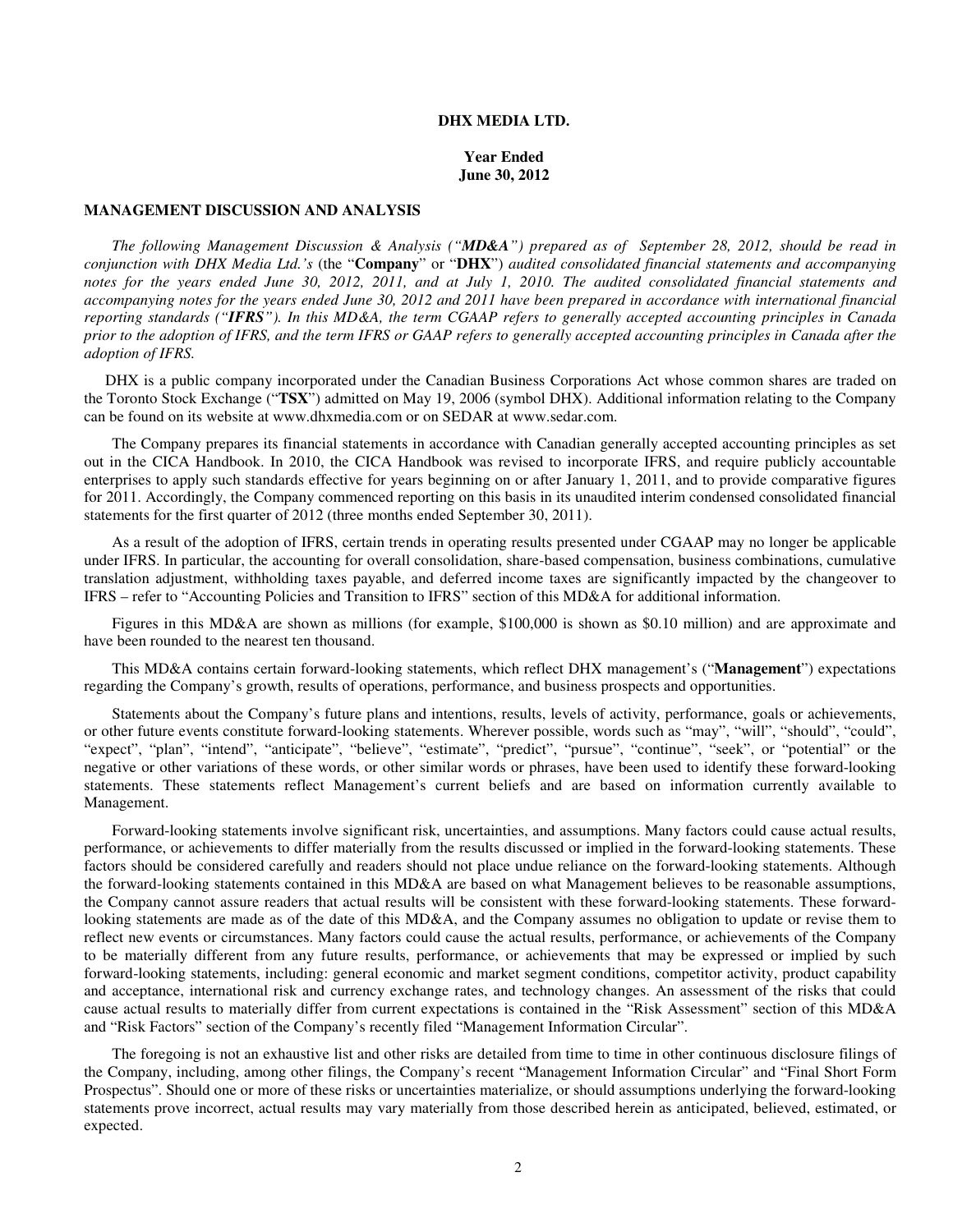#### **Business of the Company**

DHX is a leading independent supplier, distributor, and licensor of television and film productions. The Company was originally the result of the combination of The Halifax Film Company Limited ("**Halifax Film**") and Decode Entertainment Inc. ("**Decode**") during Fiscal 2006 and at the time of initial public offering. Since that time DHX has added Studio B Productions ("**Studio B**") on December 4, 2007, imX Communications Inc. ("**imX**") on July 20, 2008, and W!ldbrain Entertainment Inc. ("**DHX Wildbrain**") on September 14, 2010 (See "Wildbrain Acquisition" and "Acquisitions" sections of this MD&A and the 2011 Annual MD&A posted on SEDAR at www.sedar.com).

The Company produces, distributes, and exploits the rights for television and film programming. DHX's primary focus is on children's, youth, and family (collectively "**Children's and Family**") productions because of the international sales potential and longer-term and multiple revenue streams that this genre of programming provides. Children's and Family programming travels across cultures more easily than other genres and can therefore be sold into numerous markets, typically has a longer lifespan than other genres, and can be leveraged for merchandising and licensing revenues.

DHX's content library includes over 2,550 half-hours of programming and over 60 individual titles produced. The Company has over 15 children's series currently in first window broadcast on multiple major cable and broadcast networks in North America and internationally, including, *Yo Gabba Gabba, Waybuloo, Super Why, The Mighty Jungle, Bo on the Go!, Franny's Feet, Dirtgirlworld, How to be Indie, Animal Mechanicals, Kid vs. Kat,* and *Martha Speaks*. The Company's prime-time production slate also includes notable achievements in the comedy genre, including the award-winning Canadian prime-time comedy series *This Hour Has 22 Minutes*, which is produced for the CBC and now in its 20<sup>th</sup> season. In addition, *The Mighty Jungle* was recently awarded a 2011 Gemini Award for *Best Pre-School Program or Series*. Recently, *Rastamouse* was honoured at the Broadcast Awards 2012 in the UK and was named *Best Pre-School Programme*. The Company has four locations: "**DHX Halifax**", "**DHX Toronto**", "**DHX Vancouver**", and "**DHX Wildbrain**" (based in the Los Angeles, United States of America ("**USA**")). The Company produces content for distribution in domestic and international markets which is marketed via its DHX Toronto based sales group and licensed via its DHX Wildbrain based licensing group.

#### **Revenue Model**

The Company historically earns revenues primarily from four categories: 1) proprietary production, which includes Canadian and other rights proprietary programs, 2) distribution of its proprietary and third party acquired titles, 3) producer and service fees, which includes production services for third parties, and 4) merchandising and licensing ("**M&L**") and other revenues which includes rental of studios and office facilities, music and royalty revenue, new media revenue, and licensing revenue on titles in the DHX library, including *Yo Gabba Gabba Live!* ("**Yo Gabba Gabba Live!**") stage tour revenues. The Company is able to generate revenue from productions by licensing its initial broadcast rights and pre-licensing of territories for its programs. Production revenues include the initial broadcast license revenues and any pre-sales or distribution advances included in the initial financing of the production of a film and television program. Once a production is completed and delivered, the program is included in the Company's library of film and television programming. Further revenue from exploitation of the program is included in distribution revenue if it relates to television licences and in M&L if it relates to royalties or revenues generated from non-television licenses. The Company also generates revenue from programs in which it retains Canadian and other limited participation rights and, in certain instances, from production services for productions whose copyright is owned by third parties.

#### *Production Revenue*

The Company derives proprietary production revenues, which includes other proprietary titles with Canadian and other rights, from the grant of initial broadcast rights for the initial showing of commissioned productions and pre-licensing of territories. These fees are typically collected partially upon commissioning of a production, during production, and finally once a completed production is delivered for broadcast, and at some point in time after delivery as a holdback (See note 3 of the audited consolidated financial statements for the years ended June 30, 2012 and 2011 for details on revenue recognition).

#### *Distribution Revenue*

The Company is able to retain or obtain the ownership rights to its proprietary, other proprietary titles, and third party acquired titles, which permits the Company to generate further revenues from the distribution of the Company's productions. In addition to generating revenues from the sale of initial broadcast rights, the Company is able to concurrently generate revenues from the sale of broadcast rights in other jurisdictions and on other platforms (such as DVD, home entertainment, and digital platforms) for specified periods of time. Distribution revenue also includes theatrical and other revenues generated on its feature films and movies of the week ("**MOW's**").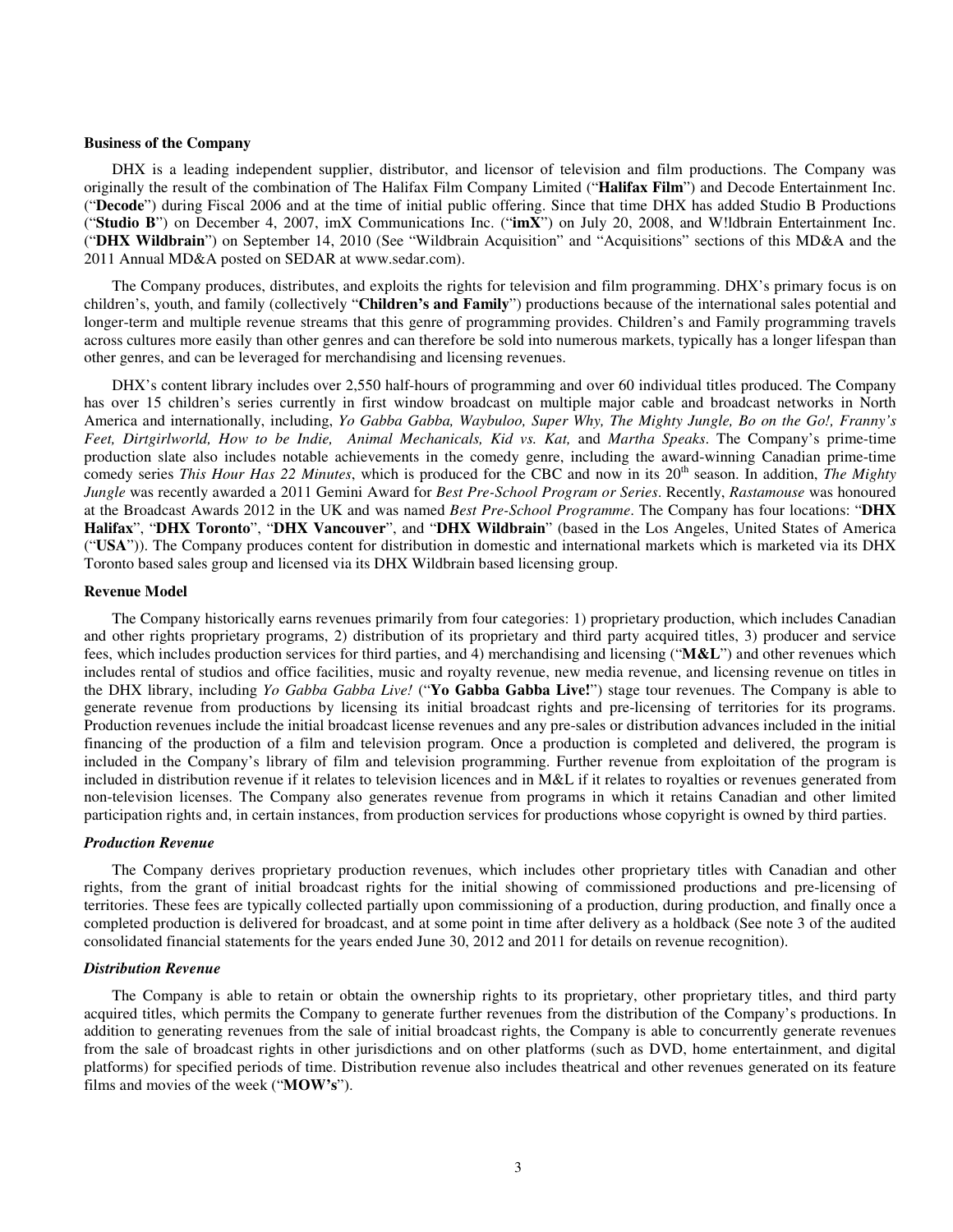# **Producer and Service Fee Revenue**

Producer and service fee revenue includes revenue accounted for using the percentage of completion method for revenues for service and corporate overhead fees earned for producing television shows and MOW's.

#### *M&L and Other Revenue*

M&L and other revenue includes rental of studios, equipment, and office facilities, music and royalty revenues, new media revenue, and licensing revenues for *Yo Gabba Gabba* and *Yo Gabba Gabba Live!* and, new for Fiscal 2012, *Rastamouse*.

# **SUMMARY CONSOLIDATED FINANCIAL INFORMATION**

The summary consolidated financial information set out below for the years ended June 30, 2012, 2011, and 2010 has been prepared in accordance with IFRS, with the exception of Fiscal 2010 which is reported on a CGAAP basis (prior to the adoption of IFRS), and is derived from the Company's audited consolidated financial statements and accompanying notes for the years ended June 30, 2012 and 2011, and can be found at www.sedar.com or DHX's website atwww.dhxmedia.com. Accordingly, the financial information for Fiscal 2010 may not be comparable to subsequent years. **Each reader should read the following information in conjunction with those statements and the related notes.** 

|                                                                          | Fiscal                  | Fiscal         | Fiscal                                          |
|--------------------------------------------------------------------------|-------------------------|----------------|-------------------------------------------------|
|                                                                          | 2012                    | 2011           | 2010                                            |
|                                                                          | ( \$000)                | ( \$000)       | $($ \$000 $)$                                   |
|                                                                          | (except per share data) |                | (except per share data) (except per share data) |
| Consolidated Statements of Income and Comprehensive Income Data:         | <b>IFRS</b>             | <b>IFRS</b>    | <b>CGAAP</b>                                    |
|                                                                          | 72,647                  | 55,409         | 40.471                                          |
| Direct production costs and amortization of film and television produced | (47,928)                | (33, 137)      | (24,062)                                        |
|                                                                          | 24,719                  | 22,272         | 16,409                                          |
|                                                                          | (16,077)                | (15,930)       | (12,984)                                        |
| Impairment in value of investment in film and television programs        | (515)                   | (450)          | (557)                                           |
|                                                                          | (146)                   | (333)          | (40)                                            |
|                                                                          | (4,001)                 | (3,929)        | (4,132)                                         |
|                                                                          | (933)                   | (314)          | 491                                             |
|                                                                          | 3,047                   | 1.316          | (813)                                           |
|                                                                          | 602                     | (476)          |                                                 |
|                                                                          | 80                      |                |                                                 |
| Change in fair value of available-for-sale investments, net of tax       | 7                       | $\overline{7}$ |                                                 |
|                                                                          | 3,736                   | 847            | (813)                                           |
|                                                                          | 0.05                    | 0.02           | (0.02)                                          |
|                                                                          | 0.05                    | 0.02           | (0.02)                                          |
| Weighted average common shares outstanding (expressed in thousands)      |                         |                |                                                 |
|                                                                          | 57,836                  | 61.622         | 48,580                                          |
|                                                                          | 58,160                  | 61,944         | 48,580                                          |
| <b>Consolidated Balance Sheet Data:</b>                                  |                         |                |                                                 |
|                                                                          | 22.489                  | 25.585         | 22.018                                          |
|                                                                          | 44,163                  | 39,184         | 29,892                                          |
|                                                                          | 134,961                 | 148,022        | 133,304                                         |
|                                                                          | 56,061                  | 67,175         | 53,125                                          |
|                                                                          | 78,900                  | 80.847         | 80.179                                          |

<sup>1</sup>The financial information for the year ended June 30, 2012 in the table includes full quarterly results for DHX Halifax, DHX Toronto, DHX Vancouver, and DHX Wildbrain. The financial information for the years ended June 30, 2011 in the table includes full results for DHX Halifax, DHX Toronto, DHX Vancouver, but only 289 days activity for DHX Wildbrain (see–"Wildbrain Acquisition" section of this MD&A). The financial information for the year ended June 30, 2010 in the table includes full results for DHX Halifax, DHX Toronto, and DHX Vancouver, but no activity for DHX Wildbrain.

<sup>2</sup>Certain of the comparative Non-GAAP Financial Measures ("NGFM") are adjusted for all necessary adjustments, consisting of normal recurring adjustments and any changes in the current definition of NGFM (see "Use of Non-GAAP Financial Measures" section of this MD&A for further details).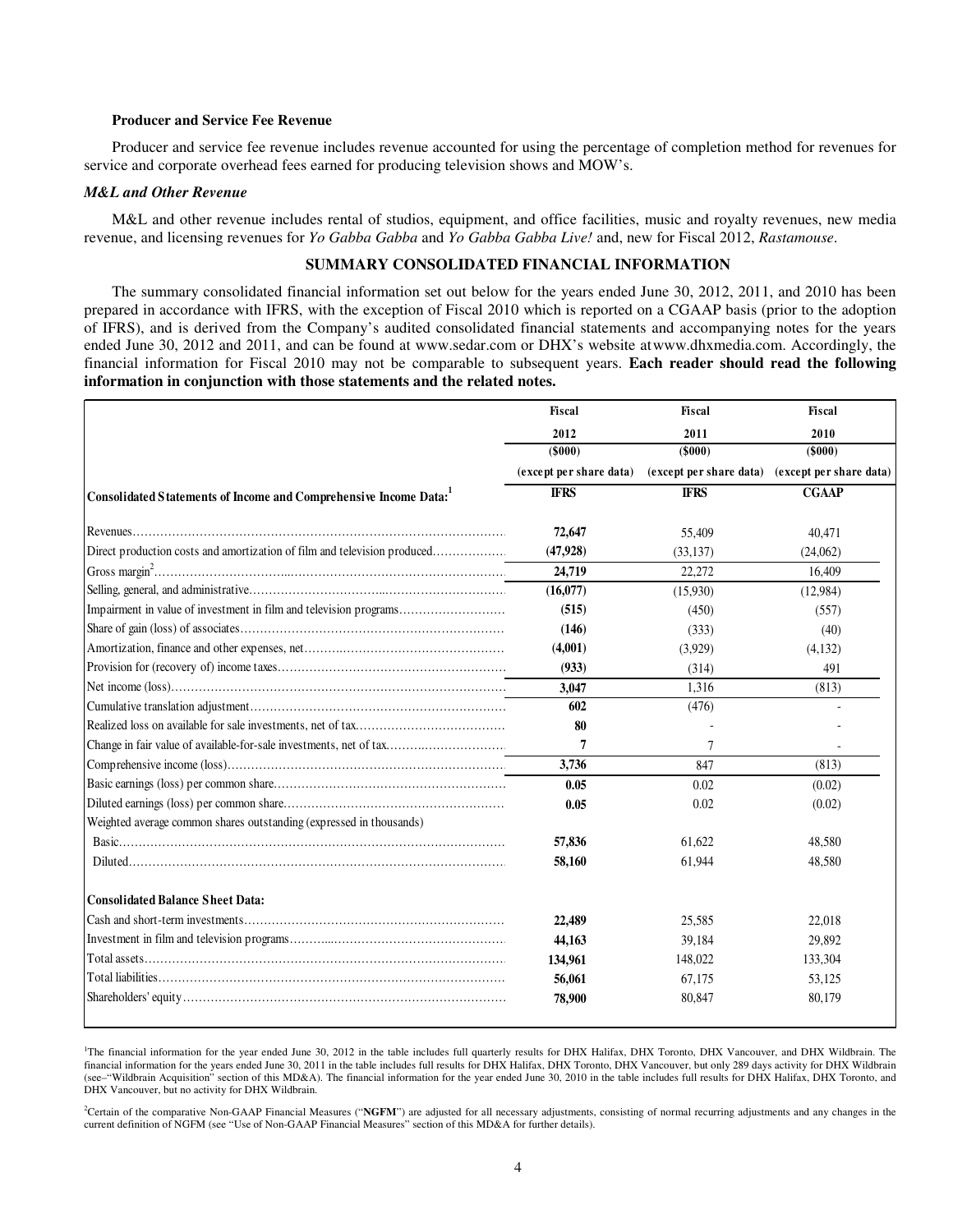#### **Results for the year ended June 30, 2012 ("Fiscal 2012") compared to the year ended June 30, 2011 ("Fiscal 2011")**

#### *Revenues*

Revenues for Fiscal 2012 were \$72.65 million, up 31% from \$55.41 million for Fiscal 2011. The increase in Fiscal 2012 was due to significant increases in M&L, producer and service fee, and new media revenues.

*Proprietary production revenues*: Proprietary production revenues for Fiscal 2012 were \$12.60 million, a 22% decrease compared to \$16.10 million for Fiscal 2011. The overall decrease was made up of a 34% decrease to \$8.01 million (Fiscal 2011- \$12.10 million) for Children's and Family, a 91% decrease to \$0.17 million for Fiscal 2012 (Fiscal 2011-\$1.94 million) for Drama and MOW's ("**Drama**"), and a 115% increase to \$4.42 million for comedy productions ("**Comedy**") (Fiscal 2011-\$2.06 million).

For Fiscal 2012, the Company added 131.0 half-hours to the library. The breakdown for Fiscal 2012 is 86.0 half-hours -\$12.60 million of proprietary film and television program production revenue versus the 138.0 half-hours - \$16.10 million for Fiscal 2011, where the programs have been delivered and the license periods have commenced for consolidated entities and 45.0 half-hours in intellectual property ("IP") rights for third party produced titles (36.5 half-hours in Fiscal 2011). Fiscal 2012 proprietary deliveries were in line with scheduled deliveries and Management's expectations.

As part of the maturation of DHX, specifically the experience gained by our in house international television distribution team along with the licensing expertise within DHX Wildbrain, we continue to strategically target third party produced titles for IP rights. As noted above, for Fiscal 2012 the Company added 45.0 half-hours to the library (26 half-hours for *Ha Ha Hairies*, 6.0 half-hours for *How to be Indie* and 13.0 half-hours for the UK breakout property *Rastamouse*). For Fiscal 2011, the Company added 36.5 half-hours to the library (3.5 half-hours for *Grandpa in my Pocket*, 20.0 half-hours for *How to be Indie*, and 13.0 halfhours for *Rastamouse*).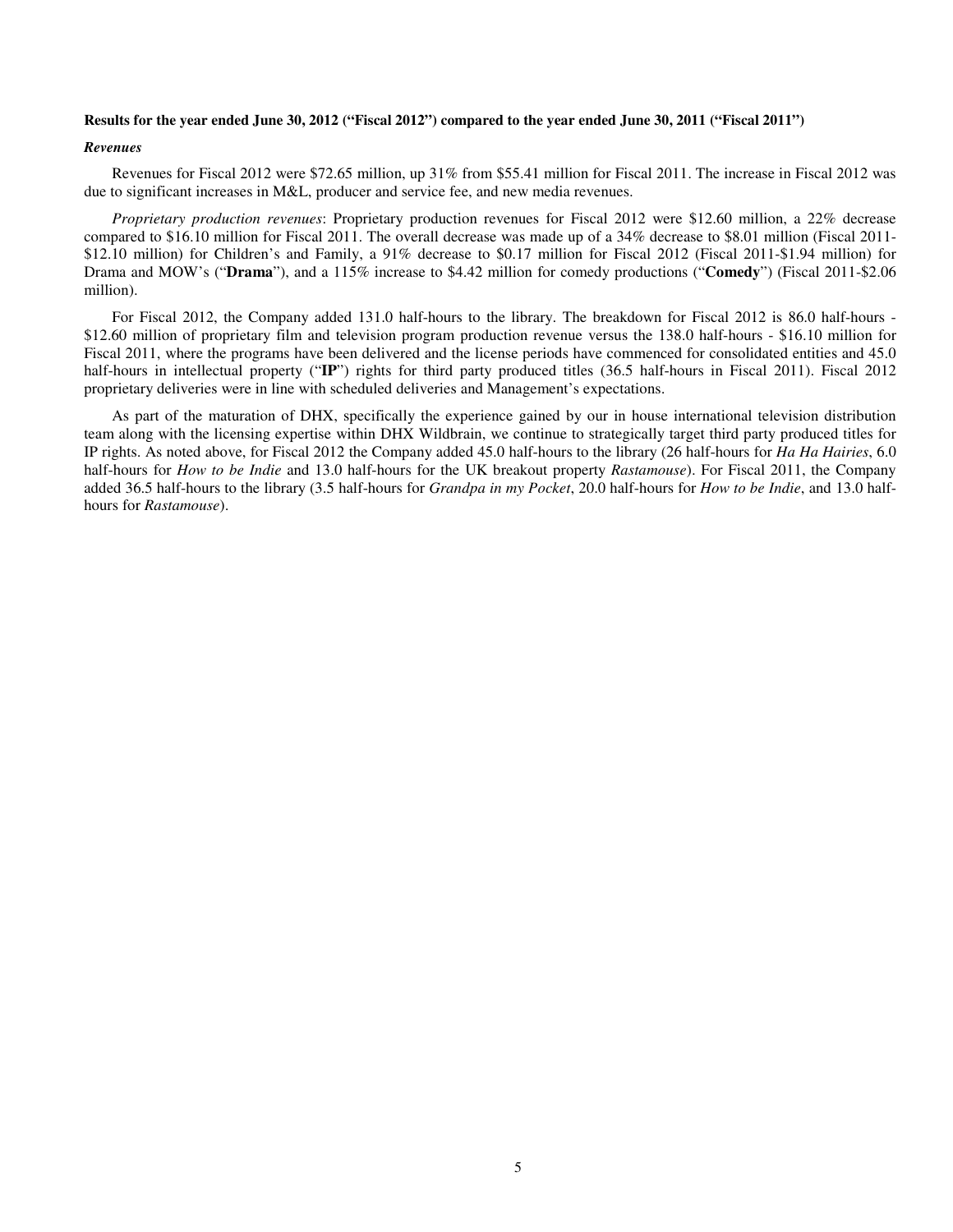|                                                               |                                      |                                | <b>Fiscal 2012</b>              | Fiscal 2011                    |                                 |
|---------------------------------------------------------------|--------------------------------------|--------------------------------|---------------------------------|--------------------------------|---------------------------------|
| Title                                                         | Season or Type \$ Million Half-hours |                                |                                 |                                | \$ Million Half-hours           |
| <b>Children's and Family:</b>                                 |                                      |                                |                                 |                                |                                 |
| Proprietary                                                   |                                      |                                |                                 |                                |                                 |
| Animal Mechanicals                                            | Ш                                    |                                |                                 |                                | 9.0                             |
| Kid vs. Kat                                                   | П                                    |                                |                                 |                                | 26.0                            |
| Monster Math Squad                                            | I                                    |                                | 15.0                            |                                | $\overline{\phantom{a}}$        |
| Pirates                                                       | $\bf{I}$                             |                                |                                 |                                | $N/A$ <sup><math>1</math></sup> |
| Pirates                                                       | П                                    |                                | $N/A$ <sup><math>1</math></sup> |                                | 14.0                            |
| Super Why (CBC)                                               | $_{\rm II}$                          |                                | 12.0                            |                                | 3.0                             |
| That's So Weird!                                              | $_{\rm II}$                          |                                | $\blacksquare$                  |                                | 13.0                            |
| That's So Weird!                                              | Ш                                    |                                | 13.0                            |                                |                                 |
| Yo Gabba Gabba                                                | IV                                   |                                | 13.0                            |                                |                                 |
| Subtotals                                                     |                                      | \$<br>6.44                     | 53.0                            | 8.27<br>\$                     | 65.0                            |
| Other Proprietary Titles with Canadian and Other Rights       |                                      |                                |                                 |                                |                                 |
| Martha Speaks (TVO)                                           | IV                                   |                                | 10.0                            |                                | $N/A$ <sup><math>1</math></sup> |
| Waybuloo (RDF Rights)                                         | Ш                                    |                                | $N/A$ <sup><math>1</math></sup> |                                | 50.0                            |
| Subtotals                                                     |                                      | 1.57<br>\$                     | 10.0                            | 3.83<br>\$                     | 50.0                            |
| Third Party Produced Titles with IP Rights                    |                                      |                                |                                 |                                |                                 |
| Grandpa in my Pocket                                          |                                      |                                |                                 |                                | 3.5                             |
| Ha Ha Hairies                                                 |                                      |                                | 26.0                            |                                |                                 |
| How to Be Indie                                               |                                      |                                | 6.0                             |                                | 20.0                            |
| Rastamouse                                                    |                                      |                                | 13.0                            |                                | 13.0                            |
| Subtotals                                                     |                                      |                                | 45.0                            |                                | 36.5                            |
| Total Children's and Family                                   |                                      | \$8.01                         | 108.0                           | \$12.10                        | 151.5                           |
| Drama:                                                        |                                      |                                |                                 |                                |                                 |
| Proprietary                                                   |                                      |                                |                                 |                                |                                 |
| American Refugees                                             | Demo                                 |                                | 1.0                             |                                |                                 |
| Befriend & Betray                                             | Pilot                                |                                |                                 |                                | 4.0                             |
| Subtotals                                                     |                                      | 0.05<br>\$                     | 1.0                             | \$<br>0.68                     | 4.0                             |
| Other Proprietary Titles with Canadian and Other Rights       |                                      |                                |                                 |                                |                                 |
| Ice Road Terror                                               | <b>MOW</b>                           |                                | $N/A$ <sup><math>1</math></sup> |                                | 3.0                             |
| Killer Mountain                                               | <b>MOW</b>                           |                                | $N/A$ <sup><math>1</math></sup> |                                | 3.0                             |
| <b>Subtotals</b>                                              |                                      | 0.12<br>\$                     | $\sim$                          | 1.26<br>\$                     | 6.0                             |
| <b>Total Drama</b>                                            |                                      | 0.17<br>\$                     | 1.0                             | 1.94<br>\$                     | 10.0                            |
| Comedy:                                                       |                                      |                                |                                 |                                |                                 |
| Proprietary                                                   |                                      |                                |                                 |                                |                                 |
| This Hour Has 22 Minutes                                      | <b>XVIII</b>                         |                                | $\overline{\phantom{a}}$        |                                | 13.0                            |
| This Hour Has 22 Minutes                                      | $\bold{XIX}$                         |                                | 22.0                            |                                | $\overline{\phantom{a}}$        |
| <b>Total Comedy</b>                                           |                                      | 4.42<br>\$                     | 22.0                            | \$<br>2.06                     | 13.0                            |
| <b>Total Proprietary</b>                                      |                                      | \$10.91                        | 76.0                            | 11.01<br>\$                    | 82.0                            |
| Total Other Proprietary Titles with Canadian and Other Rights |                                      | \$<br>1.69                     | 10.0                            | \$<br>5.09                     | 56.0                            |
| <b>Total Third Party Produced Titles with IP Rights</b>       |                                      | \$<br>$\overline{\phantom{a}}$ | 45.0                            | \$<br>$\overline{\phantom{a}}$ | 36.5                            |
|                                                               |                                      | \$12.60                        | 131.0                           | \$16.10                        | 174.5                           |
|                                                               |                                      |                                |                                 |                                |                                 |

The breakdown for content library deliveries (including proprietary deliveries and deliveries on IP rights for third party produced titles) and dollar value subtotals for locations for Fiscal 2012 and Fiscal 2011 was as follows:

*<sup>1</sup>N/A – Not applicable as deliveries of half-hours have either already been counted when title delivered in the first instance or in the case of the shows using percentage of completion method, are not yet delivered*.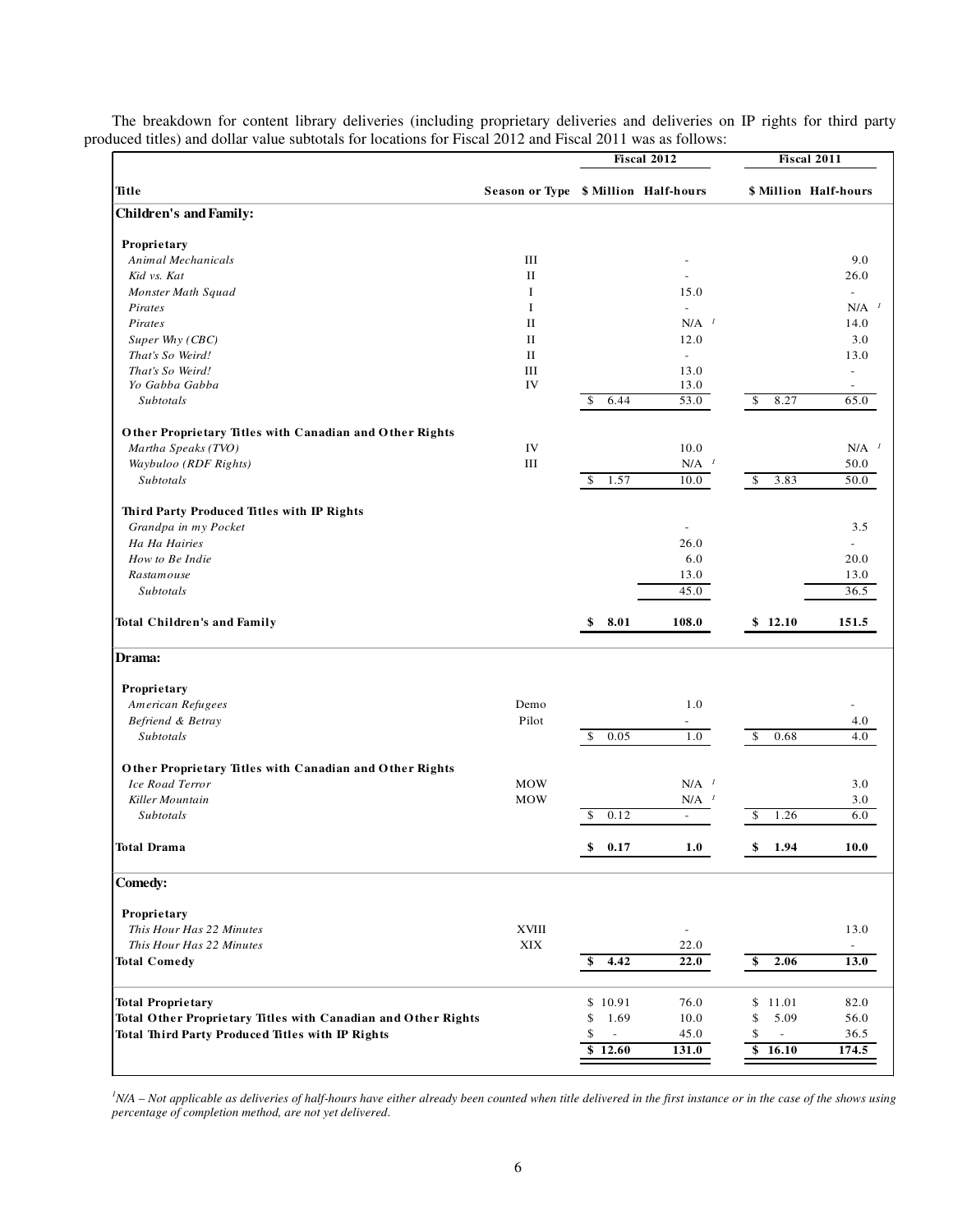*Producer and service fee revenues:* For Fiscal 2012, the Company earned \$31.28 million for producer and service fee revenues, an increase of 102% versus the \$15.48 million for Fiscal 2011. DHX Vancouver earned \$12.39 million, an increase of 74% (Fiscal 2011-\$7.14 million), and DHX Wildbrain earned \$18.89 million for Fiscal 2012, an increase of 126% (Fiscal 2011- \$8.34 million). For Fiscal 2012, the breakdown for major projects over \$0.10 million for DHX Vancouver was \$5.11 million for *My Little Pony* Seasons 1-3, \$0.13 million for *Sarah Solves It* Pilot, \$2.10 million for *Little Pet Shop* Season I, and \$5.05 million for *Pound Puppies* Seasons 1-3. For Fiscal 2012, the breakdown for major projects over \$0.10 million for DHX Wildbrain was \$3.01 million for *Monster High* Seasons 5-6 and 13, \$4.28 million for *The Ricky Gervais Show* Seasons 2-3, \$3.61 million for *Oki's Oasis* Pilot and Season I, \$0.57 million for *Team Smithereen* Pilot, and \$7.34 million for *How to Train Your Dragon* Season 1.

*Distribution revenues*: For Fiscal 2012, distribution revenues were down 14% to \$6.91 million from \$8.02 million for Fiscal 2011, generally due to timing of license periods for existing contracts on hand. The Company achieved the low end of its range for its Fiscal 2012 target for distribution revenue. For Fiscal 2012, the Company recognized revenue on several contracts throughout its existing library and delivered episodes of newer titles. Some of the more significant sales were on the following titles: *Poko* Seasons 1-3, *Animal Mechanicals* Seasons 1-4, *Save Ums!* Seasons 1-2, *Super Why!* Seasons 1-2, *Kid vs. Kat* Seasons 1-2, *Bo on the Go!* Seasons 1-3, *Radio Free Roscoe* Seasons 1-2, *Martha Speaks* Seasons 1-2, *Franny's Feet* Seasons 1-3, *Naturally* Sadie Seasons 1-3, *Latest Buzz* Seasons 1-3, *Pirates* Seasons 1-2, *How to be Indie* Seasons 1-2, *Ha Ha Hairies* Season 1, and *Rastamouse* Season 1.

*M&L and music royalty revenues*: Management was very pleased that for Fiscal 2012, M&L, music, and royalty revenues increased 24% to \$15.80 million (Fiscal 2011-\$12.73 million). Traditional DHX music, M&L, and royalty revenues were up 54% to \$2.47 million for Fiscal 2012 (Fiscal 2011-\$1.60 million). Final gross *Yo Gabba Gabba* revenues were \$8.41 million for the calendar 2011 tour for *Yo Gabba Gabba Live!,* up 4% versus the Fiscal 2011, calendar 2010 tour, of \$8.06 million, and \$4.64 million for other *Yo Gabba Gabba!* M&L, up 51% over Fiscal 2011 of \$3.07 million. Management also reported its first *Rastamouse* M&L revenues for Fiscal 2012 in the UK for the Christmas 2011 season of \$0.26 million (Fiscal 2011-nil).

*New Media Revenues*: For Fiscal 2012, new media revenues increased 119% to \$5.77 million (Fiscal 2011-\$2.64 million) including \$4.54 million, up 85%, for UMIGO (you make it go) (Fiscal 2011-\$2.45 million) and \$1.23 million, up 547%, (Fiscal 2011-\$0.19 million) for other new media projects.

*Rental revenues*: For Fiscal 2012, rental revenues were \$0.29 million, down 34% from Fiscal 2011 of \$0.44 million, as a result of lower rental revenues of studio and office facilities to third parties for the Company's Toronto, Ontario office.

#### *Gross Margin*

Gross margin for Fiscal 2012 was \$24.72 million, an increase in absolute dollars of 11% compared to \$22.27 million for Fiscal 2011. The overall margin at 34% of revenue for Fiscal 2012 was at the low end, but in line with Management's Fiscal 2012 expectations. Specifically, Fiscal 2012 gross margin percentage was lower than Fiscal 2011 (40% of revenue) as a result of production revenue mix and the higher weighting of producer fees and service revenues delivered in the Fiscal 2012 as compared to other higher margin revenue streams. Further, it was brought down somewhat due to the adoption of IFRS, specifically the changes to consolidation, as certain production and service revenues are fully consolidated and shown gross under IFRS that were previously shown as net revenue amounts using the equity method. The resulting effect is an increase to revenue and direct production costs, but no net increase to gross margin dollars. Therefore, when the gross margin is calculated it results in the same gross margin dollar amount but a lower gross margin percentage.

For Fiscal 2012, the margins for each revenue category in absolute dollars and as a margin percentage were as follows: production revenue margin of \$4.34 million or 34%, net producer and service fee revenue margin of \$7.02 million or 22%, distribution revenue margin of \$3.38 million or 49% (\$2.76 million or 40% when \$0.62 million for the amortization of acquired libraries is removed), new media margin at \$1.40 million or 24%, and rental revenue margin of \$0.29 million or 100%. For Fiscal 2012, M&L, music, and royalty revenue margin was \$8.29 million or 52%. The breakdown for music, M&L, and royalty margin was \$1.35 million (Fiscal 2011-\$1.57 million), down 14%, for traditional DHX music and royalty and \$6.78 million, up 57% (Fiscal 2011-\$4.31 million), for *Yo Gabba Gabba* including *Yo Gabba Gabba Live!* Tour and \$0.16 million for *Rastamouse* M&L in the UK (Fiscal 2011-nil).

In particular, production, producer and service fee revenue, distribution, and M&L on *Yo Gabba Gabba* in terms of absolute dollars contributed \$4.34 million, \$7.02 million, \$3.38 million and \$6.78 million, respectively or 87% of the total margin. Production margin at 34% was in line with Management's expectations. Producer and service fee margins can vary greatly and at 22% is at the midpoint of Management's expectations. Distribution margin can fluctuate greatly from title-to-title and at 49% is in line at the midpoint of Management's expectations.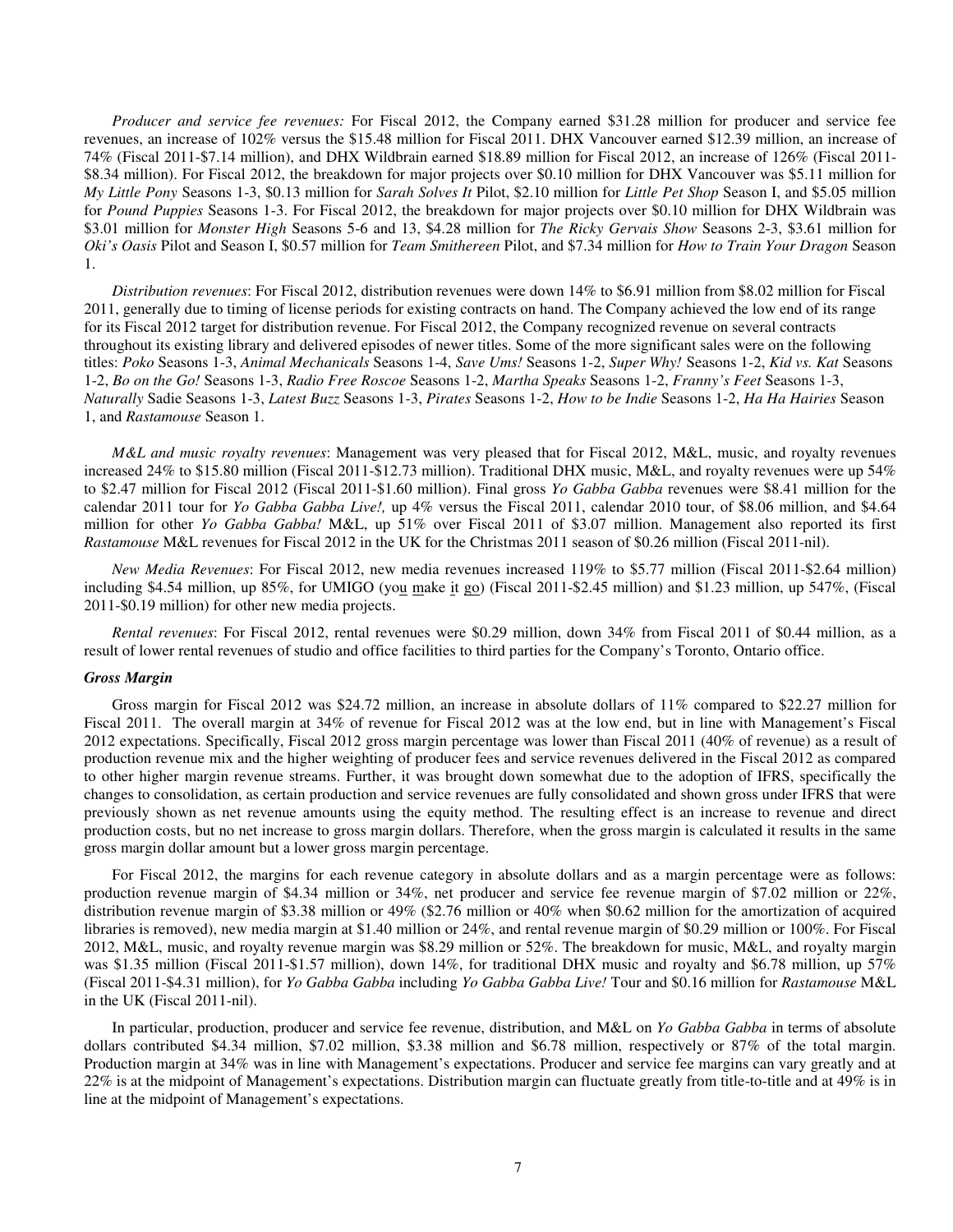## *Operating Expenses (Income)*

# *SG&A*

SG&A costs for Fiscal 2012 were up slightly (1%) at \$16.08 million compared to \$15.93 million for Fiscal 2011. Specifically, SG&A costs (excluding DHX Wildbrain) were \$11.14 million (Fiscal 2011-\$12.13 million) and SG&A costs for DHX Wildbrain for Fiscal 2012 were \$4.94 million (Fiscal 2011-\$3.80 million, however, was for only 289 days activity). Management was pleased with SG&A costs for Fiscal 2012 (excluding DHX Wildbrain) at \$11.14 million as these were down 8% (ahead of Management's expectations of a 5% reduction) as compared to Fiscal 2011.

#### *Amortization*

For Fiscal 2012, amortization was up 15% to \$3.16 million (Fiscal 2011-\$2.74 million). For Fiscal 2012, the amortization of acquired libraries was up  $2\%$  to \$0.62 million (Fiscal 2011-\$0.61 million) which relates to the library titles that have a maximum 20 year life for amortization purposes, have minimal ongoing cash costs associated with selling, and are viewed as long-term assets. For Fiscal 2012, amortization of PP&E was up 44% to \$1.70 million (Fiscal 2011-\$1.18 million) specifically due to new equipment put in use during Q4 2011 at DHX Wildbrain. For Fiscal 2012, amortization of intangible assets was down 12% to \$0.84 million (Fiscal 2011-\$0.95 million) which relates to the intangible assets acquired as part of the acquisitions of Decode (now DHX Toronto), Studio B (now DHX Vancouver), and DHX Wildbrain.

# *Development Expenses and Other*

During Fiscal 2012 development expenses were \$0.39 million (Fiscal 2011-\$0.55 million). For Fiscal 2012, other expense was \$0.06 million for a write off of a UK value added tax account deemed not recoverable (Fiscal 2011-nil) and \$0.32 million for acquisition costs expensed in accordance with IFRS and litigation costs relating to normal course legal matters (Fiscal 2011-\$0.64 million).

#### *Impairment in Value of Investment in Film and Television Programs*

During Fiscal 2012, the Company recorded an impairment in value of investments in film and television programs of \$0.52 million (Fiscal 2011-\$0.45 million).

# *Share of Loss of Associates (Formerly Equity Income (Loss))*

For Fiscal 2012, the Company recorded its share of loss of associates of \$0.15 million for its investment in Tribal Nova (Fiscal 2011-\$0.33 million loss). For Fiscal 2012, the \$0.15 million loss was made up of \$0.26 million in amortization of Tribal Nova intangibles offset by \$0.11 million of income for the Company's share of Tribal Nova.

#### *Realized Loss on Disposals of Short-term Investment and Property, Plant, and Equipment*

For Fiscal 2012, the Company recorded a loss on disposal of short-term investment of \$0.08 million and a \$0.14 million loss (2011-nil and nil) on disposal of plant, property, and equipment.

#### *Finance Income and Expenses (Formerly Interest Income (Expense) and Foreign Exchange Gain (Loss))*

For Fiscal 2012, the Company recorded net finance income of \$0.15 million versus no net finance income/expense for Fiscal 2011. Fiscal 2012 net finance income consists of \$0.12 million for finance costs on long-term debt and capital leases and \$0.08 million for finance and bank charges (Fiscal 2011-\$0.22 million and \$0.01 million, respectively), offset by finance income of \$0.22 million (Fiscal 2011-\$0.18 million) and foreign exchange gain of \$0.13 million (Fiscal 2011-\$0.05 million foreign exchange gain). The foreign exchange gain was due to fluctuations of the Canadian dollar against the USD, GBP, and Euro since June 30, 2011 and the breakdown for Fiscal 2012 was as follows: \$0.22 million for realized foreign exchange gain (Fiscal 2011- \$0.17 million foreign exchange loss) on revenue and expense items translated at average rates for the period and \$0.09 million in non-cash unrealized foreign exchange loss (Fiscal 2011-\$0.22 million unrealized foreign exchange gain) for balance sheet translations at the exchange rates in effect at each balance sheet date.

#### *EBITDA*

For Fiscal 2012, EBITDA was \$9.13 million, up \$2.30 million or 34% over \$6.83 million for Fiscal 2011. For Fiscal 2012, this increase was due to the increase in gross margin dollars of \$2.45 million, offset by an increase in operating expenses of \$0.15 million.

#### *Income Taxes*

Income tax expense for Fiscal 2012 was \$0.93 million (Fiscal 2011-\$0.31 million) made up of \$0.15 million expense (Fiscal 2011-\$0.98 million expense) for current income taxes and deferred income tax expense of \$0.78 million (Fiscal 2011-\$0.67 million recovery).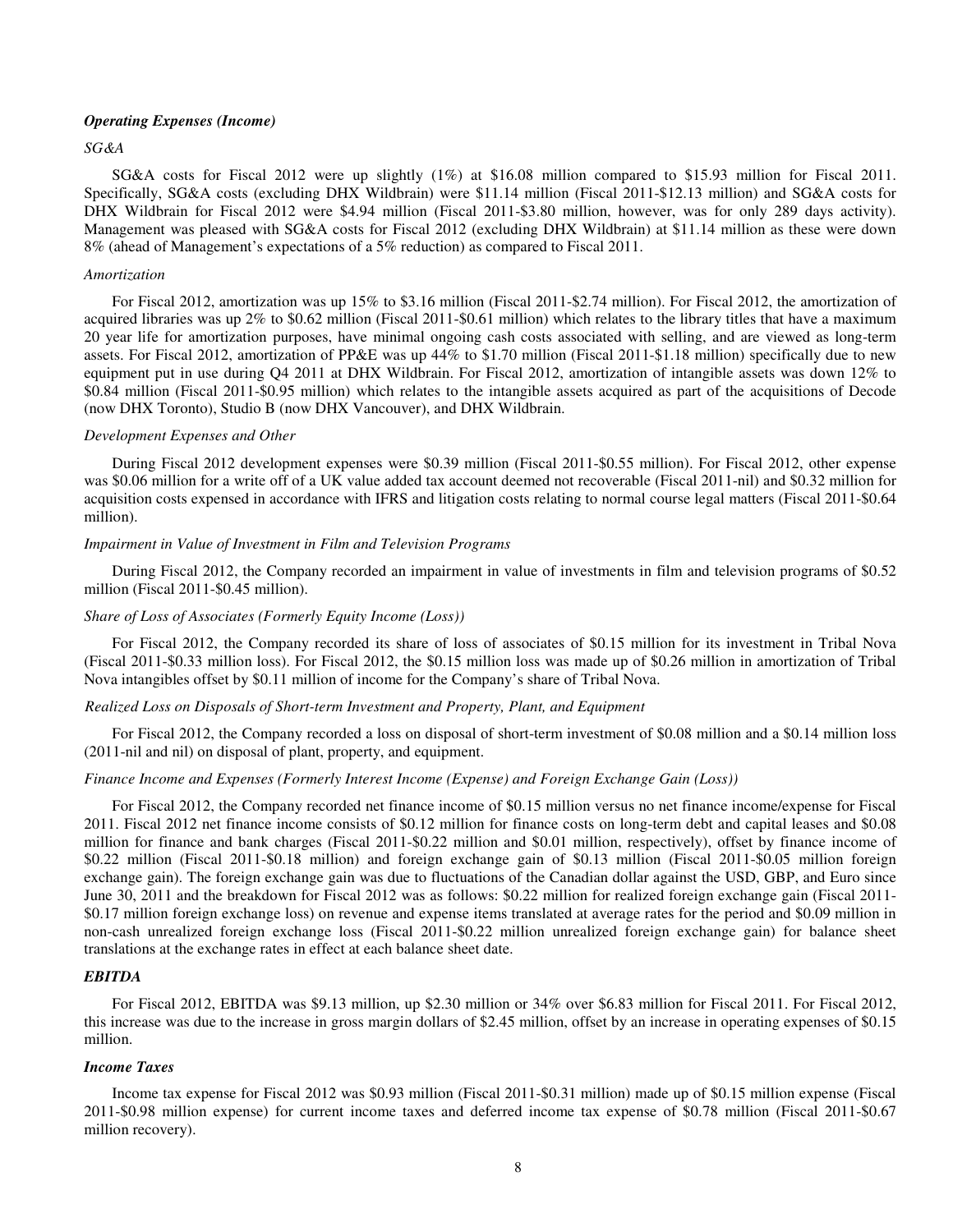#### *Net Income and Comprehensive Income*

Net income for Fiscal 2012 was \$3.05 million, compared to \$1.32 million for Fiscal 2011, or an increase of \$1.73 million in absolute dollars or 131%. For Fiscal 2012, the overall change of \$1.73 million was due to changes over Fiscal 2011 of the following amounts: a gross margin increase of \$2.45 million and a \$0.15 million increase in net finance income, offset by an increase in other expenses (income) of \$0.25 million and a \$0.62 million increase for income taxes.

Comprehensive income for Fiscal 2012 was \$3.74 million, compared to \$0.85 million for Fiscal 2011, or an increase of \$2.89 million in absolute dollars, made up of an increase in cumulative translation adjustment of \$1.08 million, a realized loss on available-for-sale investments of \$0.08 million, and an increase in net income of \$1.73 million .

#### **SELECTED CONSOLIDATED QUARTERLY FINANCIAL INFORMATION**

The following table sets out selected consolidated financial information (prepared in accordance with IFRS) for each of the last eight quarters with the last one being the most recent quarter ended June 30, 2012. In the opinion of Management, this information has been prepared on the same basis as the audited consolidated financial statements for the years ended June 30, 2012 and 2011 as filed on www.sedar.com or DHX's website at www.dhxmedia.com, and all necessary adjustments, consisting only of normal recurring adjustments, have been included in the amounts stated below to present fairly the unaudited quarterly results when read in conjunction with the audited consolidated financial statements and the notes to those statements. *The operating results for any quarter should not be relied upon as an indication of results for any future period.*

|                                                          |                                      | Fiscal $2012^1$                     |                                             |                                     |                                       | Fiscal $20111$                                   |                                                   |                                    |
|----------------------------------------------------------|--------------------------------------|-------------------------------------|---------------------------------------------|-------------------------------------|---------------------------------------|--------------------------------------------------|---------------------------------------------------|------------------------------------|
| (All numbers are in thousands)<br>except per share data) | Q4<br>$30 - Jun$<br>ж<br><b>IFRS</b> | Q3<br>$31-Mar$<br>\$<br><b>IFRS</b> | $\bf Q2$<br>$31 - Dec$<br>\$<br><b>IFRS</b> | Q1<br>$30-Sep$<br>\$<br><b>IFRS</b> | Q4<br>$30 - Jun$<br>\$<br><b>IFRS</b> | Q <sub>3</sub><br>$31$ -Mar<br>\$<br><b>IFRS</b> | Q <sub>2</sub><br>$31 - Dec$<br>\$<br><b>IFRS</b> | Q1<br>$30-Sep$<br>S<br><b>IFRS</b> |
| Revenue                                                  | 14,409                               | 16,619                              | 24,675                                      | 16,944                              | 11,518                                | 12,283                                           | 19,381                                            | 12,227                             |
| Gross Margin <sup>2</sup>                                | 5,818                                | 6,116                               | 7,685                                       | 5,100                               | 4,740                                 | 5,512                                            | 7,103                                             | 4,917                              |
| EBITDA and<br>Adjusted EBITDA <sup>2 &amp; 3</sup>       | 1,715                                | 2,117                               | 3,640                                       | 1,662                               | 812                                   | 1,465                                            | 2,918                                             | 1,636                              |
| Net Income (Loss)                                        | 348                                  | 546                                 | 1,835                                       | 318                                 | (204)                                 | 237                                              | 854                                               | 429                                |
| Comprehensive Income (Loss)                              | 770                                  | 230                                 | 1,538                                       | 1,198                               | (424)                                 | 427                                              | 371                                               | 473                                |
| Basic Earnings Per Common Share <sup>4</sup>             | 0.01                                 | 0.01                                | 0.03                                        | 0.01                                | 0.00                                  | 0.00                                             | 0.01                                              | 0.01                               |
| Diluted Earnings Per Common Share <sup>4</sup>           | 0.01                                 | 0.01                                | 0.03                                        | 0.01                                | 0.00                                  | 0.00                                             | 0.01                                              | 0.01                               |

<sup>1</sup>Q1-Q4 2012 and Q2-Q4 2011 include full quarterly results for: DHX Halifax, DHX Toronto, DHX Vancouver, and DHX Wildbrain. Q1 2011 includes full quarterly results for: DHX Halifax, DHX Toronto, and DHX Vancouver, but only 16 days of DHX Wildbrain.

<sup>2</sup>Certain of the comparative Non-GAAP Financial Measures ("NGFM") are adjusted for all necessary adjustments, consisting of normal recurring adjustments and any changes in the current definition of NGFM (see "Use of Non-GAAP Financial Measures" section of this MD&A for further details).

<sup>3</sup>The Adjusted EBITDA figures shown above were adjusted for the impairment in value of certain investments in film and television programs, share of loss associates, development expenses, and other one-time charges including non-cash share-based compensation expense, as management believes the adjusted figures to be a more meaningful indicator of operating performance (see "Reconciliation of Historical Results to EBITDA and Adjusted EBITDA" of this MD&A).

<sup>4</sup>Note that for Q4 2012 basic and diluted earnings per common share is \$0.01, however, due to rounding, the calculation for Fiscal 2012 basic and diluted earnings per common share is \$0.05 (please see note 24 of the audited consolidated financial statements for the years ended June 30, 2012 and 2011 for further details).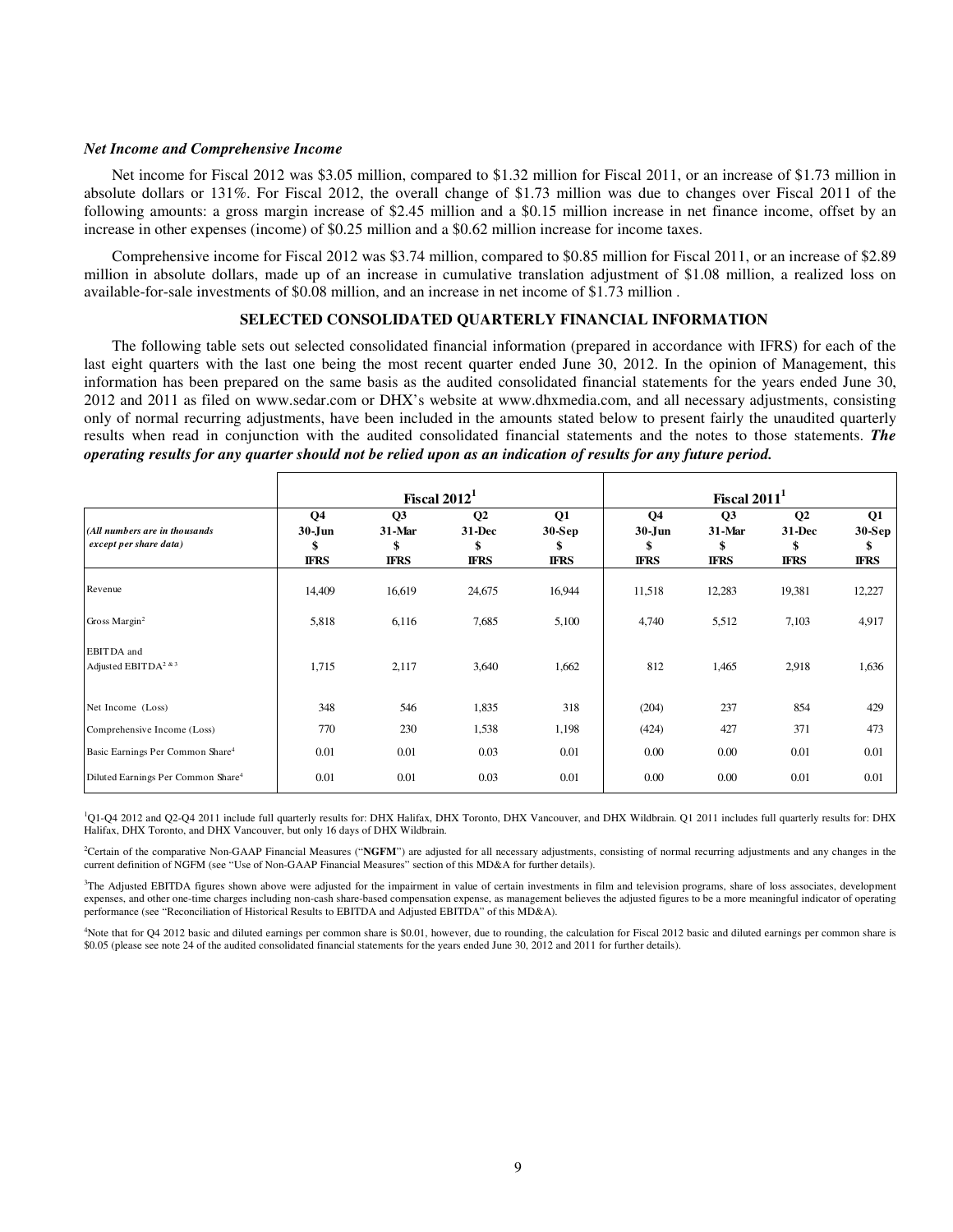# **Results for the three months ended June 30, 2012 ("Q4 2012") compared to the three months ended June 30, 2011 ("Q4 2011")**

#### *Revenues*

Revenues for Q4 2012 were \$14.41 million, up 25% from \$11.52 million for Q4 2011. The increase in Q4 2012 was due to significant increases in M&L and music royalties, producer and service fee, and new media revenues.

*Proprietary production revenues*: Proprietary production revenues for Q4 2012 were \$1.23 million, a decrease of 58% compared to \$2.90 million for Q4 2011. The overall decrease was made up of a 62% decrease to \$0.82 million (Q4 2011-\$2.14 million) in Children's and Family, a 99% decrease to \$0.01 million for Q4 2012 (Q4 2011-\$0.76 million) for Drama, and an increase to \$0.40 million for Comedy (Q4 2011-nil).

For Q4 2012, the Company added 28 half-hours to the library. The breakdown for Q4 2012 is 12.0 half-hours - \$1.23 million of proprietary film and television program production revenue versus the 30.0 half-hours for Q4 2011, where the programs have been delivered and the license periods have commenced for consolidated entities and 16.0 half-hours in intellectual property ("**IP**") rights for third party produced titles (10.0 half-hours in Q4 2011). Q4 2012 proprietary deliveries were in line with scheduled deliveries and Management's expectations.

As part of the maturation of DHX, specifically the experience gained by our in house international television distribution team along with the licensing within DHX Wildbrain acquisition, we continue to strategically target third party produced titles for IP rights. As noted above, for Q4 2012, the Company added 16.0 half-hour to the library for *Ha Ha Hairies*. For Q4 2011, the Company added 10.0 half-hours for *How to be Indie*.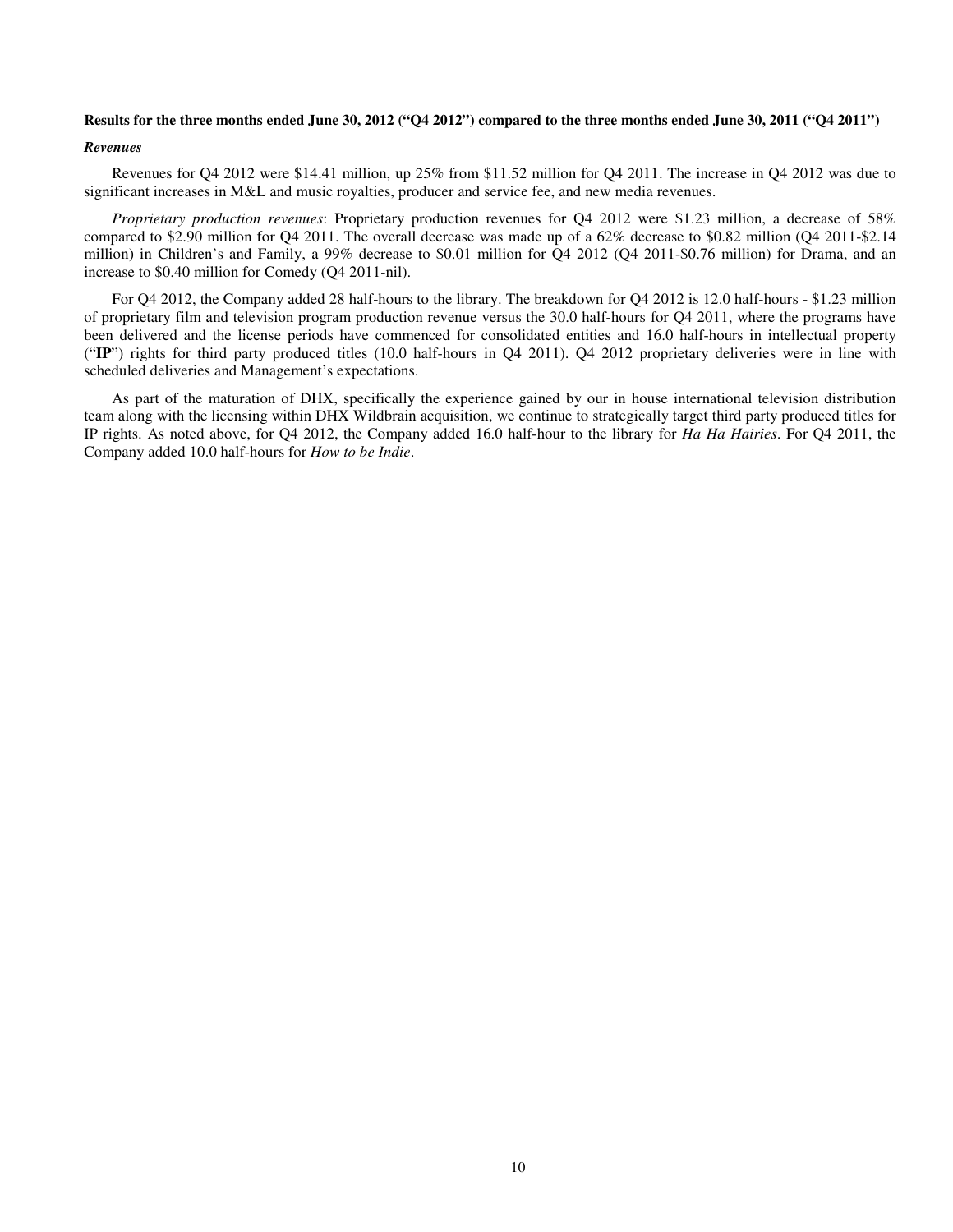|                                                               |                                      |              | Q4 2012                         | Q4 2011              |                                 |  |
|---------------------------------------------------------------|--------------------------------------|--------------|---------------------------------|----------------------|---------------------------------|--|
| Title                                                         | Season or Type \$ Million Half-hours |              |                                 |                      | <b>\$ Million Half-hours</b>    |  |
| <b>Children's and Family:</b>                                 |                                      |              |                                 |                      |                                 |  |
| Proprietary                                                   |                                      |              |                                 |                      |                                 |  |
| Animal Mechanicals                                            | Ш                                    |              |                                 |                      | $N/A$ <sup><math>1</math></sup> |  |
| Monster Math Squad                                            | Ι.                                   |              | 7.0                             |                      |                                 |  |
| Pirates<br>Pirates                                            | $\bf{I}$<br>$_{\rm II}$              |              |                                 |                      | 1.0                             |  |
| Super Why (CBC)                                               | $\rm II$                             |              | ÷,                              |                      | 3.0                             |  |
| Yo Gabba Gabba                                                | IV                                   |              | 4.0                             |                      | $\overline{a}$                  |  |
| <b>Subtotals</b>                                              |                                      | \$<br>0.63   | 11.0                            | 1.37<br>\$           | 4.0                             |  |
| Other Proprietary Titles with Canadian and Other Rights       |                                      |              |                                 |                      |                                 |  |
| Martha Speaks (TVO)                                           | IV                                   |              | $N/A$ <sup><math>1</math></sup> |                      | $N/A$ <sup><math>1</math></sup> |  |
| Waybuloo (RDF Rights)                                         | Ш                                    |              | $\sim$                          |                      | 20.0                            |  |
| Subtotals                                                     |                                      | 0.19<br>\$   |                                 | 0.77<br>\$           | 20.0                            |  |
| Third Party Produced Titles with IP Rights                    |                                      |              |                                 |                      |                                 |  |
| Ha Ha Hairies                                                 |                                      |              | 16.0                            |                      |                                 |  |
| How to Be Indie                                               |                                      |              | $\overline{\phantom{a}}$        |                      | 10.0                            |  |
| Subtotals                                                     |                                      |              | 16.0                            |                      | 10.0                            |  |
| <b>Total Children's and Family</b>                            |                                      | \$<br>0.82   | 27.0                            | \$<br>2.14           | 34.0                            |  |
| Drama:                                                        |                                      |              |                                 |                      |                                 |  |
| Proprietary                                                   |                                      |              |                                 |                      |                                 |  |
| Befriend & Betray                                             | Pilot                                |              |                                 |                      |                                 |  |
| Subtotals                                                     |                                      | \$<br>$\sim$ |                                 | \$<br>$\overline{a}$ |                                 |  |
| Other Proprietary Titles with Canadian and Other Rights       |                                      |              |                                 |                      |                                 |  |
| <b>Ice Road Terror</b>                                        | <b>MOW</b>                           |              | $N/A$ <sup><math>1</math></sup> |                      | 3.0                             |  |
| Killer Mountain                                               | <b>MOW</b>                           |              |                                 |                      | 3.0                             |  |
| Subtotals                                                     |                                      | \$<br>0.01   | $\overline{a}$                  | \$<br>0.76           | 6.0                             |  |
| <b>Total Drama</b>                                            |                                      | 0.01<br>\$   |                                 | \$<br>0.76           | 6.0                             |  |
| <b>Comedy:</b>                                                |                                      |              |                                 |                      |                                 |  |
| Proprietary                                                   |                                      |              |                                 |                      |                                 |  |
| This Hour Has 22 Minutes                                      | <b>XIX</b>                           |              | 1.0                             |                      |                                 |  |
| <b>Total Comedy</b>                                           |                                      | 0.40<br>\$   | 1.0                             | \$<br>$\overline{a}$ |                                 |  |
| <b>Total Proprietary</b>                                      |                                      | \$<br>1.03   | 12.0                            | \$<br>1.37           | 4.0                             |  |
| Total Other Proprietary Titles with Canadian and Other Rights |                                      | \$<br>0.20   | $\bar{\phantom{a}}$             | \$<br>1.53           | 26.0                            |  |
| <b>Total Third Party Produced Titles with IP Rights</b>       |                                      | \$           | 16.0                            | \$                   | 10.0                            |  |
|                                                               |                                      | 1.23<br>\$   | 28.0                            | 2.90<br>\$           | 40.0                            |  |

The breakdown for content library deliveries (including proprietary deliveries and deliveries on IP rights for third party produced titles) and dollar value subtotals for locations for  $\overrightarrow{OA}$  2012 and  $\overrightarrow{OA}$  2011 was as follows:

*<sup>1</sup>N/A – Not applicable as deliveries of half-hours have either already been counted when title delivered in the first instance or in the case of the shows using percentage of completion method, are not yet delivered*.

*Producer and service fee revenues:* For Q4 2012, the Company earned \$6.71 million for producer and service fee revenues, an increase of 67% versus the \$4.02 million for Q4 2011, which marks the  $4<sup>th</sup>$  consecutive quarter of growth in this category when compared to the same quarter for Fiscal 2011. DHX Vancouver earned \$3.19 million, an increase of 61% (Q4 2011-\$1.98 million), and DHX Wildbrain earned \$3.52 million, an increase of 73%, for Q4 2012 (Q4 2011-\$2.04 million). For Q4 2012, the breakdown for major projects over \$0.10 million for DHX Vancouver was \$1.63 million for *My Little Pony* Seasons 2-4, \$0.91 million for *Little Pet Shop* Season I, and \$0.65 million for *Pound Puppies* Seasons 1-3. For Q4 2012, the breakdown for major projects over \$0.10 million for DHX Wildbrain was \$0.60 million for *Monster High* Season 13, \$1.45 million for *Oki's Oasis* Season 1, and \$1.39 million for *How to Train Your Dragon* Season 1 which, as previously disclosed, wraps up the Company's involvement in this series.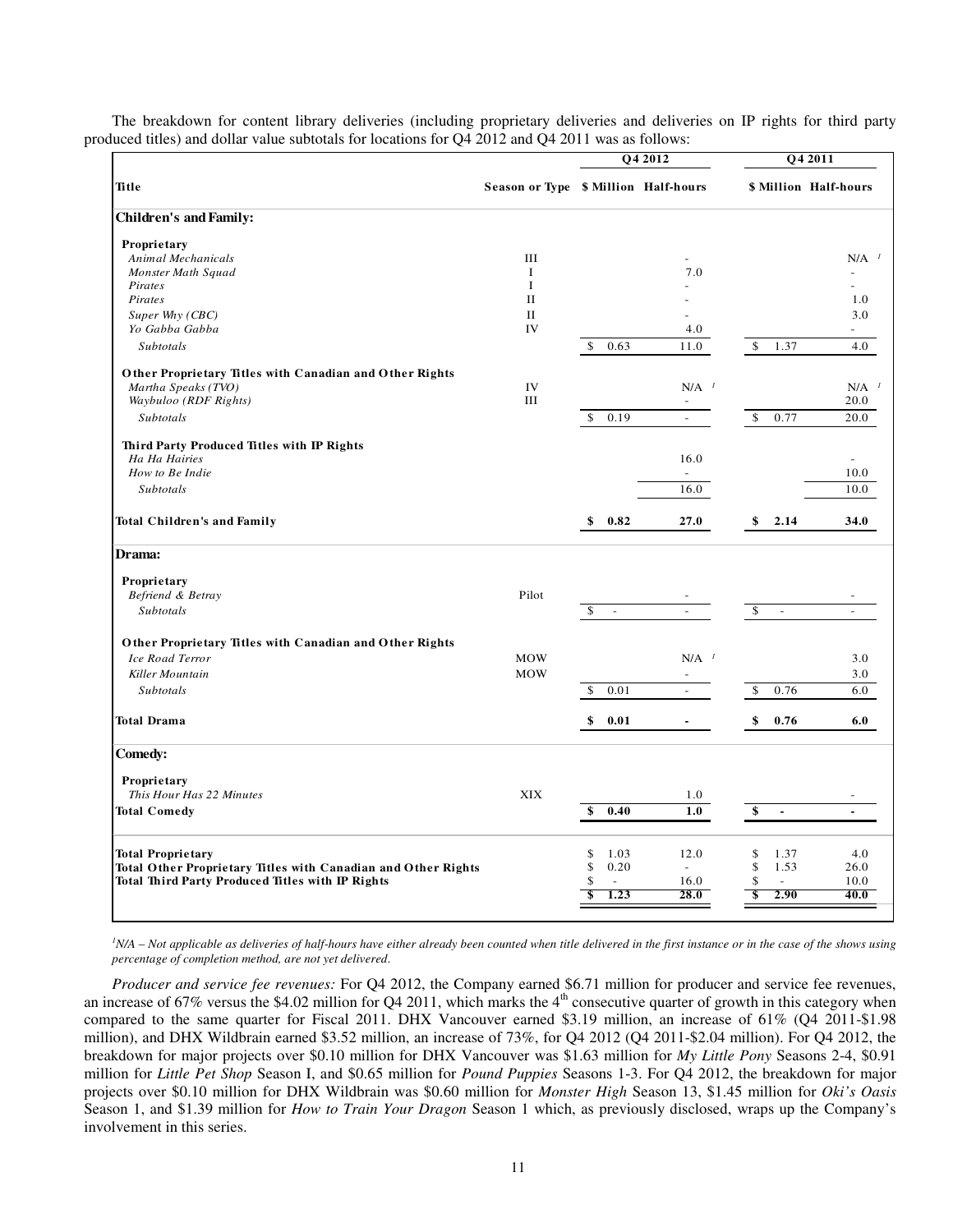*Distribution revenues*: Management was encouraged that for Q4 2012 (the third consecutive quarter, albeit slightly), distribution revenues were up 2% to \$1.86 million from \$1.83 million for Q4 2011, as we continue to see positive trends and rebounding in sales activities coming out of recent industry trade shows. For Q4 2012, the Company recognized revenue on several contracts throughout its existing library and delivered episodes of newer titles. Some of the more significant sales were on the following titles: *Poko* Seasons 1-3, *Animal Mechanicals* Seasons 1-4, *Save Ums!* Seasons 1-2, *Super Why!* Season 1-2, *Kid vs. Kat* Seasons 1-2, *Bo on the Go!* Seasons 1-3, *Radio Free Roscoe* Seasons 1-2, *Martha Speaks* Seasons 1-2, *Franny's Feet* Seasons 1-3, *Naturally* Sadie Seasons 1-3, *Latest Buzz* Seasons 1-3, *Pirates* Seasons 1-2, *How to be Indie* Seasons 1-2, *Ha Ha Hairies* Season 1, and *Rastamouse* Season 1.

*M&L and music royalty revenues*: Management was very pleased that for Q4 2012, M&L, music, and royalty revenues increased 46% to \$2.74 million (Q4 2011-\$1.88 million). Traditional DHX music, M&L, and royalty revenues was up 80% to \$0.54 million for Q4 2012 as compared to Q4 2011 of \$0.30 million. Final gross *Yo Gabba Gabba Live!* tour figures resulted in revenues of \$1.15 million for Q4 2012 (Calendar 2011 tour) versus Q4 2011 (Calendar 2010 tour) of \$0.34 million and \$1.04 million for other *Yo Gabba Gabba* M&L, down 16% from \$1.24 million for Q4 2011, based mainly on timing of reporting on certain licensee contracts.

*New Media Revenues*: For Q4 2012, new media revenues increased 131% to \$1.80 million (Q4 2011-\$0.78 million) including a 59% increase to \$1.21 million for UMIGO (you make it go) as compared to Q4 2011 of \$0.76 million and a significant increase to \$0.59 million (Q4 2011-\$0.02 million) for other new media projects.

*Rental revenues*: For Q4 2012, rental revenues were \$0.07 million, down 36% from Q4 2011 of \$0.11 million, as a result of lower rental revenues of studio and office facilities to third parties of the Company's Toronto, Ontario office.

#### *Gross Margin*

Gross margin for Q4 2012 was \$5.83 million, an increase in absolute dollars of 23% compared to \$4.73 million for Q4 2011. The overall margin rebounded for Q4 2012 and at 40% of revenue was at the very high end of Management's expectations, driven by a strong quarter for M&L and a Q4 2012 reversal of *That's So Weird* Season 3 production costs.

For Q4 2012, the margins for each revenue category in absolute dollars and as a margin percentage were as follows: production revenue margin of \$1.30 million or 106% (52%, when reduced by a \$0.66 million positive adjustment for a pickup on *That's So Weird* Season 3), net producer and service fee revenue margin of \$1.85 million or 28%, distribution revenue margin of \$0.63 million or 34% (\$0.62 million or 33% when \$0.01 million for the amortization of acquired libraries is removed), new media margin at \$0.08 million, and rental revenue margin of \$0.07 million. For Q4 2012, M&L, music, and royalty revenue margin was \$1.90 million or 69%. The breakdown for M&L, music, and royalty margin was \$0.23 million, down 21% (Q4 2011-\$0.29 million), for traditional DHX music and royalty and \$1.67 million, up 25% (Q4 2011-\$1.34 million), for *Yo Gabba Gabba*  including *Yo Gabba Gabba Live!* Tour.

In particular, production, producer and service fee revenue, distribution, and M&L on *Yo Gabba Gabba* in terms of absolute dollars contributed \$1.30 million, \$1.85 million, \$0.63 million and \$1.67 million, respectively or 93% of the total margin. Production margin (adjusted by the \$0.66 million pickup noted above) at 52%, based on product delivery mix, was above the high end of Management's expectations. Producer and service fee margins can vary greatly and at 28% is at the high end of Management's expectations. Distribution margin can fluctuate greatly from title-to-title and at 34% is at the low end of Management's expectations.

#### *Operating Expenses (Income)*

#### *SG&A*

SG&A costs for Q4 2012 were up 2% at \$4.21 million compared to \$4.11 million for Q4 2011. Specifically, SG&A costs (excluding DHX Wildbrain) were \$2.70 million, down 11% compared to Q4 2011 of \$3.02 million and SG&A costs for DHX Wildbrain for Q4 2012 were up 39% to \$1.51 million (Q4 2011-\$1.09 million) based on increased sales and marketing activities for M&L.

#### *Amortization*

For Q4 2012, amortization was down 21% to \$0.59 million (Q4 2011-\$0.75 million). For Q4 2012, the amortization of acquired libraries was down 95% to \$0.01 million (Q4 2011-\$0.16 million) which relates to the library titles that have a maximum 20 year life for amortization purposes, have minimal ongoing cash costs associated with selling, and are viewed as long-term assets. For Q4 2012, amortization of PP&E was up 3%, generally in line, to \$0.37 million (Q4 2011-\$0.36 million). For Q4 2012, amortization of intangible assets was down 9% to \$0.21 million (Q4 2011-0.23 million) which relates to the intangible assets acquired as part of the acquisitions of DHX Toronto, DHX Vancouver, and DHX Wildbrain.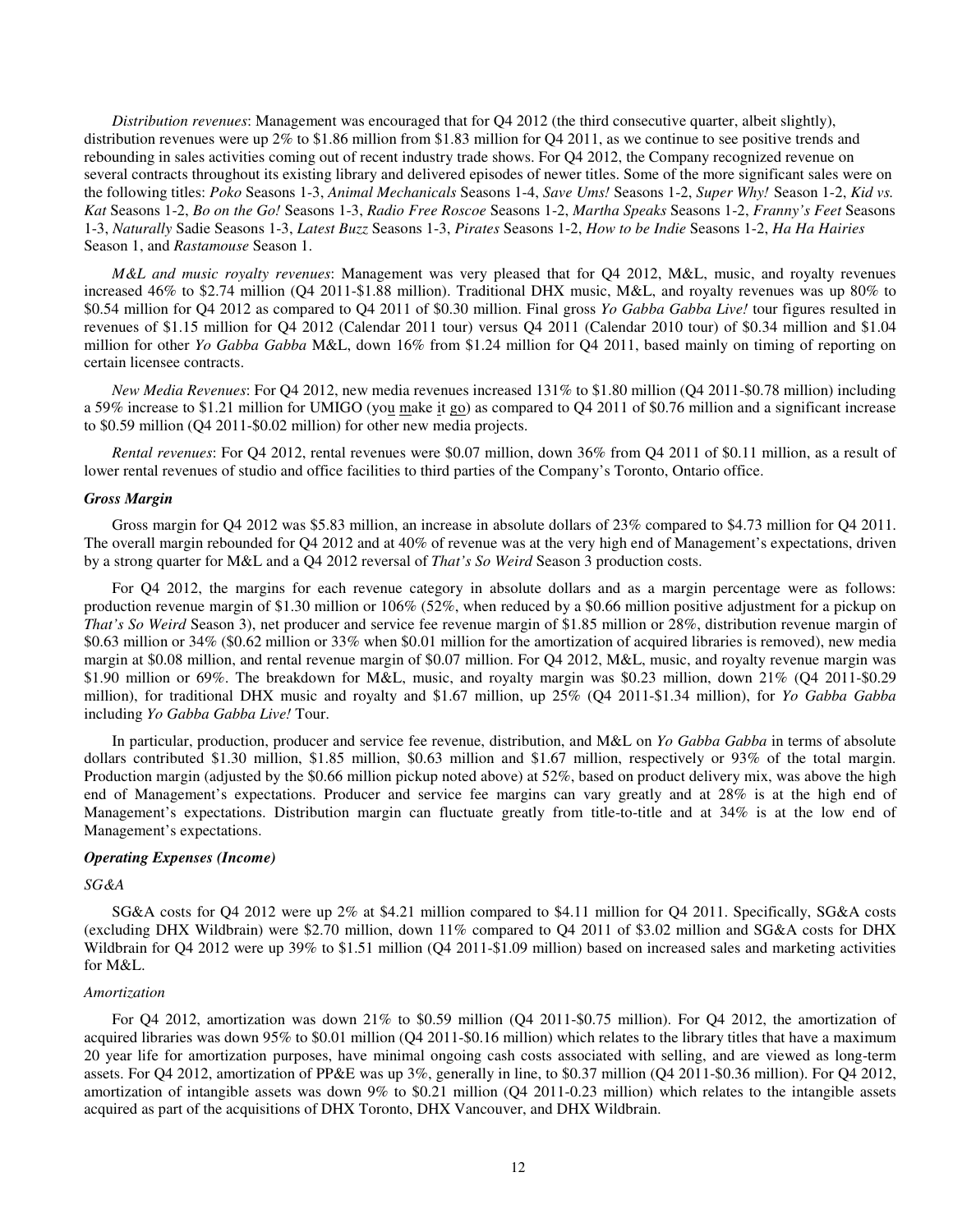#### *Development Expenses and Other*

During Q4 2012, development expenses were \$0.19 million (Q4 2011-\$0.33 million). During Q4 2012, other expenses were \$0.14 million for acquisition costs expensed in accordance with IFRS and litigation costs relating to normal course legal matters (Q4 2011 - \$0.01 million).

#### *Impairment in Value of Investment in Film and Television Programs*

During Q4 2012, the Company recorded an impairment in value of investments in film and television programs of \$0.38 million (Q4 2011 - nil).

#### *Share of Loss of Associates (Formerly Equity Income (Loss))*

For Q4 2012, the Company recorded its share of loss of associates of \$0.07 million for its investment in Tribal Nova (Q4 2011-\$0.07 million loss). For Q4 2012, the \$0.07 million loss was made up of \$0.07 million in amortization of Tribal Nova intangibles and no income or loss pickup for the Company's share of Tribal Nova.

# *Realized Loss on Disposals of Short-term Investment and Property, Plant, and Equipment*

For Q4 2012, the Company recorded a realized loss on sale of short-term investment of \$0.08 million (2011-nil) and a \$0.14 million loss on disposal of plant, property, and equipment.

#### *Finance Income and Expenses (Formerly Interest Income (Expense) and Foreign Exchange Gain (Loss))*

For Q4 2012, the Company recorded net finance income of \$0.13 million versus \$0.08 million net finance expense for Q4 2011. Q4 2012 net finance expense consists of \$0.05 million for finance costs on long-term debt, capital leases and \$0.02 million reversal for finance and bank charges (Q4 2011-\$0.08 million, and \$0.04 million reversal, respectively), offset by foreign exchange gain of \$0.12 million (Q4 2011-\$0.11 million foreign exchange loss) and finance income of \$0.05 million (Q4 2011- \$0.07 million).

#### *EBITDA*

For Q4 2012, EBITDA was \$1.71 million, up \$0.90 million or 111% over \$0.81 million for Q4 2011. For Q4 2012, this increase was due to the increase in gross margin dollars of \$1.08 million, offset by an increase in SG&A and other expenses of \$0.11 million and a \$0.07 million increase in stock-based compensation expense.

#### *Income Taxes*

Income tax for Q4 2012 was a recovery of \$0.20 million (Q4 2011-\$0.42 million recovery) made up of \$1.15 million recovery (Q4 2011-\$0.23 million recovery) for current income tax, and deferred income tax expense of \$0.95 million (Q4 2011- \$0.19 million recovery).

#### *Net Income and Comprehensive Income*

Net income for Q4 2012 was \$0.35 million, compared to \$0.20 million loss for Q4 2011, or an increase of \$0.55 million in absolute dollars or 275%. For Q4 2012, the overall change of \$0.55 million was due to changes over Q4 2011 of the following amounts: a gross margin increase of \$1.08 million and a \$0.07 million decrease in net finance and other expenses, offset by an increase in other expenses (income) of \$0.39 million, and a \$0.21 million increase in the provision for income taxes.

Comprehensive income for Q4 2012 was \$0.77 million, compared to \$0.42 million loss for Q4 2011, or an increase of \$1.19 million in absolute dollars, made up of an increase in cumulative translation adjustments of \$0.59 million, an increase in net income of \$0.55 million, and a realized loss on available for sale investments of \$0.08 million, offset by an decrease in fair value of available-for-sale investments of \$0.03 million.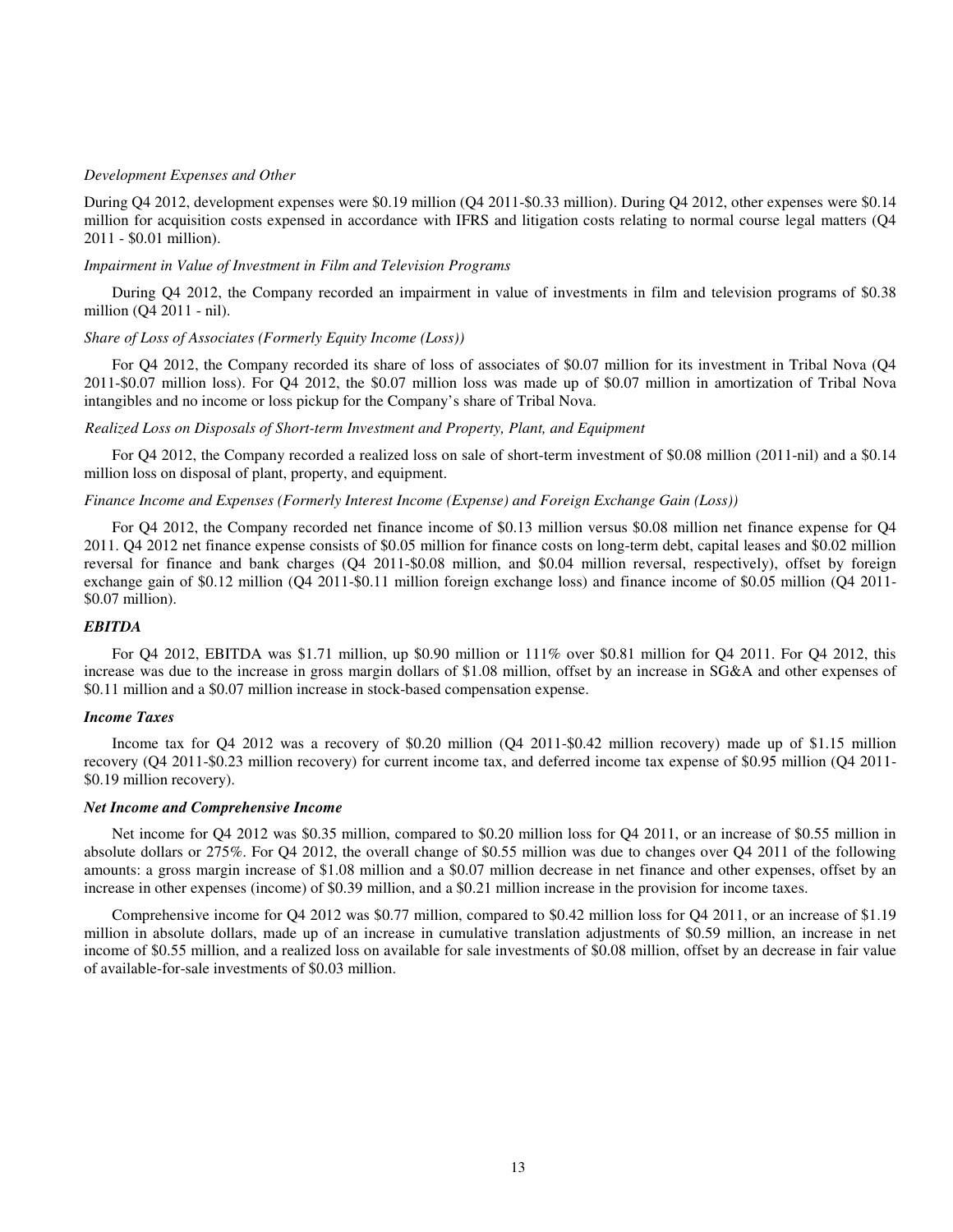| <b>Liquidity and Capital Resources</b>          | Fiscal<br>2012                                      | Fiscal<br>2011 |
|-------------------------------------------------|-----------------------------------------------------|----------------|
|                                                 | \$                                                  | \$             |
|                                                 | <b>IFRS</b>                                         | <b>IFRS</b>    |
|                                                 | (Amounts in Thousands, Except Balance Sheet Ratios) |                |
| <b>Key Balance Sheet Amounts and Ratios:</b>    |                                                     |                |
|                                                 | 22,489                                              | 25,585         |
|                                                 | 24,905                                              | 27,481         |
|                                                 | 59,600                                              | 57,510         |
|                                                 | 5,605                                               | 4,144          |
|                                                 | 2.18                                                | 1.91           |
| Cash Inflows (Outflows) by Activity:            |                                                     |                |
|                                                 | 14,254                                              | 15,379         |
|                                                 | 1,771                                               | (9,939)        |
|                                                 | (16, 419)                                           | (3,119)        |
| Effect of foreign exchange rate changes on cash | 35                                                  | (72)           |
|                                                 | (359)                                               | 2,249          |
| Adjusted Operating Activities <sup>2</sup>      | 4,027                                               | 7.987          |

(1) Working capital ratio is current assets divided by current liabilities (see the audited consolidated financial statements for the years ended June 30, 2012 and 2011 for new IFRS accumulation of current assets and current liabilities).

(2) For the year ended June 30, 2012 Adjusted Operating Activities were an inflow of \$4,027 (year ended June 30, 2011 – \$7,987) calculated as cash inflows from operating activities of \$14,254 (2011-\$15,379) adjusted by repayments of interim condensed production financing of (\$10,227) (2011-(\$7,392)). See "Use of Non-GAAP Financial Measures" section of this MD&A for a definition of Adjusted Operating Activities.

#### *Changes in Cash*

Cash at June 30, 2012 was \$19.17 million, as compared to \$19.53 million at June 30, 2011 respectively. For Fiscal 2012 the cash balance decreased \$0.36 million when comparing it to the cash balance as at June 30, 2011.

For Fiscal 2012 cash flows generated from operating activities were \$14.25 million. Cash flows from operating activities resulted from net income of \$3.05 million and adding back non-cash items of amortization of film and television programs, acquired library, PP&E, intangible assets, unrealized foreign exchange loss, realized loss on sale of short-term investment, share of loss of associates, impairment in value of investments in film and television programs, share-based compensation, deferred income taxes expense, and net change in non-cash working capital balances related to operations of \$9.97 million, \$0.62 million, \$1.70 million, \$0.84 million, \$0.06 million, \$0.08 million, \$0.15 million, \$0.51 million, \$0.49 million, \$0.78 million, and \$12.08 million respectively. Cash flows used in operating activities were \$16.08 million for net investments in film and television.

For Fiscal 2012 cash flows from financing activities were a use of cash of \$16.42 million. Cash flows used in financing activities resulted primarily from common shares repurchased and cancelled of \$6.19 million, repayment of bank indebtedness of \$2.53 million, a repayment of interim production financing of \$10.23 million, and repayments of long-term debt and obligations under capital leases of \$1.48 million. Cash flows provided by financing activities were proceeds from issuance of common shares related to employee share purchase plan of \$0.01 million and \$4.00 million from proceeds from long-term debt.

For Fiscal 2012 cash flows from investing activities were \$1.77 million. Cash flows used in investing activities were \$7.18 million for the acquisition of short-term investments and \$1.20 million for PP&E acquisitions. Cash flows generated in investing activities were \$10.01 million from proceeds on rollover of short-term investments and \$0.14 million for loss on disposal of property, plant, and equipment.

#### *Working Capital*

Working capital ("**Working Capital**") represents the Company's current assets less current liabilities. Working Capital improved by \$2.09 million as at June 30, 2012 versus June 30, 2011.

Management was pleased with cash flow generated by Operating Activities of \$14.25 million for Fiscal 2012 (2011- \$15.38 million). Adjusted Operating Activities was an inflow of cash of \$4.03 million for Fiscal 2012 (2011-\$7.99 million) as shown in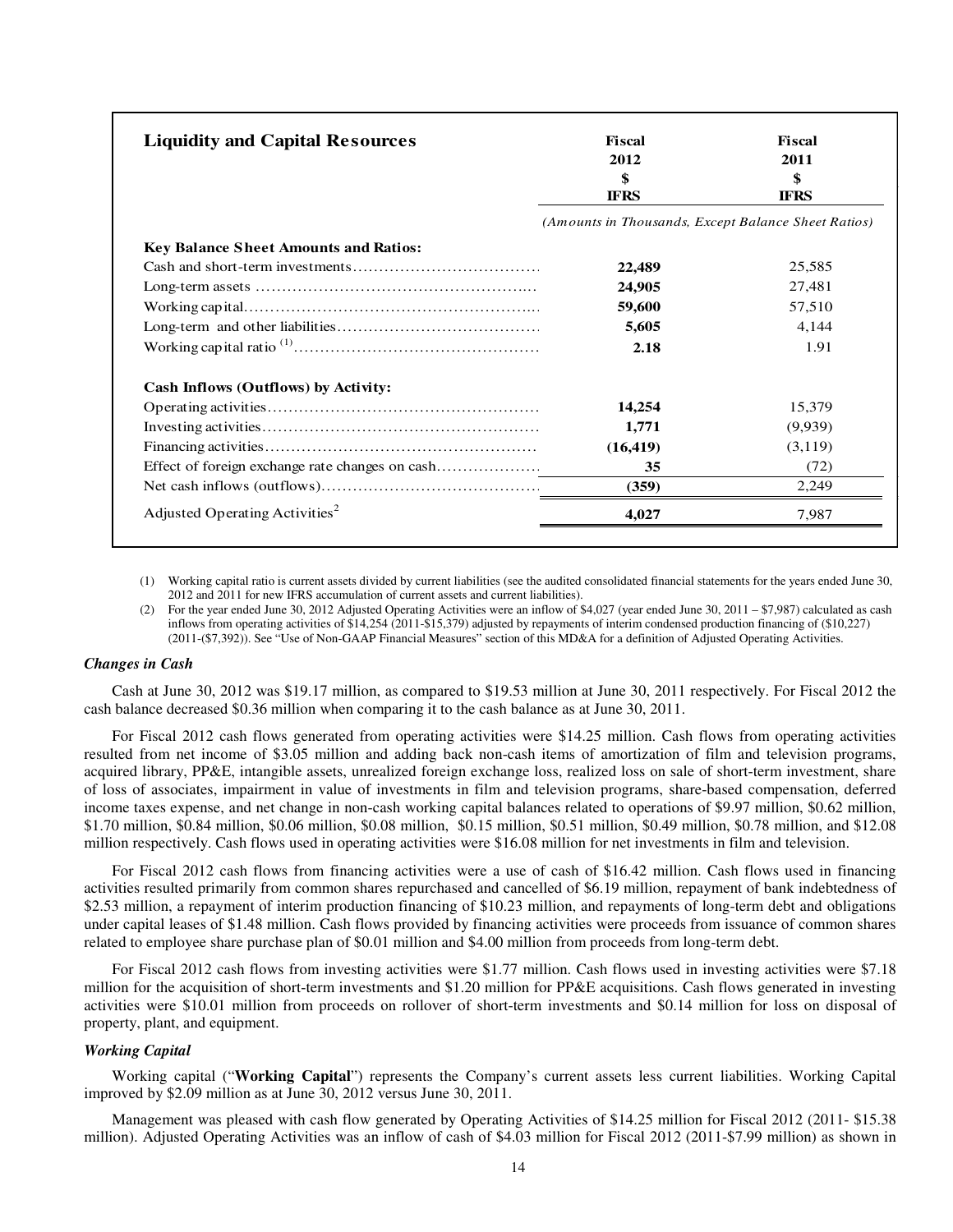Liquidity and Capital Resources Chart in this MD&A and defined in "Use of Non-GAAP Financial Measures" section of this MD&A. Along with EBITDA, cash flow from Operating Activities and Adjusted Operating Activities are the key metrics for Management in assessing operational performance.

Based on the Company's current revenue expectations for Fiscal 2013, which are based on contracted and expected production, distribution, and other revenue, the Company believes cash generated from operations and existing resources will be sufficient to satisfy Working Capital needs for at least the next twelve months. Management believes the current Working Capital surplus totalling \$59.60 million is sufficient to execute its current business plan.

#### *Royal Bank Revolving Master Credit Facility*

As of June 30, 2012, the maximum amount of all the borrowing with the Royal Bank of Canada ("**RBC**") was \$55.0 million ("**Existing RBC Master Agreement**"). The Existing RBC Master Agreement matures November 30, 2012. As part of the Existing RBC Master Agreement, bank indebtedness of \$2.66 million was outstanding at June 30, 2012 (June 30, 2011 - \$5.20 million) (the "**RBC Revolving Operating Credit Facility**"). The maximum amount of the RBC Revolving Operating Credit Facility for general working capital purposes is \$3.51 million.

The Existing RBC Master Agreement, includes a term facility with a maximum amount of \$10.0 million ("**RBC Acquisition Facility**") upon which \$3.33 million was drawn at June 30, 2012 (June 30, 2011 - nil) to fund acquisitions as defined in the RBC Master Agreement. A general security agreement over all property of the Company has been pledged as security for the RBC Revolving Operating Credit and Acquisition Facility. The RBC Revolving Operating Facility bears interest at RBC prime plus 1.25%. The RBC Acquisition Facility bears interest at RBC prime plus 2.50%. The availability of the RBC Revolving Operating Credit and Acquisition Facility are subject to the Company maintaining interest and consolidated indebtedness coverage ratios and certain other covenants.

Also, as part of the Existing RBC Master Agreement, the Company has a revolving production credit facility ("**The RBC Revolving Production Credit Facility**") with the Royal Bank with a maximum authorized amount of \$40.28 million as of June 30, 2012, against which only \$13.70 million was drawn (June 30, 2011 - \$17.45 million). The RBC Revolving Production Credit Facility matures at various dates up to December 2013. Please see note 14 of the audited consolidated financial statements for the years ended June 30, 2012 and 2011 for further details.

#### *New Royal Bank Capital Markets Credit Facility*

Concurrently with the closing of the Cookie Jar acquisition ("**Cookie Jar Acquisition**") (see Subsequent Events section of this MD&A for further details), DHX will be entering into a new credit facility with Royal Bank Capital Markets that will replace the existing indebtedness of DHX and Cookie Jar, other than production-specific financing obtained by DHX and Cookie Jar's subsidiaries (the "**Proposed RBC Master Agreement**"). The Proposed RBC Master Agreement consists of two senior secured credit facilities (the "**Credit Facilities**") in an aggregate principal amount of up to \$80 million (provided that, as described below, the amount of the Credit Facilities may be reduced if the Offering (see Subsequent Events section of this MD&A for further details) is completed), including a term loan credit facility in the aggregate amount of up to \$60 million (the "**Term Facility**") and a revolving loan credit facility in the aggregate amount of up to \$20 million (the "**Revolving Facility**"). The Term Facility will be used to repay certain indebtedness of DHX and its subsidiaries, including certain indebtedness of Cookie Jar assumed as part of the Cookie Jar Acquisition, and to pay fees and expenses incurred in connection with the Cookie Jar Acquisition. The Revolving Facility will be available for working capital and general corporate purposes. The Credit Facilities will be syndicated.

DHX and certain of its subsidiaries as guarantors will each provide a first priority security interest in respect of all of the capital stock of the subsidiaries of DHX and the guarantors and all present and after-acquired real and personal property of DHX and the guarantors in favour of the lender as security for the Credit Facilities. The Term Facility will mature four years from the closing date of the Credit Facilities and is subject to annual amortization payments (as a percentage of the initial amount of the Term Facility) of (i) 7% in 2013, (ii) 8% in 2014, (iii) 12% in 2015 and (iv) 13 % in 2016, all payable in equal quarterly instalments in each case with the balance payable in full on the maturity date. The Revolving Facility is payable in full on the maturity date of the Term Facility. If the Offering (see Subsequent Events section of this MD&A for further details) is completed, the principal amount of the Term Facility will be reduced to \$50 million, and the aggregate amount available under the Credit Facilities will be reduced to \$70 million.

#### *Capital Management*

The Company's objectives when managing capital are to provide an adequate return to shareholders, safeguard its assets, maintain a competitive cost structure and continue as a going concern in order to pursue the development, production, distribution, and licensing of its film and television properties.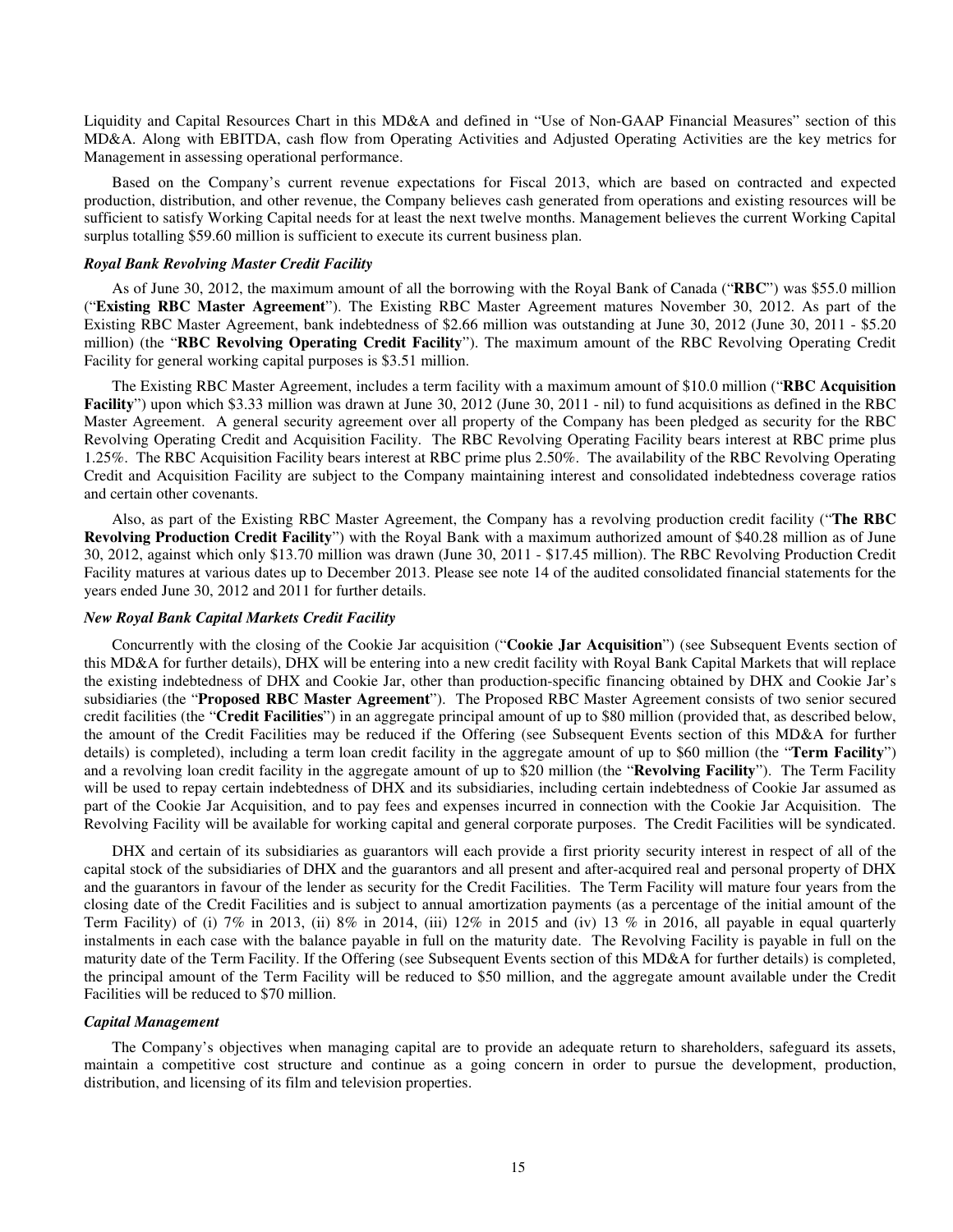To facilitate the management of its capital structure, the Company prepares annual expenditure operating budgets that are updated as necessary depending on various factors, including industry conditions and operating cash flow. The annual and updated budgets are reviewed by the board of directors.

The Company monitors capital using a number of financial ratios, specifically for the RBC Master Credit Facility, including but not limited to:

- Funded Debt Ratio, defined as funded debt (the total of all obligations for borrowed money which bear interest or imputed interest (not including interim production financing), all capital lease obligations, and any contingent liabilities) ("**Funded Debt**") to consolidated EBITDA; and
- The Fixed Charge Ratio, defined as adjusted consolidated EBITDA (consolidated EBITDA less cash income taxes and unfunded capital expenditures) to fixed charges (consolidated interest expense, scheduled principal payments on Funded Debt, and Company distributions).

The following table illustrates the financial ratios calculated on a rolling twelve-month basis as at:

|                           | <b>Measure</b> | June 30, | <b>June 30,</b> |
|---------------------------|----------------|----------|-----------------|
|                           | targets        | 2012     | 2011            |
| <b>Funded Debt Ratio</b>  | < 3.0x         | 0.93x    | 1.3x            |
| <b>Fixed Charge Ratio</b> | > 1.25x        | 4.50x    | 6.22x           |

The Company has been in compliance with these and all previous ratios since the inception of the RBC Master Credit Facility.

| <b>Contractual Obligations</b>                                  |              |                    |                             |                             |                      |
|-----------------------------------------------------------------|--------------|--------------------|-----------------------------|-----------------------------|----------------------|
| As of June 30, 2012                                             |              |                    |                             |                             |                      |
| <b>Payments Due by Period</b><br>(All amounts are in thousands) | <b>Total</b> | <b>Fiscal 2013</b> | <b>Fiscal 2014-</b><br>2015 | <b>Fiscal 2016-</b><br>2017 | After Fiscal<br>2018 |
|                                                                 |              |                    |                             |                             |                      |
|                                                                 | 2.665        | 2,665              |                             |                             |                      |
|                                                                 | 555          | 410                | 145                         | $\overline{\phantom{a}}$    |                      |
| Long-term debt payments (principal and interest) $(3)$          | 5.798        | 1.786              | 2.667                       | 547                         | 798                  |
|                                                                 | 5,128        | 1.479              | 1.634                       | 1.126                       | 889                  |
|                                                                 | 14.146       | 6.340              | 4.446                       | 1.673                       | 1.687                |

(1) RBC Revolving Operating Credit Facility with a maximum amount of \$3.51 million bearing implied interest at bank prime plus 1.25%. See note 14 to the audited consolidated financial statements for the year ended June 30, 2012 for details.

(2) Pursuant to capital leases for video editing, leaseholds, and other office and production equipment, the obligations bear implied interest ranging from 4.0% to 9.8% and mature from February 2013 to March 2014. Principal balances are included in note 14 to the audited consolidated financial statements for the year ended June 30, 2012.

See note 14 to the audited consolidated financial statements for the year ended June 30, 2012 for details.

(4) Pursuant to operating leases. See note 22 to the audited consolidated financial statements for the year ended June 30, 2012 for details.

#### **Outlook**

The Company's June 30, 2012 balance sheet remains strong with over \$22.5 million in cash and short-term investments on hand, against approximately \$1.7 million of bank indebtedness. Management continues to focus on its core strengths of developing, producing, distributing, and licensing the best possible quality Children's and Family programs with goals of increasing cash flows from operations and profitability through existing production and distribution streams and emerging music and M&L opportunities, specifically its new initiatives in licensing relating to *Yo Gabba Gabba* and *Rastamouse*. The Company is committed to growing its content library by its previously stated goal of 5-10% organically and through acquisitions of third party titles.

The following outlook is prepared on a DHX standalone basis and does not include any expected results from the Cookie Jar Acquisition. Once the Cookie Jar Acquisition closes, the Company will update its outlook to include Cookie Jar results. This update is planned to be included after the closing of the Cookie Jar Acquisition as part of the Company's Q1 2013 MD&A expected to be released in mid-November 2012.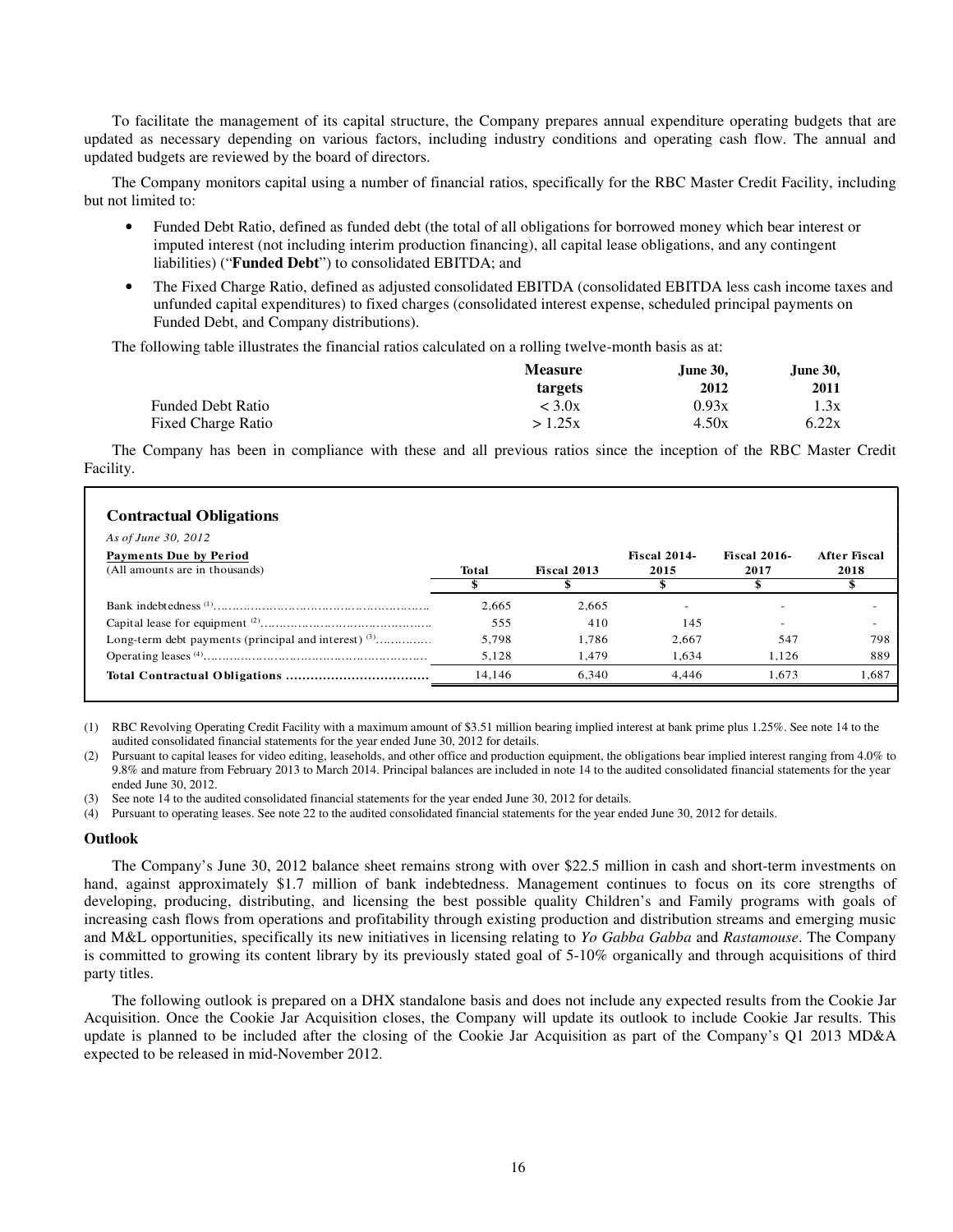For Fiscal 2013, DHX's target for the category of production revenue (proprietary and producer and service fee) is \$45.0- \$58.0 million with a combined target gross margin of 20%-35% (Fiscal 2012-26% combined margin). The Company's revised preferred target mix of production revenue is 50/50 proprietary to service. For the year ended June 30, 2012, this mix was 30/70. The Company's proprietary pipeline is building, and Management is encouraged by the progress made on several fronts and expects to announce new commissions and existing series renewals over the coming quarters. Although the Company is making significant progress on its pipeline, the typical length of the development cycle is significant, especially for Children's and Family television, sometimes taking 2-3 years, and as such it will most likely take 18-24 months to fully achieve this preferred 50/50 proprietary to service target mix. Management remains optimistic for Fiscal 2013 and 2014, based on its existing pipeline of more than 250 half-hours of proprietary content either currently in production, ordered (or about to be ordered), or in late stage development. This pipeline represents several years' worth of proprietary content that is expected to be recognized into revenues as delivered.

In addition, consistent with the Company's strategy to grow its content library, for Fiscal 2013, the Company expects to add 25-50 half-hours (note: currently 39 half-hours contracted to be added over the next year with offers out on 33 additional halfhours) for third party produced titles where the Company has significant IP rights. These include, among other titles, the hit series *Rastamouse, She-Zow,* and *Grandpa in my Pocket*.

For Fiscal 2013, Management is targeting distribution revenues to generally be in line with Fiscal 2012 in the range of \$7.0- \$8.0 million. As noted above, the Company will continue to seek third party titles to add to proprietary inventory levels.

For Fiscal 2013, the Company is targeting \$1.25-\$2.0 million in the category of traditional DHX music and royalty revenue, a range of \$12-\$14 million for licensing on *Yo Gabba Gabba* including *Yo Gabba Gabba Live!* and \$1.0-\$2.0 million for licensing revenue on other and emerging properties, including *Rastamouse*. For Fiscal 2013, new media revenue is targeted in the range of \$4.0-\$6.0 million including the property UMIGO and other revenues including rentals are expected to be in the range of \$0.4-\$0.8 million.

For 2013, Management expects overall gross margin to range from 33-38% range. For Fiscal 2013, Management continues to target additional SG&A reductions of 5% as compared to Fiscal 2012 SG&A. (Note this does not include the \$8.0 million announced as part of the expected synergies to be achieved within 12 months of closing the Cookie Jar Acquisition (see Subsequent Events section of this MD&A for further details)).

For Fiscal 2013, amortization of acquired library and development expense when considered together and amortization of PP&E and intangibles also considered together, are expected to be in the ranges of \$1.5-\$2.0 million and \$2.0-\$2.5 million respectively. For Fiscal 2013, stock-based compensation, finance income, and other expense are expected to be in the following ranges respectively: \$0.5-\$0.75 million, \$0.1-\$0.3 million, and \$0.5-\$1.0 million.

#### **Subsequent Events**

#### *Cookie Jar Acquisition*

On August 20, 2012, the Company entered into a definitive agreement to acquire the business Cookie Jar Entertainment ("**Cookie Jar**"). The consideration for the Cookie Jar Acquisition is made up of a combination of approximately 36 million shares, \$5.0 million cash, and the assumption of \$66.0 million of debt.

The Cookie Jar Acquisition will significantly strengthen DHX's industry position in television production and distribution, interactive content and entertainment licensing. Cookie Jar is one of the industry's leaders in the creation, production and marketing of animated and live-action programming. Its library of nearly 6,000 half-hour episodes of television features some of the world's most recognizable children's series including *Richard Scarry's Busytown Mysteries*, *Caillou*, *The Doodlebops*, *Inspector Gadget* and *Johnny Test*. Cookie Jar programmes Cookie Jar TV, the weekend morning block on CBS. Cookie Jar Entertainment's *Jaroo.com* is a leading web video destination for kids with the largest independent selection of full-length children's TV series and movies online. Copyright Promotions Licensing Group Limited ("**CPLG**"), Cookie Jar's full-service international licensing agency, represents numerous entertainment, sport and design brands such as *Strawberry Shortcake*, *Richard Scarry*, *St. Andrews Links* and *Scan2Go*.

DHX expects that the combination of DHX and Cookie Jar libraries, and expertise in licensing and distribution that both companies have developed, will provide significant advantages to the combined company for the benefit of DHX's business and Shareholders. These advantages include:

- significantly strengthened capabilities in the rapidly growing digital segment;
- broadened relationships with distributors including Amazon, Comcast, DISH, Hulu, Netflix, Samsung, Telmex and Vivendi;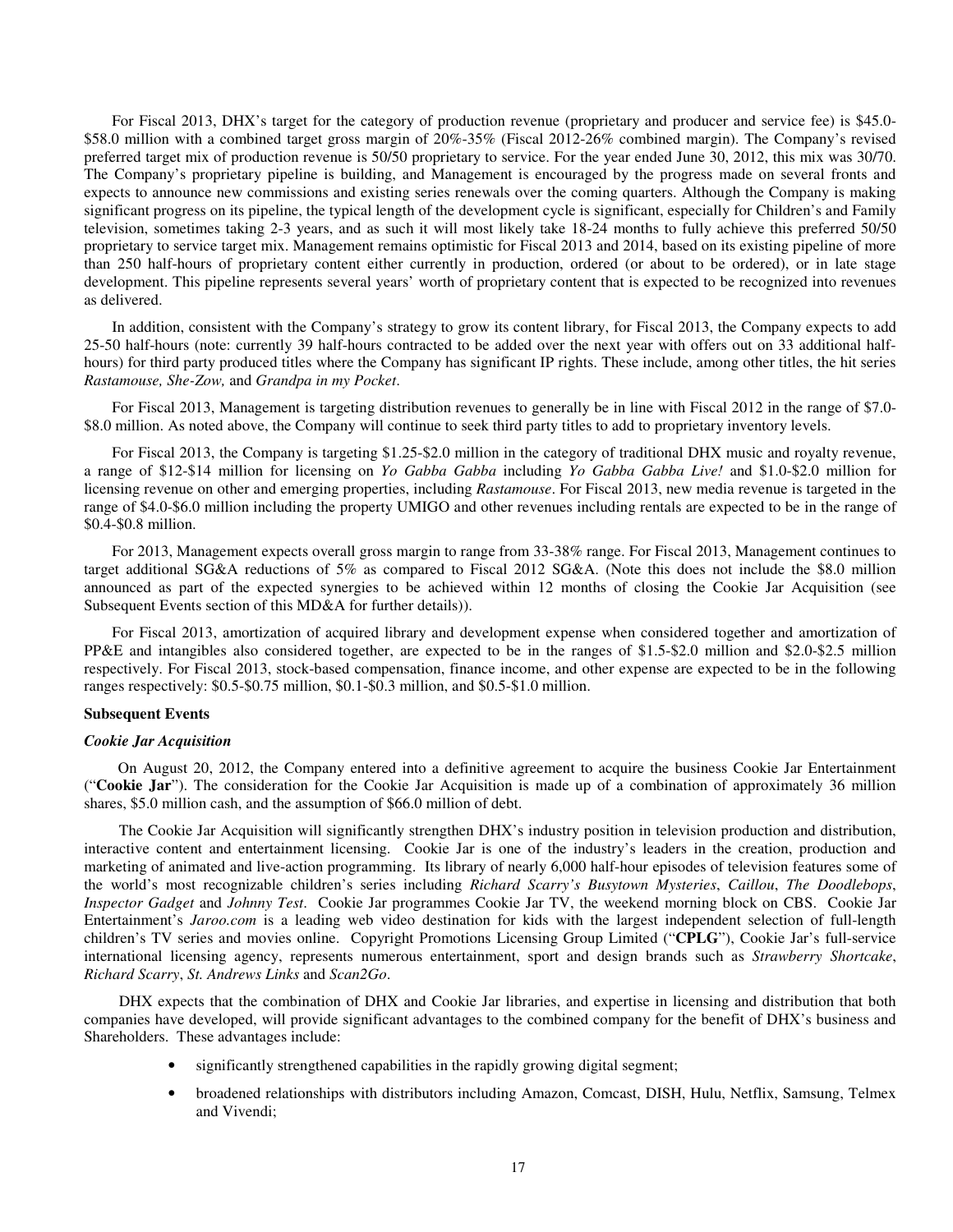- creation of substantial scale with the addition of Cookie Jar's approximately \$57.5 million in revenue (unaudited, in accordance with International Financial Reporting Standards, for the year ended August 31, 2011);
- greater diversification of revenue streams across operating segments with a greater proportion of revenue derived from higher margin segments;
- combination of two portfolios of globally recognized brands that can be seen in approximately 160 countries;
- increase to content library of children's programming by a factor of more than three times, from approximately 2,550 to approximately 8,550 half-hour episodes;
- expanded global merchandising opportunities and licensing capabilities for DHX's owned properties as well as third-party brand management and licensing opportunities;
- ability to programme Cookie Jar TV on the CBS network in the United States on Saturday mornings;
- significant cost synergies, currently estimated to be \$8 million annually, leading to greater fixed cost coverage and margins;
- improved market position and negotiating strength; and
- increased market capitalization may increase potential investor audience and potential for improved liquidity in shares.

#### *Offering*

On September 12, 2012, The Company has reached an agreement with a syndicate of underwriters led by Canaccord Genuity Corp. (the "**Underwriters**") to purchase, on a bought deal basis, 11,820,000 Subscription Receipts of at a price of \$1.50 per Subscription Receipt (the "**Offering**"). In addition, DHX has granted to the Underwriters an over allotment option exercisable at any time up to 30 days after closing of the Offering to acquire up to an additional 1,182,000 Subscription Receipts of the Company. In the event that the over allotment option is exercised in full, the aggregate gross proceeds of the Offering will be \$19,503,000. The net proceeds from the Offering (after deducting the underwriters' fees and Offering expenses) will be used to reduce indebtedness resulting from DHX's previously announced acquisition of the business of Cookie Jar Entertainment Inc. (the Cookie Jar Acquisition) and for general corporate and working capital purposes.

#### **Wildbrain Acquisition**

On September 14, 2010, the Company acquired all the outstanding shares in W!ldbrain Entertainment Inc. ("**DHX Wildbrain**"), a privately owned company, based in Los Angeles California, for \$8.45 million. DHX Wildbrain operates an animation studio in Los Angeles and is the co-owner of acclaimed children's television series and live touring show *Yo Gabba Gabba!*. Further consideration is payable in USD as an earn out payment calculated as 50% of cash receipts from the *Yo Gabba Gabba!* property over \$10.50-11.50 million (the ultimate threshold amount within the range of \$10.50-11.50 million of cash receipts will be determined based on a minimum of \$10.00 million in cash receipts plus, once achieved, \$0.50 million per year in operating expenses) for a period of 36 months from closing (see note 6 of the audited consolidated financial statements for the years ended June 30, 2012 and 2011 for further details).

#### **Normal Course Issuer Bid**

During Q4 2012 and Fiscal 2012, as part of the Company's previously announced normal course issuer bid, no shares and 1,369,500 common shares were repurchased and cancelled for nil and \$1.11 million respectively (year ended June 30, 2011 – 51,000 common shares for \$0.04 million).

#### **Substantial Issuer Bid**

On December 30, 2011, as part of the Company's previously announced substantial course issuer bid, 7,142,857 common shares were repurchased and cancelled for \$5.12 million cash including \$0.12 million in costs (year-ended June 30, 2011 – nil).

#### **Seasonality**

Results of operations for any period are dependent on the number and timing of film and television programs delivered, which cannot be predicted with certainty. Consequently, the Company's results from operations may fluctuate materially from period-to-period and the results of any one period are not necessarily indicative of results for future periods. Cash flows may also fluctuate and are not necessarily closely correlated with revenue recognition. During the initial broadcast of the rights the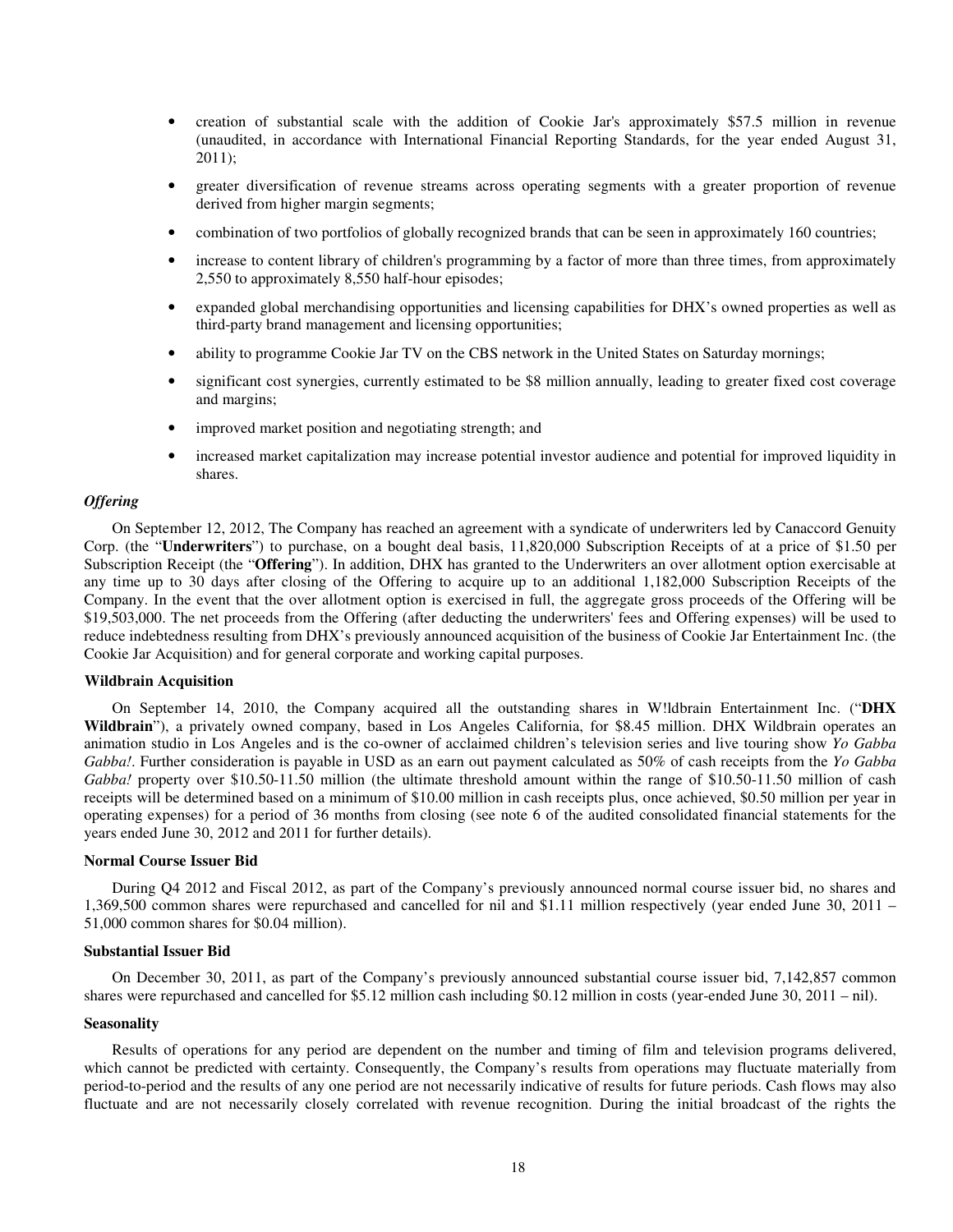Company is somewhat reliant on the broadcaster's budget and financing cycles and at times the license period gets delayed and commences at a later date than originally projected.

The Company's film and television revenues vary significantly from quarter to quarter driven by contracted deliveries with the primary broadcasters. Although with the Company's recent diversification of its revenue mix, particularly in the strengthening of the distribution revenue stream, some of the quarterly unevenness is improving slightly and becoming more predictable. Distribution revenues are contract and demand driven and can fluctuate significantly from period-to-period.

# **Critical Accounting Estimates**

The preparation of the financial statements in conformity with IFRS requires Management to make estimates, judgements, and assumptions that Management believes are reasonable based upon the information available. These estimates, judgements, and assumptions affect the reported amounts of assets and liabilities and disclosure of contingent assets and liabilities at the date of the financial statements and the reported amounts of revenues and expenses during the reporting year or period. Actual results can differ from those estimates (refer to page 2 of this MD&A for more information regarding forward-looking information). The following is a discussion of accounting policies that require significant Management judgements and estimates. For a discussion of all of the Company's accounting policies, including the items outlined below, refer to note 3 of the audited consolidated financial statements for the years ended June 30, 2012 and 2011 on www.sedar.com or DHX's website at www.dhxmedia.com. The following updates are provided for those areas that contain critical accounting estimates utilized in the preparation of DHX's audited consolidated financial statements that have changed as a result of DHX adopting IFRS on July 1, 2011.

# • *Share-based compensation*

Share-based compensation expense is determined based on the estimated grant date fair value of stock option awards using the Black-Sholes option pricing model, which takes into account the exercise prices, the current price of the underlying stock, the expected life of the option, the expected volatility of the stock, and the expected forfeitures of options granted.

# • *Income taxes and deferred income taxes*

Deferred tax assets and liabilities require Management's judgement in determining the amounts to be recognized. In particular, judgement is used when assessing the extent to which deferred tax assets should be recognized with respect to the timing of deferred taxable income.

The current income tax provision for the year is determined according to complex tax laws and regulations. Where the effect of these laws and regulations is unclear, estimates are used in determining the provision for current income taxes which are recognized in the consolidated financial statements. The Company considers the estimates, assumptions, and judgements to be reasonable but this can involve complex issues which may take an extended period to resolve. The final determination of prior years' tax provisions could be different from the estimates reflected in the financial statements.

# • *Impairment of investment in associates and long-term investment*

In order to assess impairment, the fair value of the Company's investments in associates and held-to-maturity investments are determined using valuation techniques, as there are no published price quotations. The Company has used an earnings approach to value these investments based on earnings multiples for recent transactions involving similar businesses.

# • *Impairment of financial assets*

At each reporting date, the Company assesses whether there is objective evidence that a financial asset is impaired. If such evidence exists, the Company recognizes an impairment loss, as follows:

- Financial assets carried at amortized cost: The loss is the difference between the amortized cost of the loan or receivable and the present value of the estimated future cash flows, discounted using the instrument's original effective interest rate. The carrying amount of the asset is reduced by this amount either directly or indirectly through the use of an allowance account.
- Available-for-sale financial assets: The impairment loss is the difference between the original cost of the asset and its fair value at the measurement date, less any impairment losses previously recognized in the statement of income. This amount represents the cumulative loss in accumulated other comprehensive income that is reclassified to net income.

Impairment losses on financial assets carried at amortized cost are reversed in subsequent periods if the amount of the loss decreases and the decrease can be related objectively to an event occurring after the impairment was recognized. Impairment losses on available-for sale financial assets are not reversed.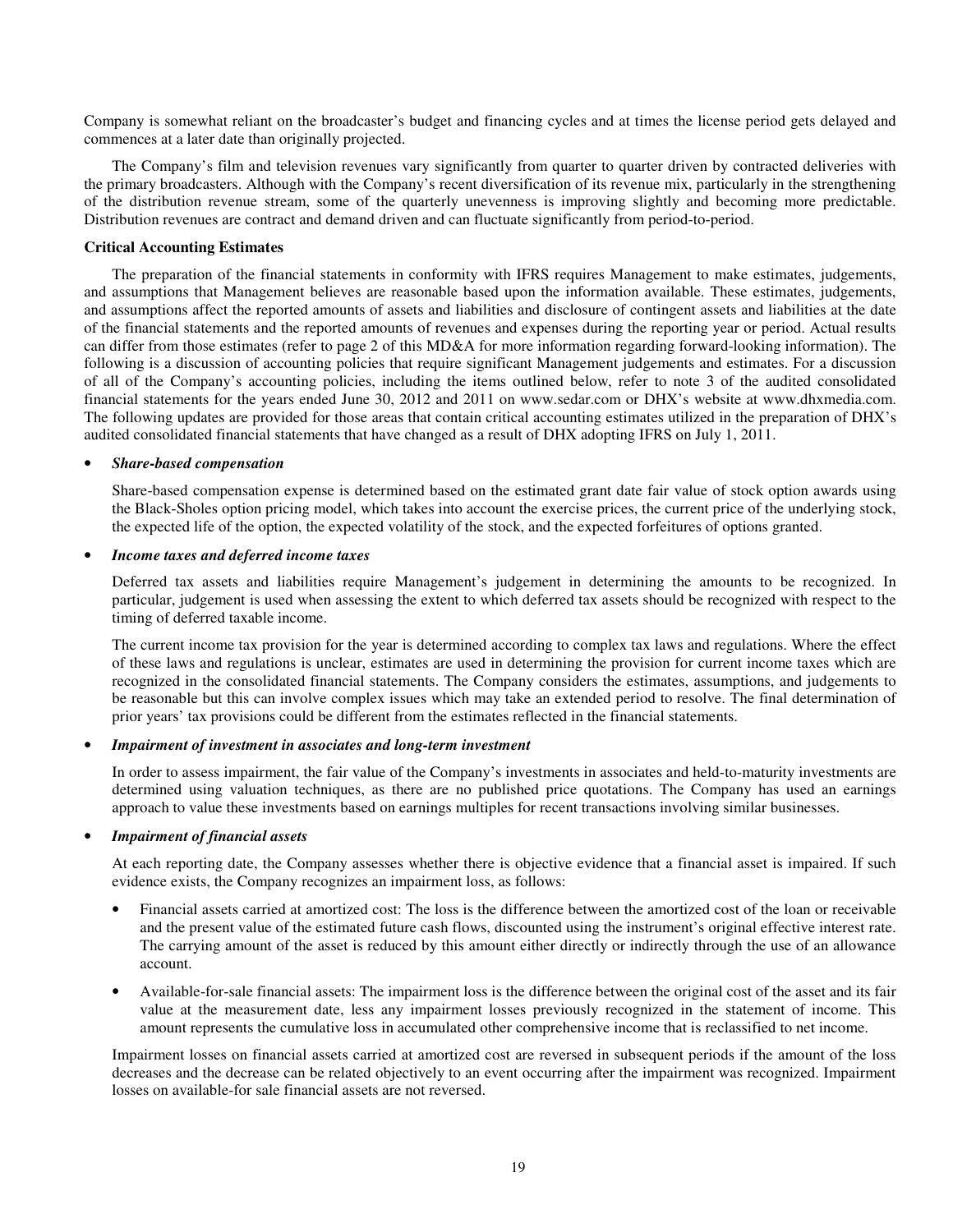#### **Future Accounting Standard Changes**

The IASB has issued IFRS 10, 11, 12, and 13 effective for annual periods beginning on or after January 1, 2013. The IASB has also issued IFRS 9 effective for annual periods beginning on or after January 1, 2015, with early adoption permitted. IFRS 9 introduces new classification and measurement requirements for financial instruments. IFRS 10 defines the principles of control and establishes the basis of when and how an entity should be included within a set of consolidated financial statements. IFRS 11, *Joint Ventures* – establishes principles to determine the type of joint arrangement and guidance for financial reporting activities required by the entities that have an interest in arrangements which are controlled jointly. IFRS 12, *Disclosure of Interests in Other Entities* – requires extensive disclosures relating to a company's interest in subsidiaries, joint arrangements, associates, and unconsolidated structured entities. IFRS 13, *Fair Value Measurement* – defines fair value, provides guidance in a single framework for measuring fair value and identifies the required disclosures pertaining to fair value measurement. DHX continues to assess the impact of IFRS 9, 10, 11, 12, and 13 on its consolidated statement of operations and financial position.

# **Accounting Policies and Transition to IFRS**

The significant accounting policies of DHX are described in note 3 to the June 30, 2012 audited consolidated financial statements for the year ended June 30, 2012 of DHX.

# *Transition to IFRS*

Effective July 1, 2011 and as further described in the Company's consolidated financial statements and notes accompanying, DHX began reporting its financial results in accordance with IFRS.

# **The following table summarizes DHX's key metrics for the year ended June 30, 2011 under IFRS, versus those previously reported under CGAAP:**

|                                              | <b>Fiscal 2011</b> |       |             |  |
|----------------------------------------------|--------------------|-------|-------------|--|
| (unaudited)                                  | <b>CGAAP</b>       | Adj.  | <b>IFRS</b> |  |
| (expressed in thousands of Canadian dollars) | \$                 | \$    | \$          |  |
|                                              |                    |       |             |  |
| Revenue                                      | 54,676             | 733   | 55,409      |  |
| Direct production costs and amortization     | 32,409             | 728   | 33,137      |  |
|                                              |                    |       |             |  |
| Gross margin <sup>1</sup>                    | 22,267             | 5     | 22,272      |  |
| Other expenses (income)                      | 20,097             | 545   | 20,642      |  |
|                                              |                    |       |             |  |
| Income before income taxes                   | 2,170              | (540) | 1,630       |  |
| Income taxes                                 | 457                | (143) | 314         |  |
|                                              |                    |       |             |  |
| Net income                                   | 1,713              | (397) | 1,316       |  |
|                                              |                    |       |             |  |
| Comprehensive income                         | 1,713              | (866) | 847         |  |
|                                              |                    |       |             |  |
| Performance indicators                       |                    |       |             |  |
| EBITDA <sup>1</sup>                          | 7,346              | (515) | 6,831       |  |
| Cash flow from:                              |                    |       |             |  |
| Operating activities                         | 11,890             | 3,489 | 15,379      |  |
| Adjusted operating activities <sup>1</sup>   | 8,394              | (407) | 7,987       |  |

<sup>1</sup>Certain of the comparative Non-GAAP Financial Measures ("NGFM") are adjusted for all necessary adjustments, consisting of normal recurring adjustments and any changes in the current definition of NGFM (see "Use of Non-GAAP Financial Measures" section of this MD&A for further details).

The key impacts of IFRS on certain key metrics are as follows:

#### **a) Revenue and direct production costs and amortization**

For the year ended June 30, 2011, revenues increased by \$733, direct production costs and amortization and increased by \$728 as a result of certain subsidiaries which were considered variable interest entities under Canadian GAAP and were not subject to full consolidation and were reported in the financial statements under the equity method. These subsidiaries have been fully consolidated for IFRS purposes.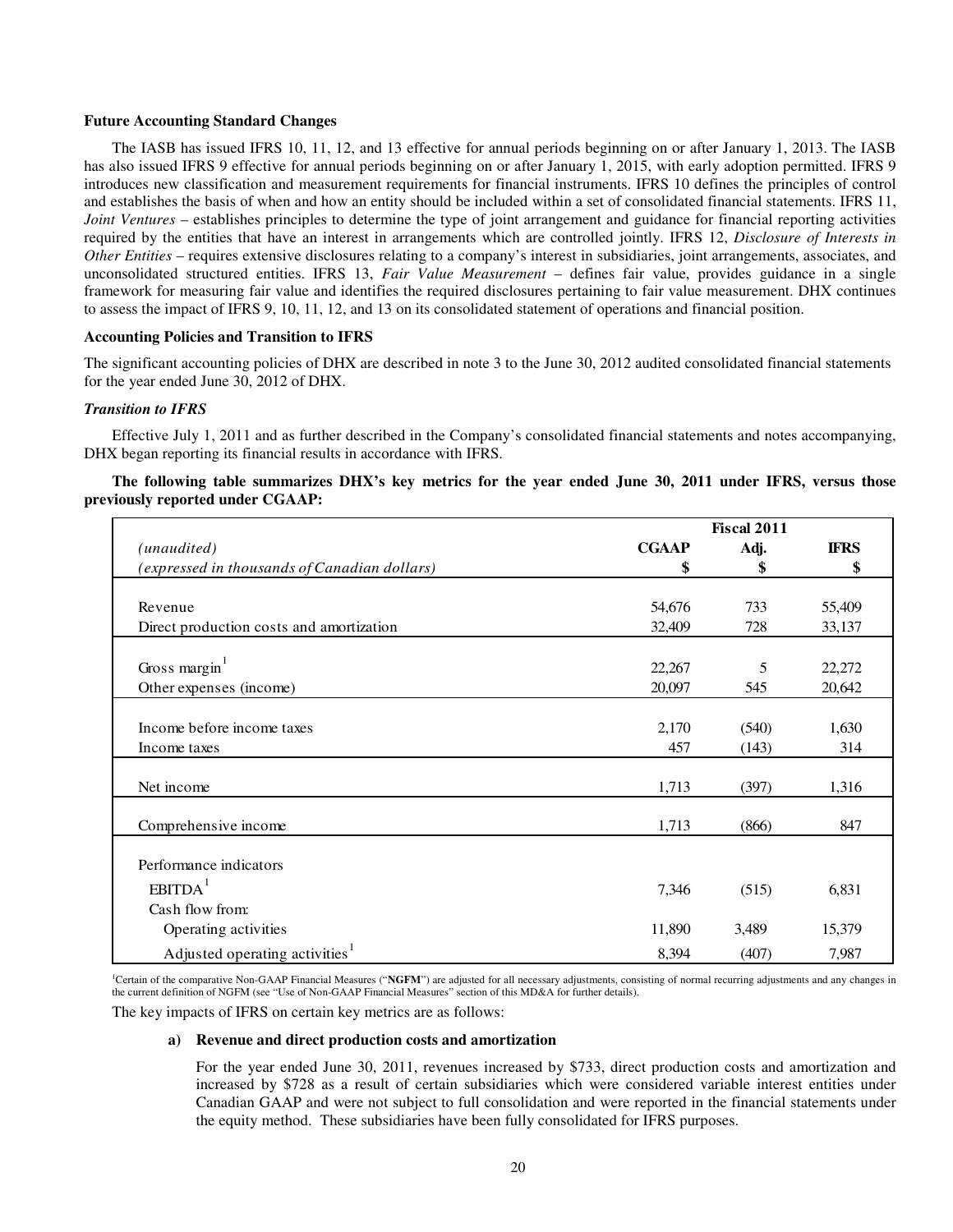#### **b) Other expenses (income)**

For the year ended June 30, 2011, other expenses increased by \$545 as a result of a number of IFRS adjustments as follows:

- First, in accordance with IFRS transitional provisions, the Company elected to apply IFRS 3 Business Combination prospectively to business combinations occurring after its transition date. Under IFRS transaction costs associated with the Wildbrain acquisition and other deferred acquisition costs must be expensed, resulting in an increase in other expenses of \$470 for the year ended June 30, 2011.
- Second, under IFRS, the Company expenses the estimated fair value of stock options over the vesting period using the graded vesting method of amortization. As a result, other expenses decreased by \$39, for the year ended June 30, 2011.
- Thirdly, under IFRS, unrealized gains and losses on the Company's short-term investments, classified as available-for-sale investments, are included in other comprehensive income, rather than in net income, resulting in an increase in other expenses of \$7 for the year ended June 30, 2011.
- Fourth, under IFRS, the Company assesses whether uncertain tax positions are probable of being sustained upon examination by tax authorities, rather than assessing the likelihood of the taxes being payable, resulting in an increase in other expenses of \$102, related to certain withholding taxes.
- Finally and as noted above, the full consolidation of certain entities previously reported in the financial statements using the equity method resulting in an increase in other expense of \$5 for the year ended June 30, 2011.

#### **c) Income taxes**

Deferred income taxes were adjusted to give effect to the above noted adjustments, resulting in an increase in deferred income taxes recovered for the year ended June 30, 2011 of \$143.

#### **d) Net income and comprehensive income**

The changes noted above result in a decrease in net income of \$397 for the year ended June 30, 2011.

Additionally, there were two changes to comprehensive income:

Under Canadian GAAP, the Company used the temporal method of foreign exchange translation for its integrated wholly owned subsidiary, Wildbrain. Under the temporal method, non-monetary assets were converted to the presentation currency using historical foreign exchange rates and the resulting difference between the translation of the balance sheet and income statement was recorded in income statement. Under IFRS, the temporal method is not recognized and the translation methodology used to translate the financial statements of entities with presentation currencies other than Canadian dollars is driven by the determination of the functional currency in each entity in the group. Because the functional currency of Wildbrain has been determined to be the US dollar, the Company translated the assets and liabilities of Wildbrain at the exchange rate in effect at each balance sheet date. As a result, comprehensive income decreased by \$476.

Secondly, as noted above, under IFRS, unrealized gains and losses on the Company's short-term investments, classified as available-for-sale investments, are included in other comprehensive, resulting in the reclassification of unrealized gains on available-for-sale investments from other expenses to comprehensive income. As a result, comprehensive income increased by \$7.

# **e) EBITDA**

While the transition to IFRS resulted in multiple changes to the statement of income, the net impact on EBITDA was a decrease of \$515 for the year ended June 30, 2011, representing the above-mentioned expensing of transaction costs associated with Wildbrain acquisition.

# **f) Cash flows from operating activities and cash flow from adjusting operating activities**

For the year ended June 30, 2011, cash flows from operating activities increased by \$3,489 and cash flows from adjusted operating activities decreased by \$407 as a result of the transition to IFRS. Both the increase in cash flows from operating activities and the decrease in cash flows from adjusting operating activities were primarily a result of the full consolidation of certain entities previously reported in the financial statements using the equity method.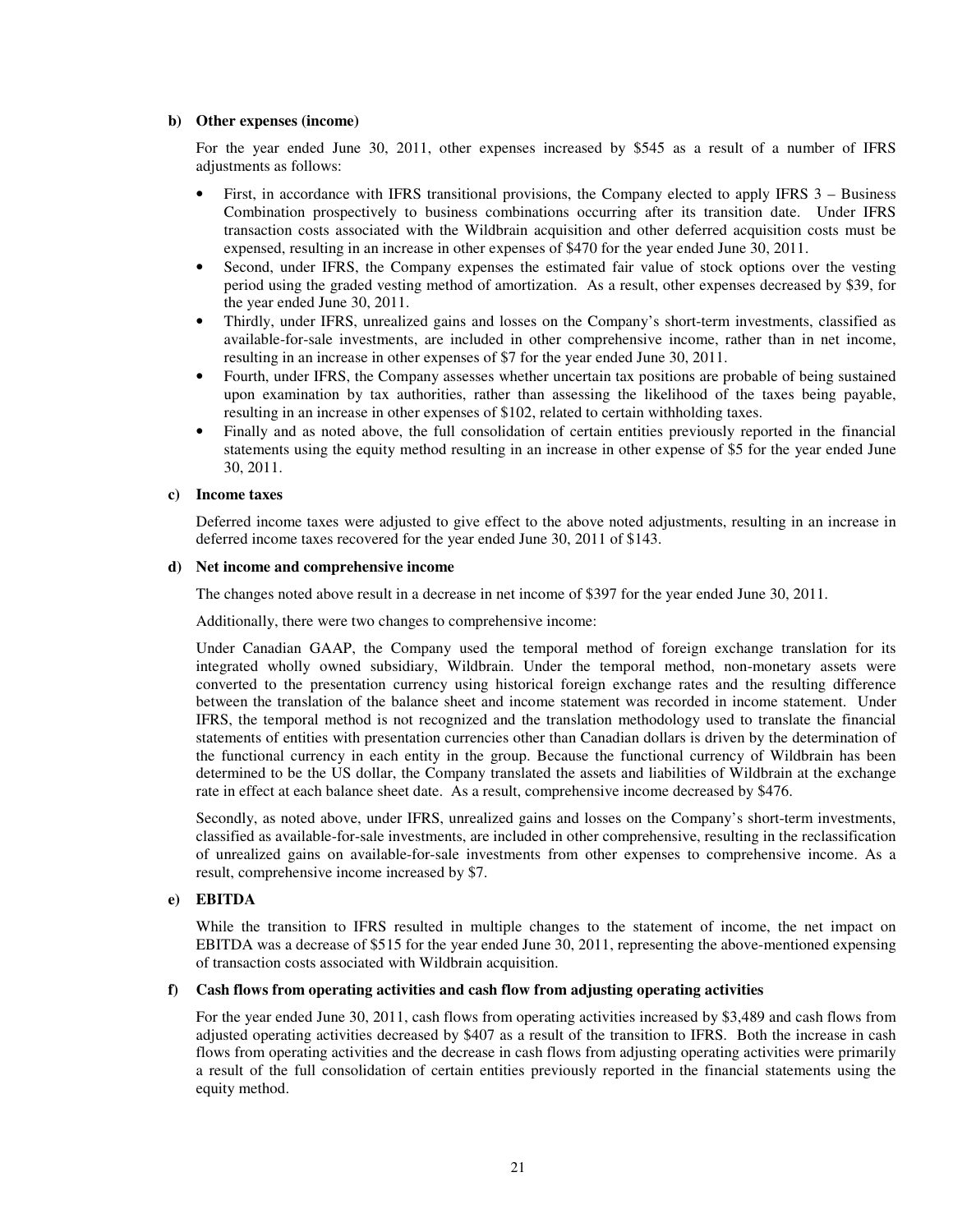**The following is a summary of transition adjustments to the Company's shareholders' equity from Canadian GAAP to IFRS:** 

|                                      | <b>June 30,</b><br>2011<br>\$ | July 1,<br>2010<br>\$ |
|--------------------------------------|-------------------------------|-----------------------|
| Equity – CGAAP                       | 82,059                        | 80,179                |
| IFRS adjustments increase (decrease) |                               |                       |
| Business combinations                | (470)                         |                       |
| Cumulative translation adjustment    | (476)                         |                       |
| Withholding taxes payable            | (409)                         | (307)                 |
| Deferred income taxes                | 143                           |                       |
| Equity – IFRS                        | 80,847                        | 79,872                |

The following represent the key changes to equity as a result of the transition to IFRS:

# **a) Business combinations and deferred acquisition costs.**

In accordance with IFRS transitional provisions, the Company elected to apply IFRS 3 – Business Combination prospectively to business combinations occurring after its transition date. The Company's acquisition of Wildbrain was accounted for using the purchase method under Canadian GAAP and IFRS, and under Canadian GAAP the Company had deferred acquisition costs related to potential acquisitions under consideration. Under IFRS transaction costs associated with the Wildbrain acquisition and other deferred acquisition costs must be expensed, resulting in a decrease in equity of \$470 and nil as at June 30, 2011 and July 1, 2010, respectively.

# **b) Change in foreign exchange translation methodology**

Under Canadian GAAP, the Company used the temporal method of foreign exchange translation for its integrated wholly owned subsidiary, Wildbrain. Under the temporal method, non-monetary assets were converted to the presentation currency using historical foreign exchange rates and the resulting difference between the translation of the balance sheet and income statement was recorded in income statement.

Under IFRS, the temporal method is not recognized and the translation methodology used to translate the financial statements of entities with presentation currencies other than Canadian dollars is driven by the determination of the functional currency in each entity in the group. Because the functional currency of Wildbrain has been determined to be the US dollar, the Company translated the assets and liabilities of Wildbrain at the exchange rate in effect at each balance sheet date. As a result, equity decreased by \$476 and nil as at June 30, 2011 and July 1, 2010, respectively.

# **c) Withholding taxes payable**

Under Canadian GAAP, the Company assessed the likelihood of withholding taxes being payable. If Management considered it likely, an amount payable was recorded for withholding taxes. If it considered it unlikely that the related withholding tax would be payable, no accrual was recorded. Under IFRS, the Company assesses whether an uncertain tax position is probably of being sustained on examination by the taxing authority. A liability is recognised in connection with each item that is not probable of being sustained. As a result of applying the guidance under IFRS, equity decreased by \$409 and \$307 as at June 30, 2011 and July 1, 2010, respectively.

# **d) Deferred taxes**

Deferred income taxes were adjusted to give effect to the above noted adjustments, resulting in an increase in equity of \$143 and nil as at June 30, 2011 and July 1, 2010, respectively.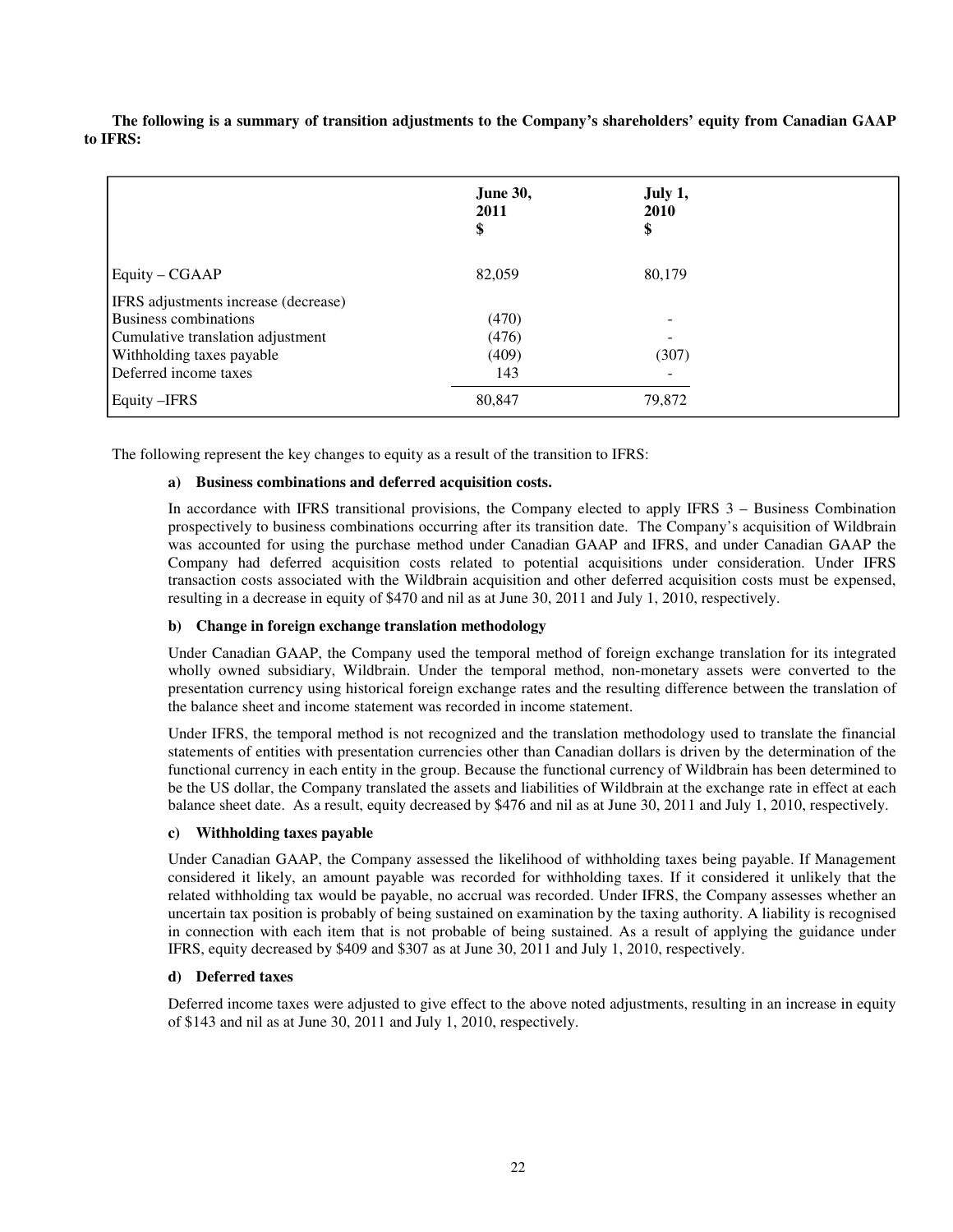# **The table below provides the 2011 quarterly and full year consolidated statement of income under IFRS:**

| (unaudited)                                                               | O1 2011 | O <sub>2</sub> 2011 | O3 2011 | <b>O4 2011</b> | <b>Fiscal 2011</b> |  |
|---------------------------------------------------------------------------|---------|---------------------|---------|----------------|--------------------|--|
| (expressed in thousands of Canadian dollars)                              | \$      | \$                  | \$      | S              |                    |  |
|                                                                           |         |                     |         |                |                    |  |
| <b>Revenues</b>                                                           | 12,227  | 19,381              | 12,283  | 11,518         | 55,409             |  |
| Direct costs and amortization of film and television produced             | 7,310   | 12,278              | 6,771   | 6,778          | 33,137             |  |
| Gross margin                                                              | 4,917   | 7,103               | 5,512   | 4,740          | 22,272             |  |
| Other Expenses (Incomes)                                                  |         |                     |         |                |                    |  |
| Amortization of acquired library                                          | 260     | 79                  | 107     | 165            | 611                |  |
| Amortization of property, plant and equipment and intangibles             | 506     | 512                 | 527     | 589            | 2,134              |  |
| Development expenses and other                                            | 68      | 368                 | 408     | 342            | 1,186              |  |
| Impairment in value of certain investment in film and television programs | 100     | 350                 | ٠       |                | 450                |  |
| Selling, general and administrative                                       | 3,423   | 4,262               | 4,132   | 4,113          | 15,930             |  |
| Share of loss of associates                                               | 71      | 83                  | 111     | 68             | 333                |  |
| Finance expense (income), net                                             | (153)   | 143                 | (72)    | 80             | (2)                |  |
|                                                                           |         |                     |         |                |                    |  |
| Income (loss) before income taxes                                         | 642     | 1,306               | 299     | (617)          | 1,630              |  |
| Provision for (recovery of) income taxes                                  | 213     | 452                 | 62      | (413)          | 314                |  |
| Net income (loss) for the periods                                         | 429     | 854                 | 237     | (204)          | 1,316              |  |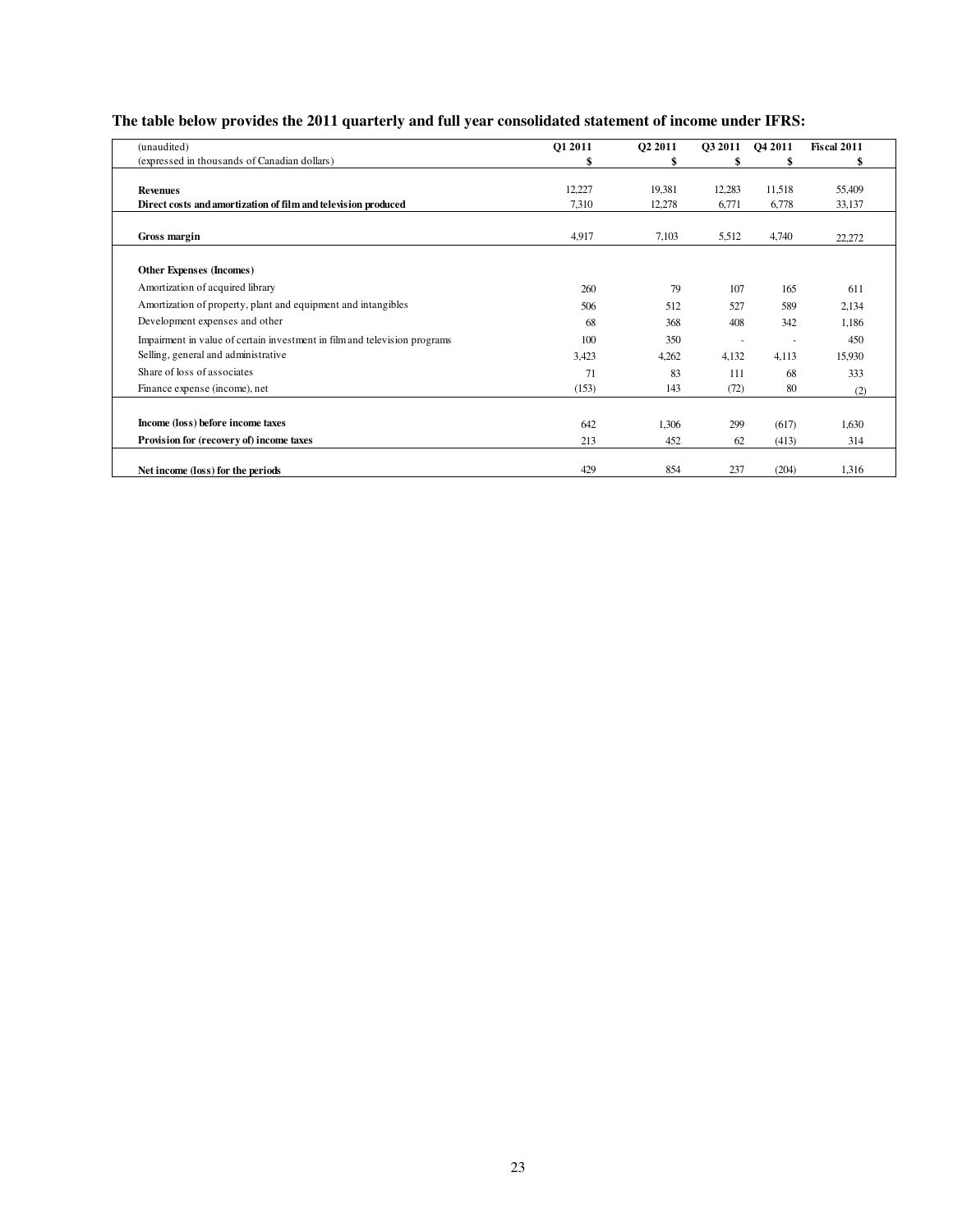#### **The table below provides the 2011 quarterly and full year consolidated statement of cash flow under IFRS:**

| (unaudited)                                                                 | Q1 2011        | Q2 2011        | Q3 2011      | Q4 2011        | <b>Fiscal 2011</b> |
|-----------------------------------------------------------------------------|----------------|----------------|--------------|----------------|--------------------|
| (expressed in thousands of Canadian dollars)                                | \$             | \$             | \$           | \$             | \$                 |
|                                                                             |                |                |              |                |                    |
| Cash provided by (used in)                                                  |                |                |              |                |                    |
| <b>Operating activities</b>                                                 |                |                |              |                |                    |
| Net income (loss) for the periods                                           | 429            | 854            | 237          | (204)          | 1.316              |
| Charges (credits) to income not involving cash                              |                |                |              |                |                    |
| Amortization of film and television programs                                | 4,046          | 4,338          | 2,266        | 2,449          | 13,099             |
| Amortization of acquired library                                            | 260            | 79             | 107          | 165            | 611                |
| Amortization of property, plant, and equipment                              | 235            | 258            | 329          | 362            | 1,184              |
| Amortization of intangible assets                                           | 271            | 253            | 198          | 227            | 949                |
| Unrealized foreign exchange loss (gain)                                     | (297)          | 98             | (58)         | 268            | 11                 |
| Share of loss of associates                                                 | 71             | 83             | 111          | 68             | 333                |
| Impairment in value of certain investment in film and television programs   | 100            | 350            | $\omega$     | $\sim$         | 450                |
| Share-based compensation                                                    | 142            | 77             | 85           | 185            | 489                |
| Interest on promissory notes                                                | $\overline{c}$ | $\mathbf{1}$   | $\mathbf{1}$ | $\mathbf{1}$   | 5                  |
| Recovery of deferred income taxes                                           | (124)          | (122)          | (242)        | (176)          | (664)              |
|                                                                             | 5,135          | 6,269          | 3,034        | 3,345          | 17,783             |
|                                                                             |                |                |              |                |                    |
| Net investment in film and television programs                              | (6,895)        | (6,222)        | (1,637)      | (1,892)        | (16, 646)          |
| Net change in non-cash working capital balances related to operations       | 3,255          | 271            | 5,374        | 5,342          | 14,242             |
|                                                                             |                |                |              |                |                    |
| Cash provided by operating activities                                       | 1,495          | 318            | 6,771        | 6,795          | 15,379             |
| <b>Financing activities</b>                                                 |                |                |              |                |                    |
| Proceeds from issuance of common shares and warrants, net of issuance costs |                | ÷,             | (100)        | (63)           | (163)              |
| Proceeds of shares related to employee share purchase plan                  |                | $\sqrt{2}$     | 4            | 23             | 29                 |
| Proceeds from repayment of employee share purchase loan                     |                | $\overline{a}$ | $\sim$       | $\overline{2}$ | $\mathfrak{2}$     |
| Proceeds from (repayment of) bank indebtedness                              | 5,376          | 435            | (87)         | (774)          | 4,950              |
| Proceeds from (repayment of) interim production financing                   | 370            | 3,418          | (3,975)      | (7,205)        | (7, 392)           |
| Repayment of long-term debt                                                 | (140)          | (135)          | (135)        | (135)          | (545)              |
|                                                                             |                |                |              |                |                    |
| Cash provided by (used in) financing activities                             | 5,606          | 3,720          | (4,293)      | (8, 152)       | (3,119)            |
|                                                                             |                |                |              |                |                    |
| <b>Investing activities</b>                                                 |                |                | $\sim$       |                |                    |
| Business acquisitions, net of cash acquired                                 | (7,936)        |                |              | (80)           | (8,016)            |
| Acquisitions of short-term investments                                      | (4,002)        |                | (3)          | (4)            | (4,009)            |
| Proceeds on disposal of short-term investments                              |                | 10             | 1,006        | 3,014          | 4,030              |
| Acquisitions of property, plant, and equipment                              | (428)          | (259)          | (279)        | (978)          | (1,944)            |
| Cash provided by (used in) investing activities                             | (12,366)       | (249)          | 724          | 1,952          | (9,939)            |
| Effect of foreign exchange rate changes on cash                             |                |                |              | (72)           | (72)               |
| Net change in cash during the periods                                       | (5,265)        | 3,789          | 3,202        | 523            | 2,249              |
| Cash - Beginning of periods                                                 | 17,276         | 12,011         | 15,800       | 19,002         | 17,276             |
|                                                                             |                |                |              |                |                    |
| Cash – End of periods                                                       | 12,011         | 15,800         | 19,002       | 19,525         | 19,525             |

#### **Financial Instruments and Risk Management**

The Company's financial instruments consist of cash, restricted cash, short-term investments, amounts receivable, long-term investment, bank indebtedness, interim production financing, accounts payable and accrued liabilities, long-term debt and obligations under capital leases, and other liability. The Company, through its financial assets and liabilities, has exposure to the following risks from its use of financial instruments: credit risk, interest rate risk, liquidity risk, and currency risk. Management monitors risk levels and reviews risk management activities as they determine to be necessary.

# *Credit Risk*

Amounts receivable from the Canadian federal government and other government agencies in connection with production financing represents 62% of total amounts receivable at June 30, 2012 (June 30, 2011 - 61%). Certain of these amounts are subject to audit by the government agencies. The Company adjusts amounts receivable from Canadian federal government and other government agencies including federal and provincial tax credits receivables in connection with production financing, quarterly and annually for any known differences arising from internal or external audit of these amounts.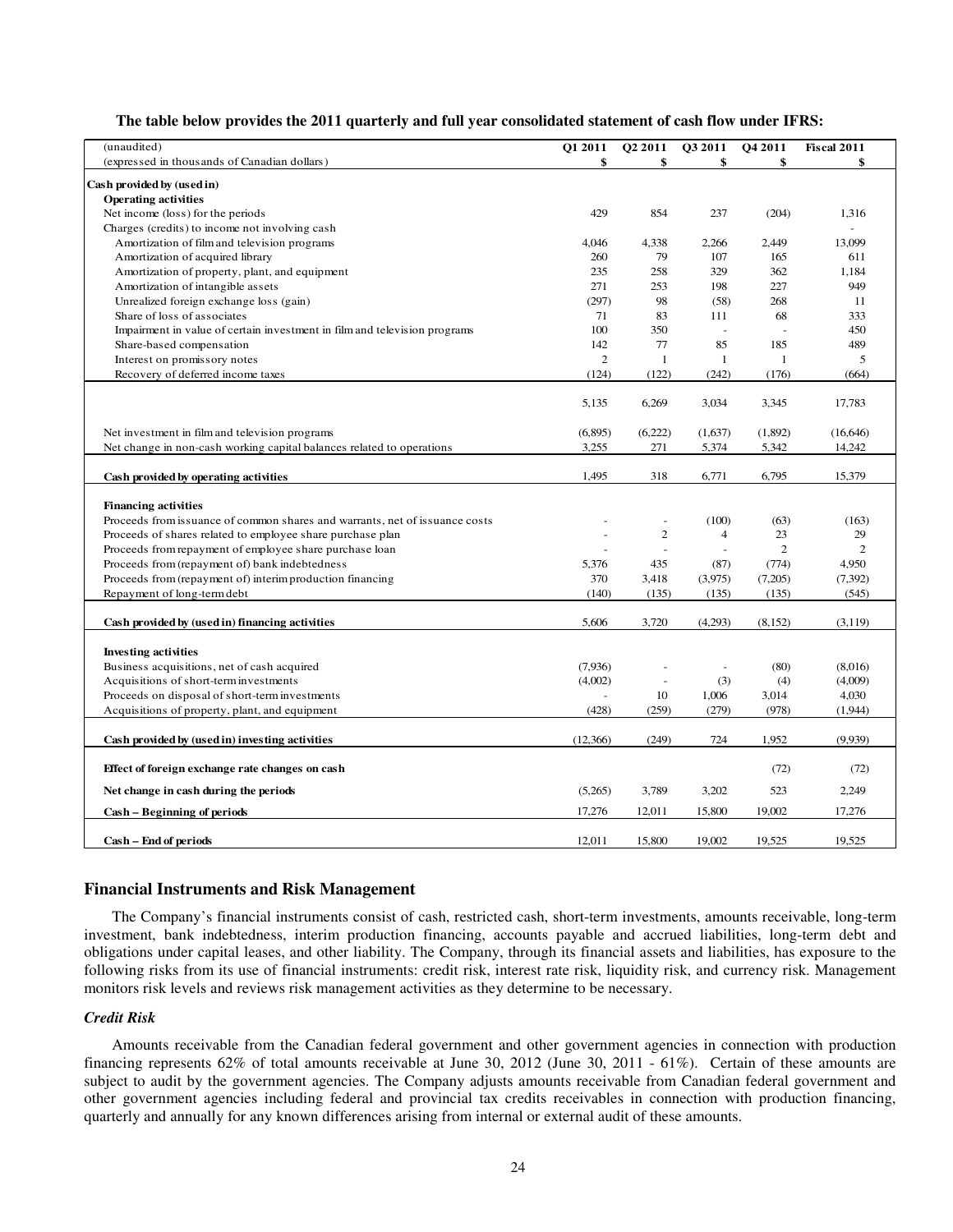The balance of trade amounts receivable are primarily with Canadian broadcasters and large international distribution companies. The Company has recorded an allowance for doubtful accounts of less than 1% against the gross amounts of trade receivables, and management believes that the net amount of trade receivables is fully collectible.

#### *Interest Rate Risk*

The Company is exposed to interest rate risk arising from fluctuations in interest rates as its interim production financing and certain long-term debt bear interest at floating rates. A 1% fluctuation would have an approximate \$0.25 million effect on net income (loss).

#### *Liquidity Risk*

The Company manages liquidity by forecasting and monitoring operating cash flows and through the use of capital leases and revolving credit facilities (see note 14 of the audited consolidated financial statements for June 30, 2012 for further details). As at June 30, 2012 the Company had cash on hand of \$19.17 million (June 30, 2011 - \$19.53 million) and short-term investments of \$3.32 million in Canadian government grade bonds (June 30, 2011 - \$6.06 million).

#### *Currency Risk*

The Company's activities which expose it to currency risk involve the holding of foreign currencies as well as incurring production costs and earning revenues that are denominated in foreign currencies. For every 1% change in the USD, GBP, or Euros exchange rate versus the Canadian dollar there is approximately a \$0.10 million impact on net income (loss) and minimal effect on balance sheet items.

# **Risk Assessment**

The following are the specific and general risks that could affect the Company that each reader should carefully consider. Additional risks and uncertainties not presently known to the Company or that the Company does not currently anticipate will be material, may impair the Company's business operations and its operating results and as a result could materially impact its business, results of operations, prospects, and financial condition.

#### *Risks Related to the Nature of the Entertainment Industry*

The entertainment industry involves a substantial degree of risk. Acceptance of entertainment programming represents a response not only to the production's artistic components, but also the quality and acceptance of other competing programs released into the marketplace at or near the same time, the availability of alternative forms of entertainment and leisure time activities, general economic conditions, public tastes generally and other intangible factors, all of which could change rapidly or without notice and cannot be predicted with certainty. There is a risk that some or all of the Company's programming will not be purchased or accepted by the public generally, resulting in a portion of costs not being recouped or anticipated profits not being realized. There can be no assurance that revenue from existing or future programming will replace loss of revenue associated with the cancellation or unsuccessful commercialization of any particular production.

#### *Risks Related to Television and Film Industries*

Because the performance of television and film programs in ancillary markets, such as home video and pay and free television, is often directly related to reviews from critics and/or television ratings, poor reviews from critics or television ratings may negatively affect future revenue. The Company's results of operations will depend, in part, on the experience and judgment of its Management to select and develop new investment and production opportunities. The Company cannot make assurances that the Company's films and television programs will obtain favourable reviews or ratings, that its films will perform well in ancillary markets or that broadcasters will license the rights to broadcast any of the Company's film and television programs in development or renew licenses to broadcast film and television programs in the Company's library. The failure to achieve any of the foregoing could have a material adverse effect on the Company's business, results of operations or financial condition.

Licensed distributors' decisions regarding the timing of release and promotional support of the Company's films, television programs and related products are important in determining the success of these films, programs, and related products. The Company does not control the timing and manner in which our licensed distributors distribute our films, television programs, or related products. Any decision by those distributors not to distribute or promote one of the Company's films, television programs, or related products or to promote competitors' films, programs, or related products to a greater extent than they promote the Company's could have a material adverse effect on the Company's business, results of operations, or financial condition.

#### *Risks Related to Doing Business Internationally*

The Company distributes films and television productions outside Canada through third party licensees and derives revenues from these sources. As a result, the Company's business is subject to certain risks inherent in international business, many of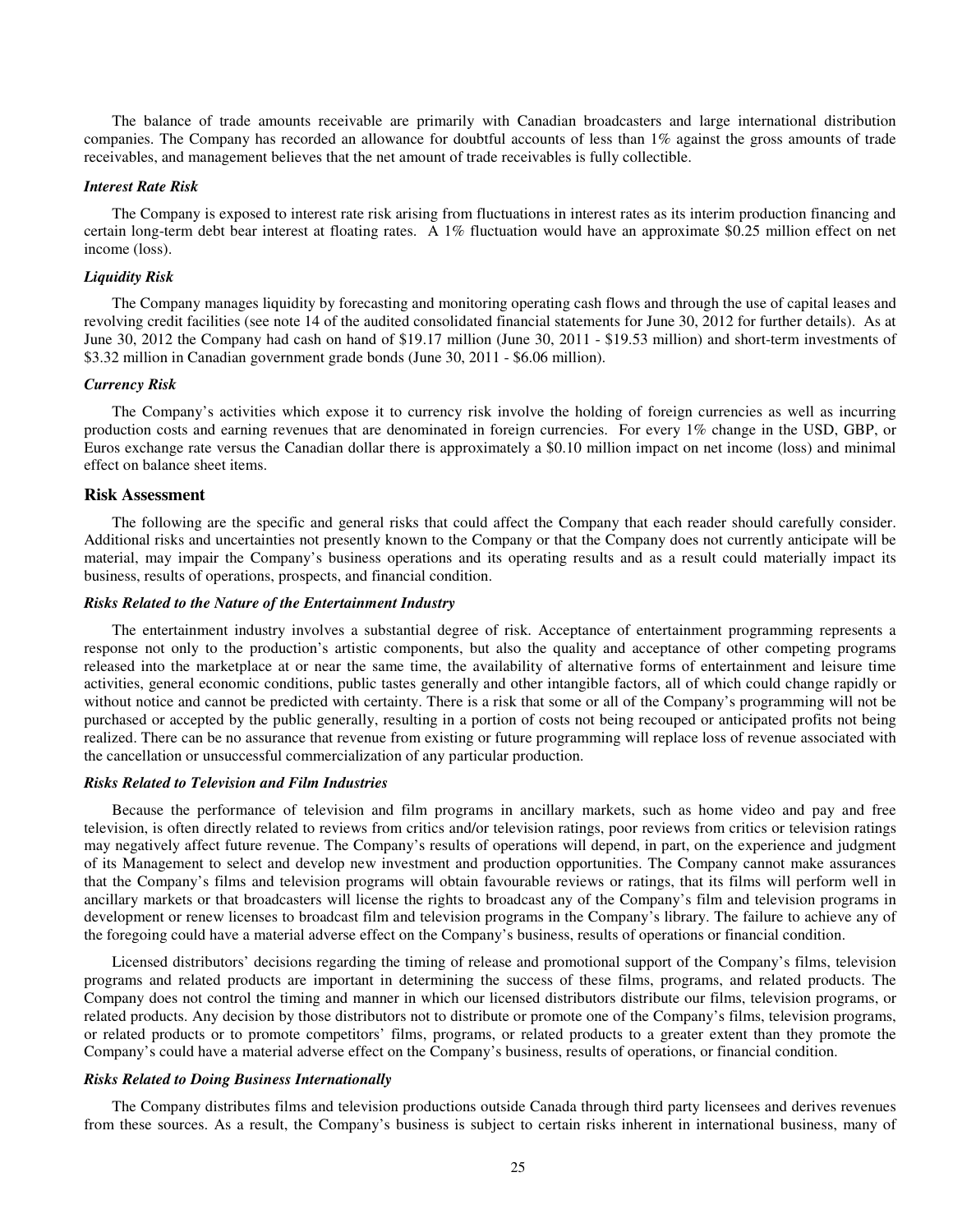which are beyond its control. These risks include: changes in local regulatory requirements, including restrictions on content; changes in the laws and policies affecting trade, investment and taxes (including laws and policies relating to the repatriation of funds and to withholding taxes); differing degrees of protection for intellectual property; instability of foreign economies and governments; cultural barriers; wars and acts of terrorism; and the spread of swine flu or other widespread health hazard.

#### *Loss of Canadian Status*

The Company could lose its ability to exploit Canadian government tax credits and incentives described above if it ceases to be "Canadian" as defined under the *Investment Canada Act*. In particular, the Company would not qualify as a Canadian if Canadian nationals cease to beneficially own shares of the Company having more than 50% of the combined voting power of its outstanding shares. In Canada and under international treaties, under applicable regulations, a program will qualify as a Canadiancontent production if, among other things: (i) it is produced by Canadians with the involvement of Canadians in principal functions; and (ii) a substantial portion of the budget is spent on Canadian elements. As well, substantially all of the Company's programs are contractually required by broadcasters to be certified as "Canadian". In the event a production does not qualify for certification as Canadian, the Company would be in default under any government incentive and broadcast licenses for that production. In the event of such default, the broadcaster could refuse acceptance of the Company's productions.

#### *Competition*

Substantially all of the Company's revenues are derived from the production and distribution of television and film programs. The business of producing and distributing television and film programs is highly competitive. The Company faces intense competition with other producers and distributors, many of whom are substantially larger and have greater financial, technical, and marketing resources than the Company. The Company competes with other television and film production companies for ideas and storylines created by third parties as well as for actors, directors, and other personnel required for a production. The Company may not be successful in any of these efforts which may adversely affect business, results of operations, or financial condition.

The Company intends to increase its penetration of the prime-time television network market. The Company competes for time slots with a variety of companies which produce televised programming. The number of network prime-time slots remains limited (a "slot" being a broadcast time period for a program), even though the total number of outlets for television programming has increased over the last decade. Competition created by the emergence of new broadcasters has generally caused the market shares of the major networks to decrease. Even so, the license fees paid by the major networks remain the most lucrative. As a result, there continues to be intense competition for the time slots offered by those networks. There can be no assurance that the Company will be able to increase its penetration of the prime-time network market or obtain favourable stats, the failure to do so may have a negative impact on the Company's business.

#### *Limited Ability to Exploit Filmed and Television Content Library*

The Company depends on a limited number of titles for the majority of the revenues generated by its film and television content library. In addition, many of the titles in its library are not presently distributed and generate substantially no revenue. If the Company cannot acquire new products and rights to popular titles through production, distribution agreements, acquisitions, mergers, joint ventures, or other strategic alliances, it could have a material adverse effect on its business, results of operations or financial condition.

# *Protecting and Defending Against Intellectual Property Claims*

The Company's ability to compete depends, in part, upon successful protection of its intellectual property. Furthermore, the Company's revenues are dependent on the unrestricted ownership of its rights to television and film productions. Any successful claims to the ownership of these intangible assets could hinder the Company's ability to exploit these rights. The Company does not have the financial resources to protect its rights to the same extent as its competitors. The Company attempts to protect proprietary and intellectual property rights to its productions through available copyright and trademark laws in a number of jurisdictions and licensing and distribution arrangements with reputable international companies in specific territories and media for limited durations. Despite these precautions, existing copyright and trademark laws afford only limited practical protection in certain countries in which the Company may distribute its products and in other jurisdictions no assurance can be given that challenges will not be made to the Company's copyright and trade-marks. In addition, technological advances and conversion of motion pictures into digital format have made it easier to create, transmit, and share unauthorized copies of motion pictures, DVDs, and television shows. Users may be able to download and distribute unauthorized or "pirated" copies of copyrighted material over the Internet. As long as pirated content is available to download digitally, some consumers may choose to digitally download material illegally. As a result, it may be possible for unauthorized third parties to copy and distribute the Company's productions or certain portions or applications of its intended productions, which could have a material adverse effect on its business, results of operations, or financial condition.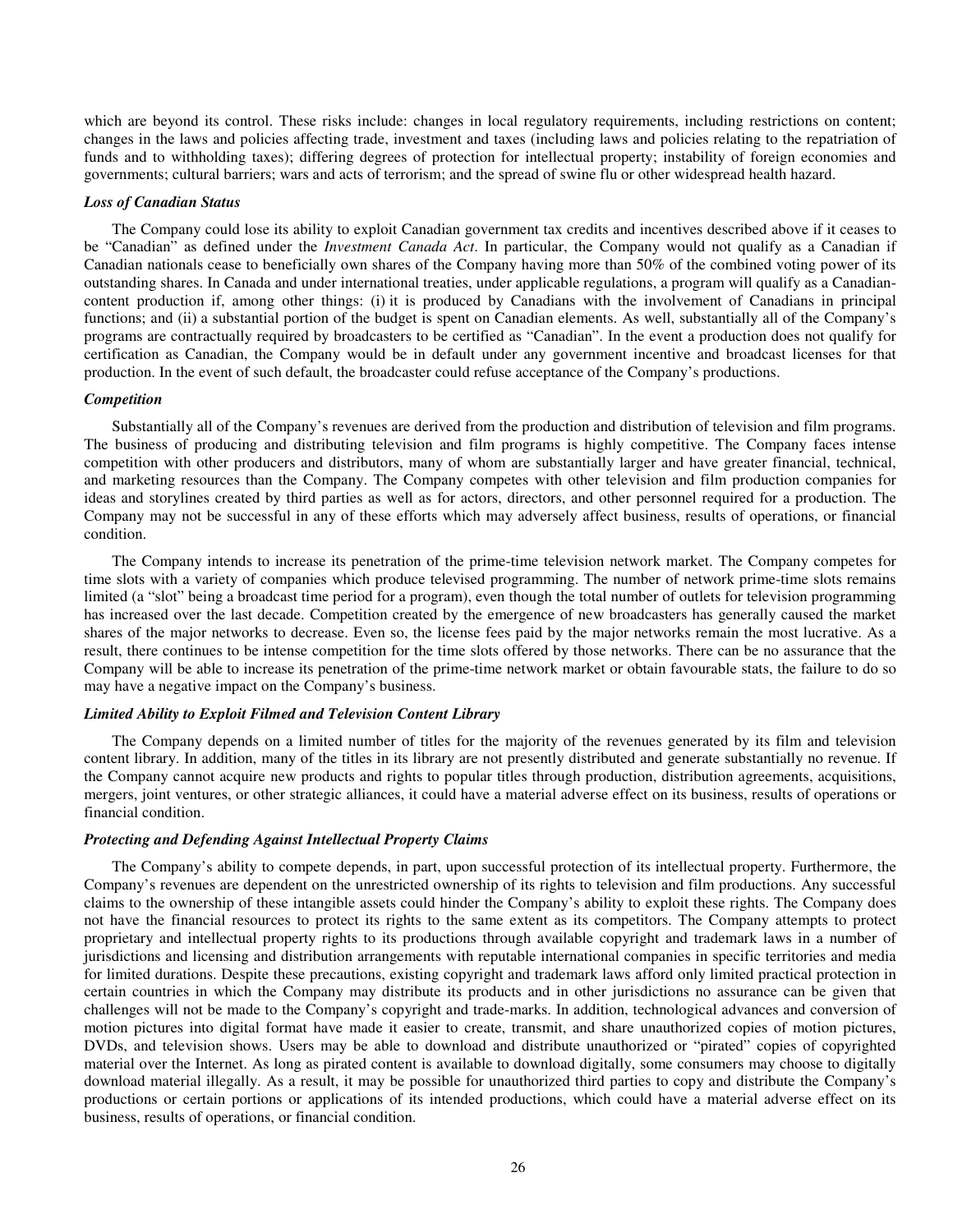Litigation may also be necessary in the future to enforce the Company's intellectual property rights, to protect its trade secrets, or to determine the validity and scope of the proprietary rights of others or to defend against claims of infringement or invalidity. Any such litigation could result in substantial costs and the diversion of resources and could have a material adverse effect on the Company's business, results of operations, or financial condition. The Company cannot provide assurances that infringement or invalidity claims will not materially adversely affect its business, results of operations, or financial condition. Regardless of the validity or the success of the assertion of these claims, the Company could incur significant costs and diversion of resources in enforcing its intellectual property rights or in defending against such claims, which could have a material adverse effect on the Company's business, results of operations, or financial condition.

# *Fluctuating Results of Operations*

Results of operations for any period are significantly dependent on the number and timing of television programs and films delivered or made available to various media. Consequently, the Company's results of operations may fluctuate materially from period-to-period and the results of any one period are not necessarily indicative of results for future periods. Cash flows may also fluctuate and are not necessarily closely correlated with revenue recognition. Although traditions are changing, due in part to increased competition from new channels, industry practice is that broadcasters make most of their annual programming commitments between February and June in order that new programs can be ready for telecast at the start of the broadcast season in September, or as mid-season replacements in January. Because of this annual production cycle, the Company's revenues are not earned on an even basis throughout the year. Results from operations fluctuate materially from quarter to quarter and the results for any one quarter are not necessarily indicative of results for future quarters.

# *Raising Additional Capital*

The Company is likely to require capital in the future, as to meet additional working capital requirements or capital expenditures or to take advantage of investment or acquisition opportunities. Accordingly, it may need to raise additional capital in the future. The Company's ability to obtain additional financing will be subject to a number of factors including market conditions and its operating performance. These factors may make the timing, amount, terms and conditions of additional financing unattractive or unavailable for the Company. If the Company raises additional funds by issuing equity securities, the relative equity ownership of its existing investors could be diluted or new investors could obtain terms more favourable than previous investors. If the Company raises additional funds through debt financing it could incur significant borrowing costs. If the Company is unable to raise additional funds when needed, or on terms acceptable to the Company, its ability to operate and grow its business could be impeded.

#### *Concentration Risk*

Revenue may originate from disproportionately few productions and broadcasters. The value of the Common Shares may be substantially adversely affected should the Company lose the revenue generated by any such production or broadcaster.

#### *Reliance on Key Personnel*

The Company is substantially dependent upon the services of certain key personnel, particularly Michael Donovan and Steven DeNure. The loss of the services of any one or more of such individuals could have a material adverse effect on the business, results of operations or financial condition of the Company. Each of Mr. Donovan and Mr. DeNure are under contract to the Company until 2014 and 2013 respectively.

#### *Market Share Price Fluctuation*

The market price of the Company's Common Shares may be subject to significant fluctuation in response to numerous factors, including variations in its annual or quarterly financial results or those of its competitors, changes by financial research analysts in their recommendations or estimates of the Company's earnings, conditions in the economy in general or in the broadcasting, film or television sectors in particular, unfavourable publicity or changes in applicable laws and regulations, exercise of the Company's outstanding options and/or warrants, or other factors. Moreover, from time to time, the stock markets on which the Company's Common Shares will be listed may experience significant price and volume volatility that may affect the market price of the Company's Common Shares for reasons unrelated to its economic performance. No prediction can be made as to the effect, if any, that future sales of Common Shares or the availability of Common Shares for future sale (including Common Shares issuable upon the exercise of stock options) will have on the market price of the Common Shares prevailing from time to time. Sales of substantial numbers of Common Shares, or the perception that such sales could occur, could adversely affect the prevailing price of the Company's Common Shares.

# *Risks Associated with Acquisitions and Joint Ventures*

The Company has made or entered into, and will continue to pursue, various acquisitions, business combinations, and joint ventures intended to complement or expand its business. Any indebtedness incurred or assumed in any such transaction may or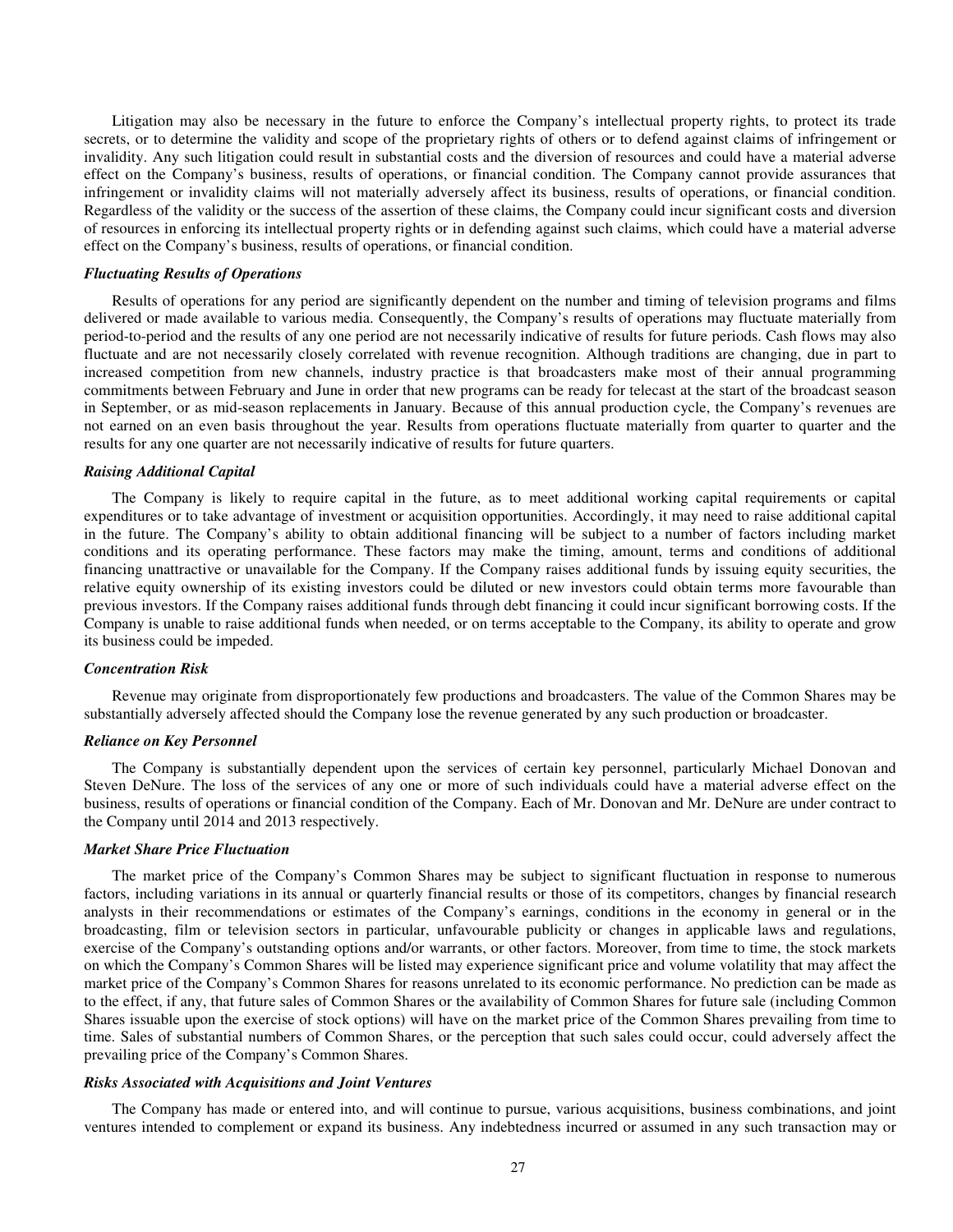may not increase the Company's leverage relative to its earnings before interest, provisions for income taxes, amortization, minority interests, gain on dilution of investment in subsidiary and discounted operation, or EBITDA, or relative to its equity capitalization, and any equity issued may or may not be at prices dilutive to its then existing shareholders. The Company may encounter difficulties in integrating acquired assets with its operations. Furthermore, the Company may not realize the benefits it anticipated when it entered into these transactions. In addition, the negotiation of potential acquisitions, business combinations or joint ventures as well as the integration of an acquired business could require the Company to incur significant costs and cause diversion of Management's time and resources. Future acquisitions could also result in impairment of goodwill and other intangibles, development write-offs and other acquisition-related expenses.

The Company continues to pursue opportunities to expand its distribution capacity, production capacity, and product libraries. There can be no assurance that appropriate acquisitions or expansion opportunities will be identified or available; that the Company will have or be able to obtain sufficient financing or acceptable terms to fund any such acquisition or expansion; that any such acquisition or expansion will be consummated, or, if consummated, the timing thereof; or that any such acquisition or expansion can be successfully integrated into or with the Company's existing operations and business strategy and ultimately prove beneficial to the Company.

# *Potential for Budget Overruns and Other Production Risks*

A production's costs may exceed its budget. Unforeseen events such as labour disputes, death or disability of a star performer, changes related to technology, special effects or other aspects of production, shortage of necessary equipment, damage to film negatives, master tapes and recordings, or adverse weather conditions, or other unforeseen events may cause cost overruns and delay or frustrate completion of a production. Although the Company has historically completed its productions within budget, there can be no assurance that it will continue to do so. The Company currently maintains insurance policies and when necessary, completion bonds, covering certain of these risks. There can be no assurance that any overrun resulting from any occurrence will be adequately covered or that such insurance and completion bonds will continue to be available or, if available, on terms acceptable to the Company. The Company has never made a material claim on its insurance or called on a completion bond. In the event of budget overruns, the Company may have to seek additional financing from outside sources in order to complete production of a television program. No assurance can be given as to the availability of such financing or, if available, on terms acceptable to the Company. In addition, in the event of substantial budget overruns, there can be no assurance that such costs will be recouped, which could have a significant impact on the Company's results of operations or financial condition.

# *Management Estimates in Revenues and Earnings*

The Company makes numerous estimates as to its revenues and matching production and direct distribution expenses on a project–by-project basis. As a result of this accounting policy, earnings can widely fluctuate if Management has not accurately forecast the revenue potential of a production.

#### *Stoppage of Incentive Programs*

There can be no assurance that the local cultural incentive programs which the Company may access in Canada and internationally from time to time, including those sponsored by various European, Australian, and Canadian governmental agencies, will not be reduced, amended, or eliminated. Any change in the policies of those countries in connection with their incentive programs may have an adverse impact on the Company's business, results of operations, or financial condition.

# *Financial Risks Resulting from the Company's Capital Requirements*

The production, acquisition and distribution of films and television programs require a significant amount of capital. The Company cannot provide assurance that it will be able to continue to successfully implement financing arrangements or that it will not be subject to substantial financial risks relating to the production, acquisition, completion, and release of future films and television programs. If the Company increases (through internal growth or acquisition) its production slate or its production budgets, it may be required to increase overhead, make larger up-front payments to talent, and consequently bear greater financial risks. The occurrence of any of the foregoing could have a material adverse effect on the Company's business, results of operations, or financial condition.

#### *Government Incentive Program*

In addition to license fees from domestic and foreign broadcasters and financial contributions from co-producers, the Company finances a significant portion of its production budgets from federal and provincial governmental agencies and incentive programs, including the Canadian Television and Cable Production Fund, the provincial film equity investment programs, federal tax credits, and provincial tax credits. The tax credits are considered part of the Company's equity in any production for which they are used as financing. There can be no assurance that individual incentive programs available to the Company will not be reduced, amended, or eliminated or that the Company or any production will qualify for them, any of which may have an adverse effect on the Company's business, results of operations, or financial condition.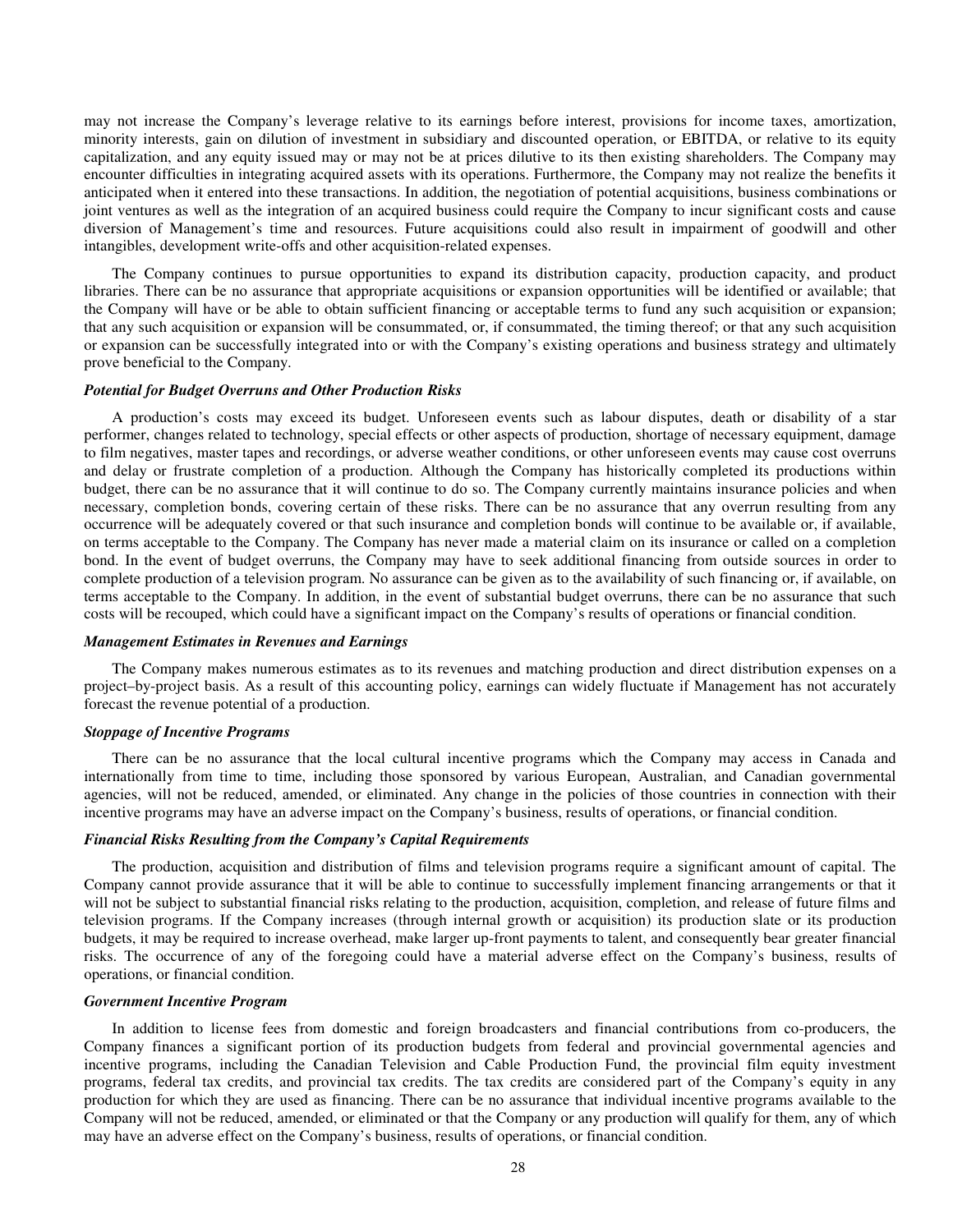#### *Changes in Regulatory Environment*

At the present time, the film industry is subject to a regulatory environment. The Company's operations may be affected in varying degrees by future changes in the regulatory environment. Any change in the regulatory environment could have a material adverse effect on the Company's revenues and earnings.

#### *Litigation*

Governmental, legal, or arbitration proceedings may be brought or threatened against the Company in the future. Regardless of their merit, any such claims could be time consuming and expensive to evaluate and defend, divert Management's attention and focus away from the business, and subject the Company to potentially significant liabilities.

#### *Technological Change*

Technological change may have a materially adverse effect on the Company's business, results of operations, and financial condition. The emergence of new production or CGI technologies or a new digital television broadcasting standard may diminish the value of the Company's existing equipment and programs. Although the Company is committed to production technologies such as CGI and digital post-production, there can be no assurance that it will be able to incorporate other new production and post-production technologies which may become de facto industry standards. In particular, the advent of new broadcast standards, which may result in television programming being presented with greater resolution and on a wider screen than is currently the case, may diminish the evergreen value of the Company's programming library because such productions may not be able to take full advantage of such features. There can be no assurance that the Company will be successful in adapting to these changes on a timely basis.

#### *Labour Relations*

Many individuals associated with the Company's projects are members of guilds or unions which bargain collectively with producers on an industry-wide basis from time to time. While the Company has positive relationships with the guilds and unions in the industry, a strike or other form of labour protest affecting those guilds or unions could, to some extent, disrupt production schedules which could result in delays and additional expenses.

#### *Exchange Rates*

The returns to the Company from foreign exploitations of its properties are customarily paid in USD, GBP, and Euro and, as such, may be affected by fluctuations in the exchange rate of the USD. Currency exchange rates are determined by market factors beyond the control of the Company and may vary substantially during the course of a production period. In addition, the ability of the Company to repatriate to Canadian funds arising in connection with foreign exploitation of its properties may also be adversely affected by currency and exchange control regulations imposed by the country in which the production is exploited. At present, the Company is not aware of any existing currency or exchange control regulations in any country in which the Company currently contemplates exploiting its properties which would have an adverse effect on the Company's ability to repatriate such funds. Where appropriate, the Company will hedge its foreign exchange risk through the use of derivatives.

Any of these factors could have a material adverse effect on the Company's business, results of operations or financial condition.

# **Disclosure Controls and Procedures**

The Company's Chief Executive Officer (**"CEO"**) and Chief Financial Officer (**"CFO"**) are responsible for establishing and maintaining the entity's disclosure controls and procedures to provide reasonable assurance that all relevant information is gathered and reported to them on a timely basis so that appropriate decisions can be made regarding public disclosures.

The CEO and CFO, after evaluating the effectiveness of the Company's disclosure controls and procedures have concluded that, as at June 30, 2012, the entity's disclosure controls and procedures were effective. It should be noted that while the entity's CEO and CFO believed that the disclosure controls and procedures can provide a reasonable level of assurance, and that they are effective, they do not expect that the disclosure controls and procedures can prevent all errors and fraud. A control system, no matter how well designed or operated can provide only reasonable, not absolute assurance that the objectives of the control systems are met.

# *Internal Control over Financial Reporting ("ICFR")*

The Company's CEO and CFO are responsible for designing ICFR or causing these controls to be designed under their supervision in order to provide reasonable assurance regarding the reliability of financial reporting and the preparation of the financial statements for external purposes in accordance with IFRS.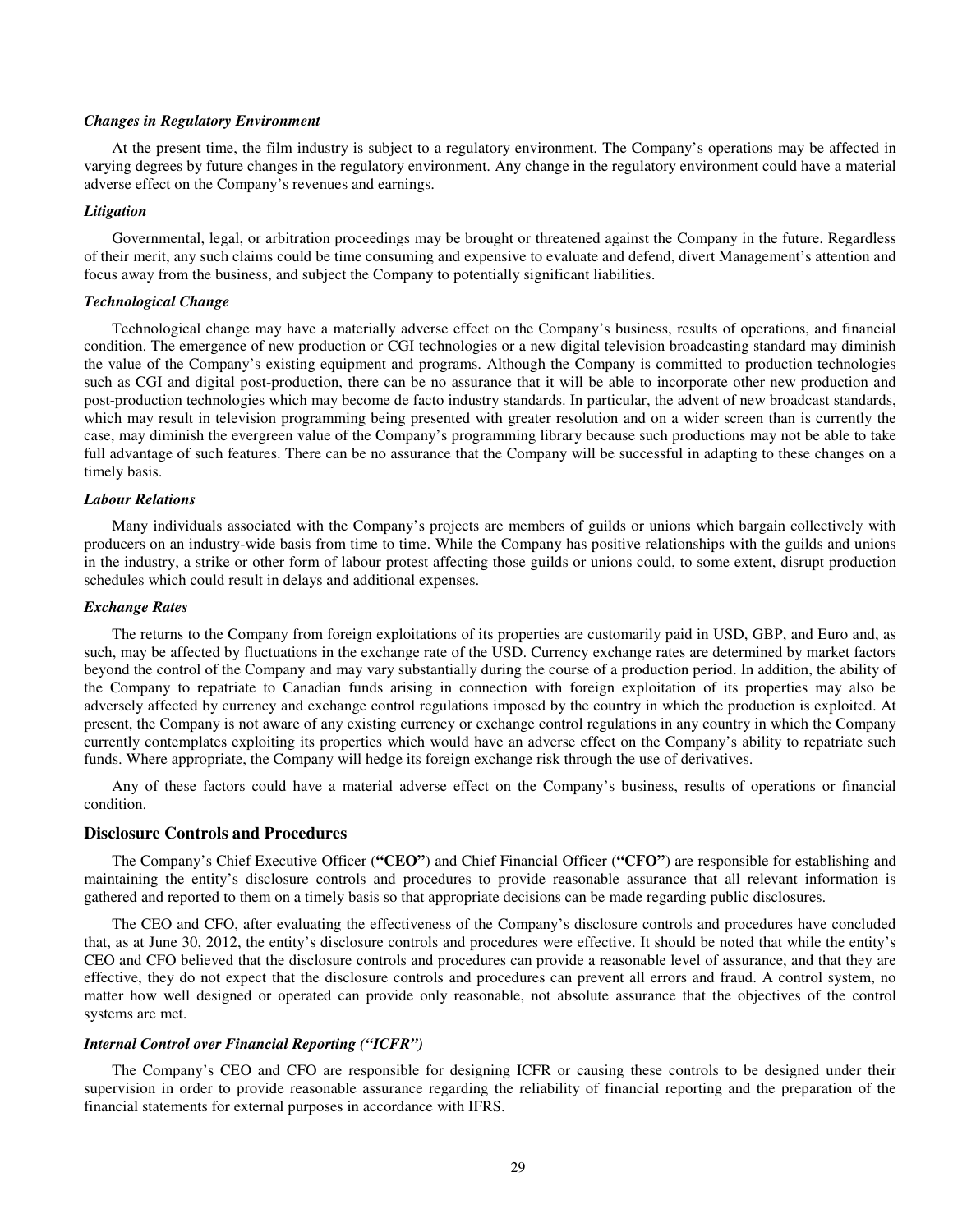ICFR has been designed based on the framework issued by COSO to provide reasonable assurance regarding the reliability of DHX's financial reporting and the preparation of financial statements for external purposes in accordance with IFRS.

Due to its inherent limitations, ICFR may not prevent or detect material misstatements. Also, projections of any evaluation of effectiveness to future periods are subject to the risk that controls may become inadequate because of changes in conditions, or that the degree of compliance with the policies or procedures may deteriorate.

Management, under the supervision of the CEO and CFO conducted an evaluation of control design on ICFR as at June 30, 2012. Based on this evaluation, Management has concluded that the Company's ICFR were adequate and effective to ensure that material information relating to the Company and its consolidated subsidiaries required to be disclosed in the Company's reports filed or submitted under the National Instrument 52-109 would have been known to them.

#### *Changes in ICFR*

There were no changes in the Company's ICFR that occurred during the year ended June 30, 2012 that to Management's knowledge have materially affected or are reasonably likely to materially affect the entity's ICFR.

# **Use of Non-GAAP Financial Measures**

In addition to the results reported in accordance with IFRS or GAAP, the Company uses various non-GAAP financial measures, which are not recognized under IFRS or GAAP, as supplemental indicators of our operating performance and financial position. These non-GAAP financial measures are provided to enhance the user's understanding of our historical and current financial performance and our prospects for the future. Management believes that these measures provide useful information in that they exclude amounts that are not indicative of our core operating results and ongoing operations and provide a more consistent basis for comparison between periods. The following discussion explains the Company's use of EBITDA, Gross Margin, and Adjusted Operating Activities as measures of performance.

"**EBITDA**" and "**Adjusted EBITDA**" means earnings (loss) before interest, taxes, depreciation, amortization, stock-based compensation expense, foreign exchange (loss) gain and impairment of certain investments in film and television programs ("Adjusted EBITDA"). Amortization includes amortization of PP&E, acquired libraries, and intangible assets. EBITDA and Adjusted EBITDA represents net income (loss) of the Company before amortization of PP&E, acquired libraries, and intangible assets, interest expense, interest income, non-controlling interest, share of loss of associates (formerly, equity income), development expenses, stock-based compensation expense, and foreign exchange (loss) gain. EBITDA and Adjusted EBITDA are not earnings measures recognized by GAAP and do not have a standardized meaning prescribed by GAAP. Therefore, EBITDA and Adjusted EBITDA may not be comparable to similar measures presented by other issuers. Management believes EBITDA and Adjusted EBITDA to be meaningful indicators of our performance that provides useful information to investors regarding our financial condition and results of operation.

"**Gross Margin**" means revenue less direct production costs and amortization of film and television programs produced. Gross Margin is not an earnings measure recognized by GAAP and does not have a standardized meaning prescribed by GAAP. Therefore, Gross Margin may not be comparable to similar measures presented by other issuers.

"**Adjusted Operating Activities**" is a non-GAAP financial measure of cash inflows and outflows from operating activities adjusted for increases and decreases in interim production financing, as in Management's opinion, these are also an integral part of determining cash flows from operations. Adjusted Operating Activities is one of the key cash flow measurement tools used by Management in assessing cash flow performance.

#### **A reconciliation of historical results to EBITDA and Adjusted EBITDA is presented on the next page.**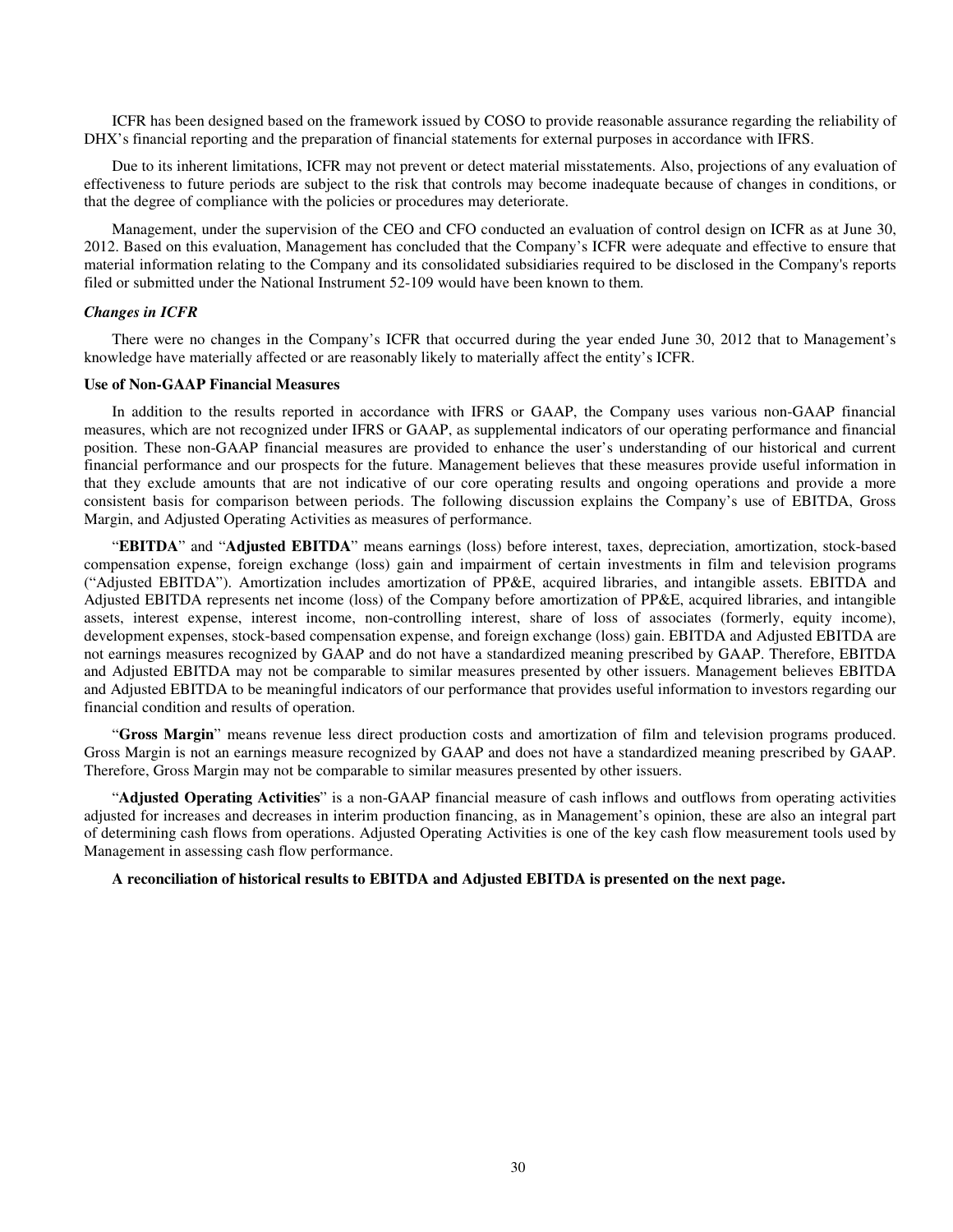# **Reconciliation of Historical Results to EBITDA and Adjusted EBITDA**

EBITDA and Adjusted EBITDA are not recognized earnings measures under GAAP and do not have standardized meanings prescribed by GAAP. Therefore EBITDA and Adjusted EBITDA may not be comparable to similar measures presented by other companies or issuers. Investors are cautioned that EBITDA and Adjusted EBITDA should not be construed as alternatives to net income or loss determined in accordance with GAAP as an indicator of the Company's performance or to cash flows from operating, investing, and financing activities as a measure of liquidity and cash flows. The following table reconciles income (loss) before income taxes, EBITDA and Adjusted EBITDA, and Gross Margin, based on the audited consolidated financial statements for the year ended June 30, 2012 and 2011 of the Company found on www.sedar.com and www.dhxmedia.com. For further description see "Use of Non-GAAP Financial Measures" elsewhere in this MD&A. **In addition, the table reconciles EBITDA reported under IFRS to those previously reported under CGAAP.**

*The operating results for any period should not be relied upon as an indication of results for any future period.*

|                                                         | <b>O4-2012</b>          | O4-2011                      | O4-2011                      | <b>O4-2011</b>                |
|---------------------------------------------------------|-------------------------|------------------------------|------------------------------|-------------------------------|
|                                                         | ( \$000)<br><b>IFRS</b> | $($ \$000 $)$<br><b>IFRS</b> | $($ \$000 $)$<br>Adjustments | $($ \$000 $)$<br><b>CGAAP</b> |
|                                                         | 144                     | (617)                        | (342)                        | (275)                         |
|                                                         | (128)                   | 80                           |                              | 80                            |
| Realized loss on disposals of short term investment and |                         |                              |                              |                               |
|                                                         | 224                     |                              |                              |                               |
|                                                         | 65                      | 68                           | (220)                        | 288                           |
|                                                         | 582                     | 754                          |                              | 753                           |
| Impairment in value of certain investment in film       |                         |                              |                              |                               |
|                                                         | 380                     |                              |                              |                               |
|                                                         | 337                     | 342                          | 118                          | 224                           |
|                                                         | 111                     | 185                          | (2)                          | 187                           |
|                                                         | 1,715                   | 812                          | (445)                        | 1,257                         |
| Selling, general and administrative, net of share-based |                         |                              |                              |                               |
|                                                         | 4,103                   | 3,928                        | 445                          | 3,483                         |
|                                                         | 5,818                   | 4,740                        |                              | 4,740                         |

|                                                         | Fiscal<br>2012               | Fiscal<br>2011               | Fiscal<br>2011        | Fiscal<br>2011                |
|---------------------------------------------------------|------------------------------|------------------------------|-----------------------|-------------------------------|
|                                                         | $($ \$000 $)$<br><b>IFRS</b> | $($ \$000 $)$<br><b>IFRS</b> | (5000)<br>Adjustments | $($ \$000 $)$<br><b>CGAAP</b> |
|                                                         | 3,980                        | 1,630                        | (540)                 | 2,170                         |
|                                                         | (151)                        | (2)                          | (28)                  | 26                            |
| Realized loss on disposals of short term investment and |                              |                              |                       |                               |
|                                                         | 224                          |                              |                       |                               |
|                                                         | 146                          | 333                          | (220)                 | 553                           |
|                                                         | 3,155                        | 2,745                        |                       | 2,744                         |
| Impairment in value of certain investment in film       |                              |                              |                       |                               |
|                                                         | 515                          | 450                          |                       | 450                           |
|                                                         | 773                          | 1,186                        | 311                   | 875                           |
|                                                         | 492                          | 489                          | (39)                  | 528                           |
|                                                         | 9,134                        | 6,831                        | (515)                 | 7,346                         |
| Selling, general and administrative, net of share-based |                              |                              |                       |                               |
|                                                         | 15,585                       | 15,441                       | 520                   | 14,921                        |
|                                                         | 24,719                       | 22,272                       | 5                     | 22,267                        |

<sup>1</sup>Certain of the comparative Non-GAAP Financial Measures ("NGFM") are adjusted for all necessary adjustments, consisting of normal recurring adjustments and any changes in the current definition of NGFM (see "Use of Non-GAAP Financial Measures" section of this MD&A for further details).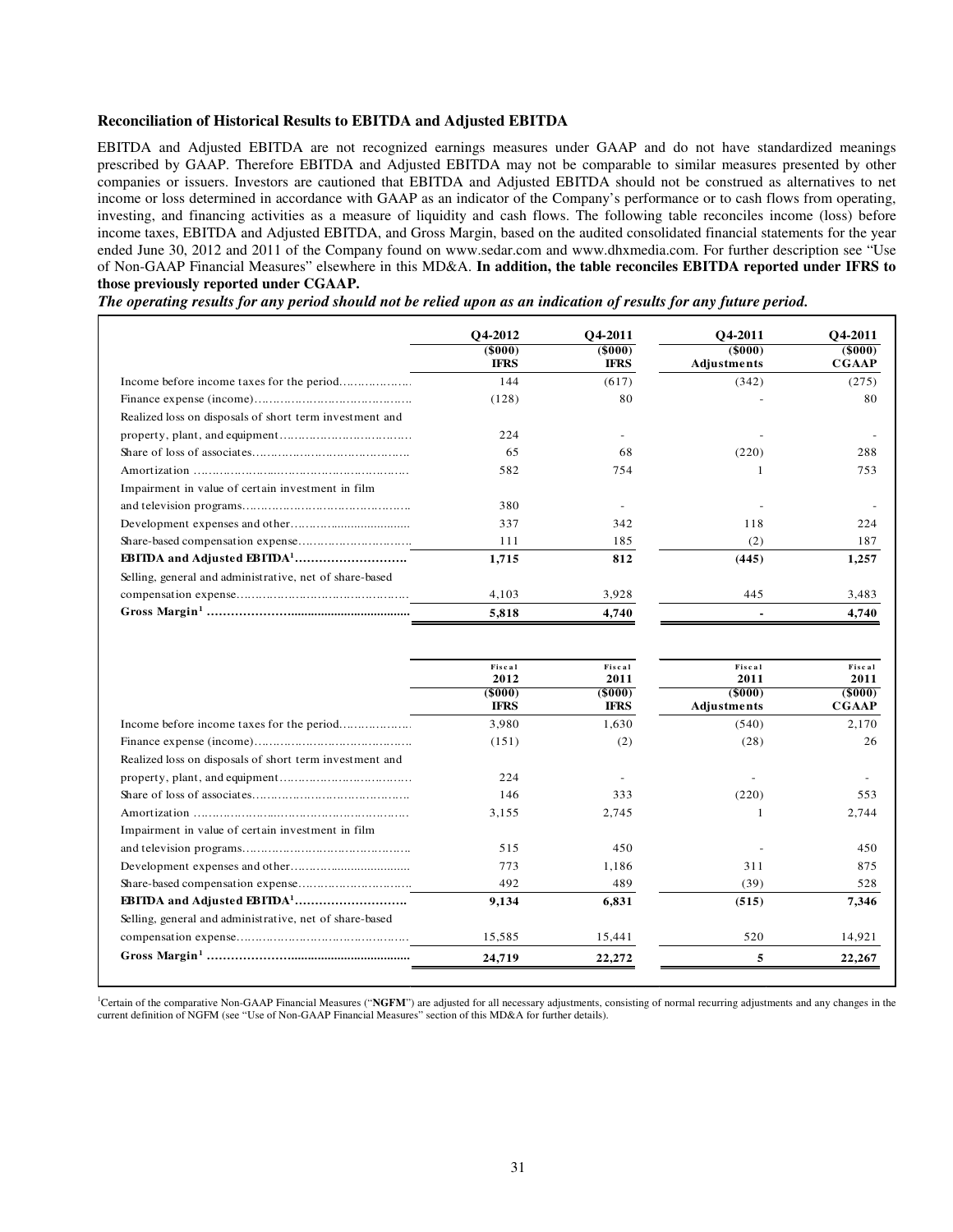

# **DHX MEDIA LTD.**

# **Fiscal 2012**

**Supplemental Information**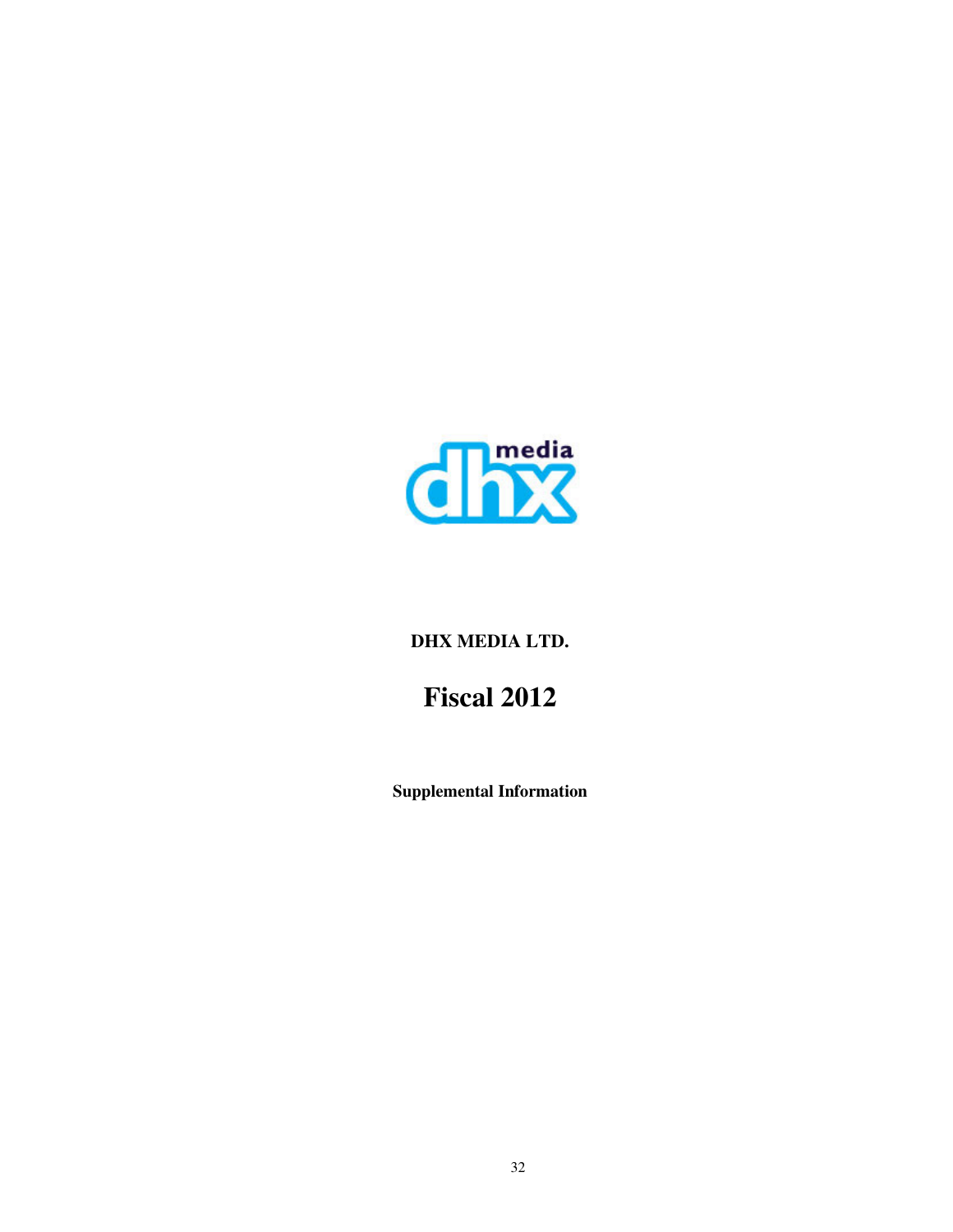**1. Summary of securities issued and options and warrants granted during Fiscal 2012 (expressed in thousands of Canadian dollars, except for shares and amounts per share)** 

**a. Summary of securities issued** 

|                                                           | Number of     |              |
|-----------------------------------------------------------|---------------|--------------|
|                                                           | <b>Common</b> | <b>Value</b> |
|                                                           | <b>Shares</b> |              |
| Balance at June 30, 2011                                  | 61,596,615    | 76,437       |
| Shares issued as part of employee share purchase plan     | 12.454        | 9            |
| Normal course issuer bid shares repurchased and cancelled | (1,369,500)   | (1,698)      |
| Shares cancelled related to an employee loan forgiven     | (27,000)      | (50)         |
| Substantial issuer bid shares repurchased and cancelled   | (7, 142, 857) | (8, 857)     |
| <b>Balance at June 30, 2012</b>                           | 53,069,712    | 65,841       |

# **b. Summary of options and warrants**

| <b>Options</b>                     | Number of<br><b>Options</b>  | Weighted-average<br>exercise price |
|------------------------------------|------------------------------|------------------------------------|
| Balance at June 30, 2011           | 4,020,000                    | \$1.07                             |
| Granted to employees               | 880,000                      | 0.80                               |
| Options forfeited                  | (306, 250)                   | 1.22                               |
| Options expired                    | (450,000)                    | 2.05                               |
| Granted to Officer - Steven DeNure | 200,000                      | 0.92                               |
| Balance at June 30, 2012           | 4,343,750                    | \$0.90                             |
| <b>Warrants</b>                    | Number of<br><b>Warrants</b> | Weighted-average<br>exercise price |
| Balance at June 30, 2011           | 937,500                      | 1.15                               |
| Warrants expired                   | (937,500)                    | 1.15                               |
| Warrants granted                   | 1,000,000                    | 0.78                               |
| <b>Balance at June 30, 2012</b>    | 1,000,000                    | \$0.78                             |

# **c**. **Summary of securities as at the end of the reporting period**

# **i. Authorized share capital**

Unlimited common shares without nominal or par value; 100,000,000 preferred variable voting shares, redeemable at the option of the Company at any time at a millionth of a cent per share, no entitlement to dividends, voting.

# **ii. Shares outstanding and recorded value**

53,069,712 common shares at a recorded value of \$65,841; 100,000,000 preferred variable voting shares at a recorded value of nil.